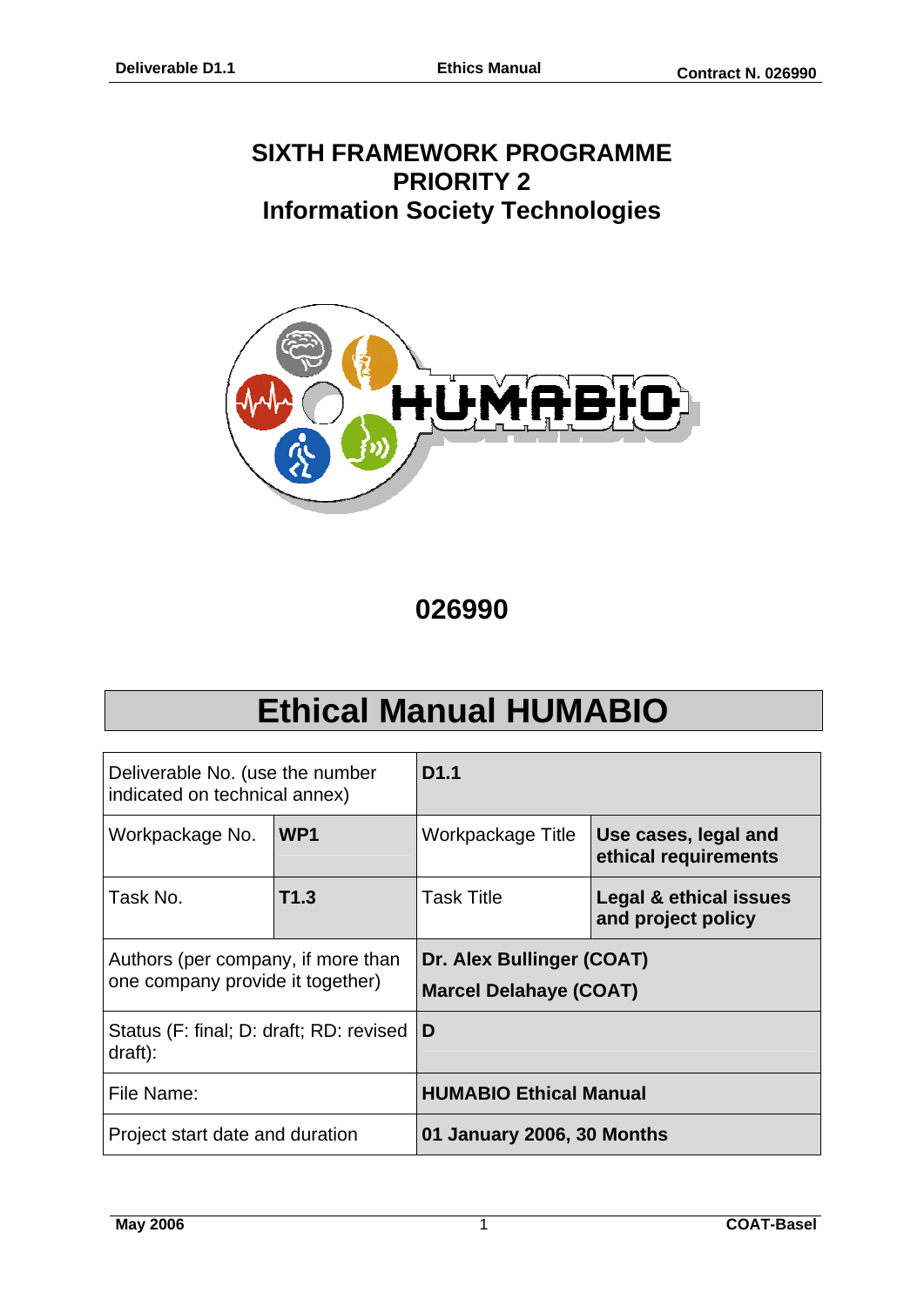# **List of abbreviations**

| <b>Abbreviation</b> | <b>Definition</b>                      |
|---------------------|----------------------------------------|
| <b>BAN</b>          | <b>Body Area Network</b>               |
| <b>ISP</b>          | Internet Service provider              |
| <b>ITT</b>          | Invitation to tender                   |
| <b>LAN</b>          | <b>Local Area Network</b>              |
| <b>LREC</b>         | <b>Local Research Ethics Committee</b> |
| <b>PDPU</b>         | <b>Personal Data Processing Units</b>  |
| <b>SAP</b>          | <b>Secure Authentication Protocol</b>  |
| <b>SSL</b>          | Secure Socket Layer                    |
| <b>SET</b>          | <b>Secure Electronic Transactions</b>  |
| <b>VPN</b>          | <b>Virtual Private Network</b>         |
| <b>WAN</b>          | Wide Area Network                      |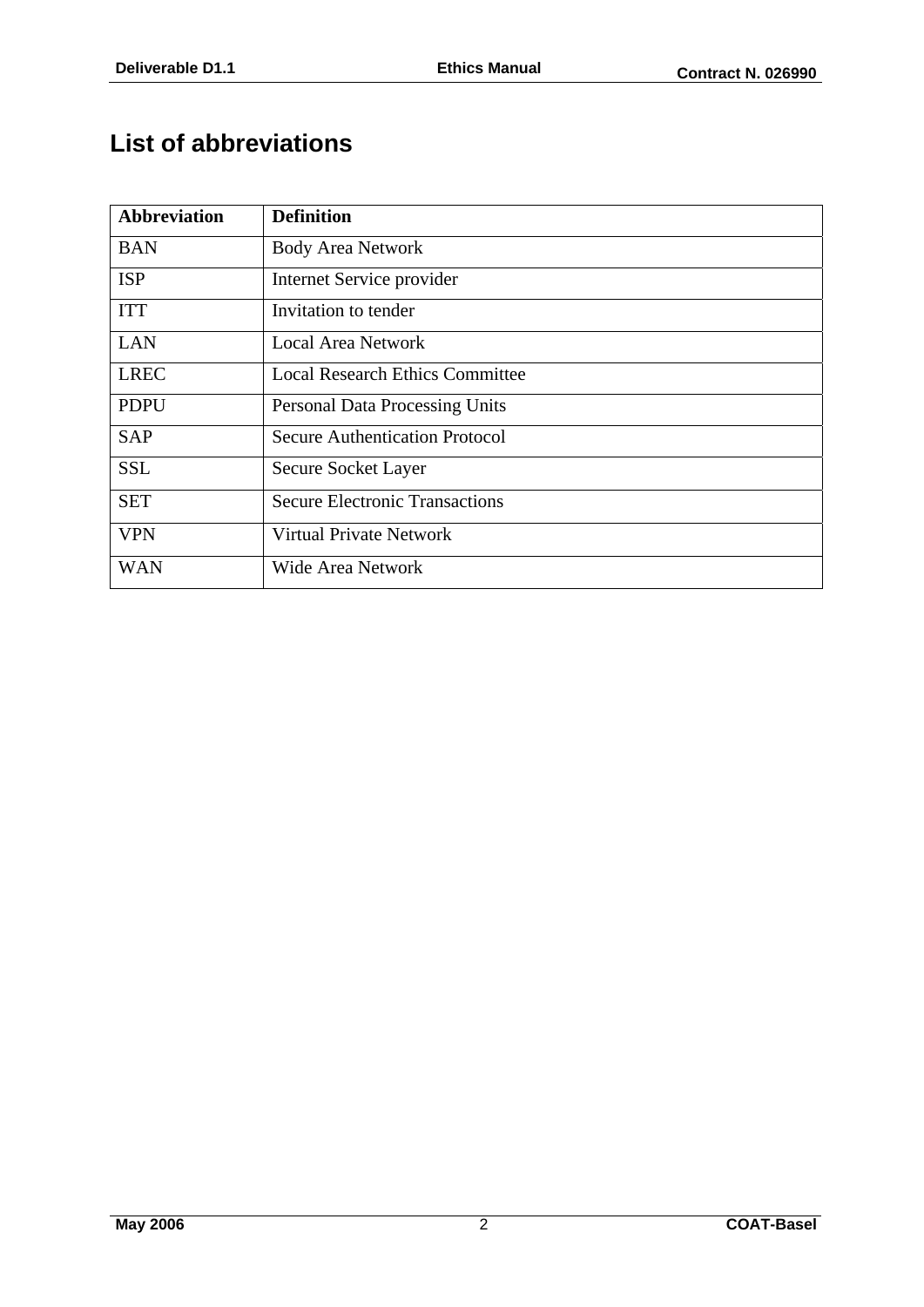# **Table of contents**

| 4.3 INTERNATIONAL AND EUROPEAN INSTRUMENTS IN THE FIELD OF DATA PROTECTION 41 |  |
|-------------------------------------------------------------------------------|--|
|                                                                               |  |
|                                                                               |  |
|                                                                               |  |
|                                                                               |  |
|                                                                               |  |
|                                                                               |  |
|                                                                               |  |
|                                                                               |  |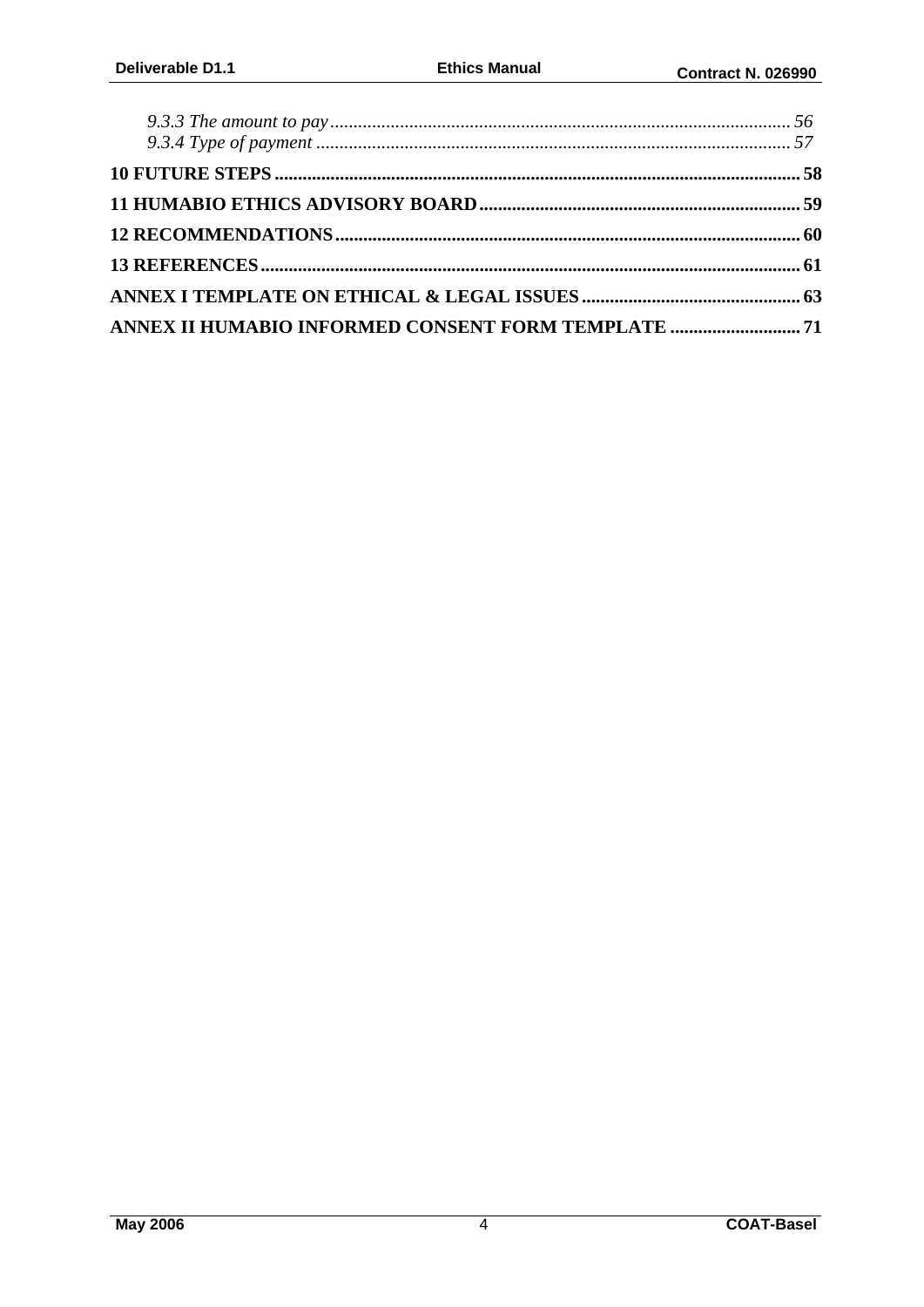# **List of Figures**

# **List of Tables**

| Table 6: National and International approaches about confidentiality principles 40 |  |
|------------------------------------------------------------------------------------|--|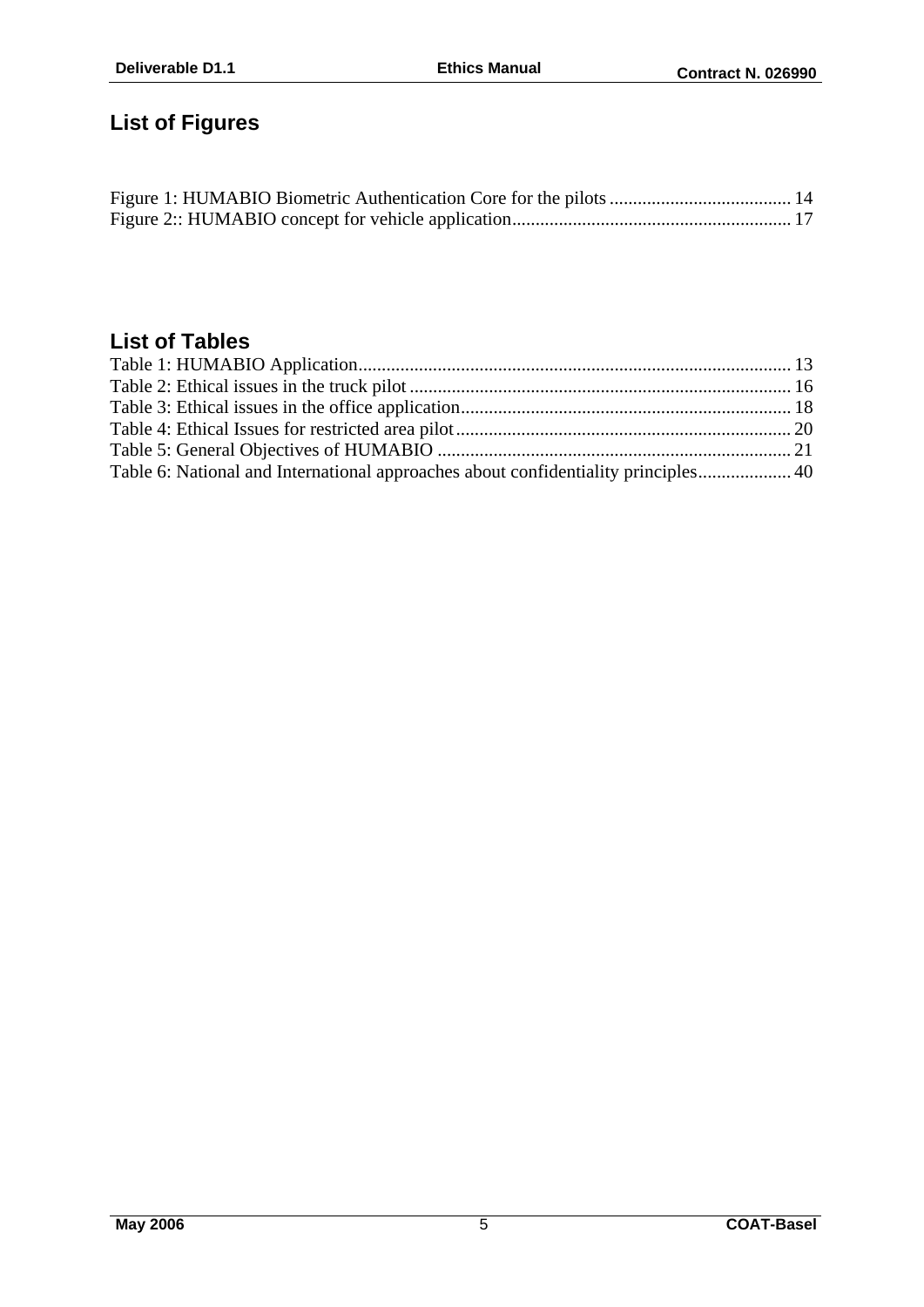# **Preface**

With regard to the **DoW WP 9** this Deliverable describes the potential **ethical aspects** of HUMABIO regarding its objectives, the methodology and the possible implications of the results. The Ethics considered are for the development of the project, and not for the eventual use of the system.

"We assure that within HUMABIO we will fully respect and promote the ethical principles that are guiding our research activity: We conform to the rights / ethical principles of human dignity, integrity of the person, democracy, prohibition of degrading treatment, cultural, religious and linguistic diversity, equality, freedom of expression and information, the freedom of research, consumer protection, the right of the child, the elderly and the handicapped, non discrimination, privacy, protection of personal genetic data, as they are described in the Charter of European Fundamental Rights. Our research is only performed for purposes of betterment of the lives of European citizens."

"All national legal and ethical requirements of the Member States where the research is performed will be fulfilled. All laboratory based experiments, feasibility studies and pilots before conducted within HUMABIO – need the unconditioned approval of the respective responsible local ethics committees, to make sure that the national legal and ethical requirements of the country where the research is performed will be followed."

"Every experiment undertaken within HUMABIO will be verified by the local ethics committee and the Ethics Advisory board. In doing this, interests of the donors will be safeguarded."

In accordance with these commitments written in the DoW (p.93) the mentioned ethical principles will be specified in this Deliverable. Special emphasis will be given to the ethical evaluation of the planned pilots.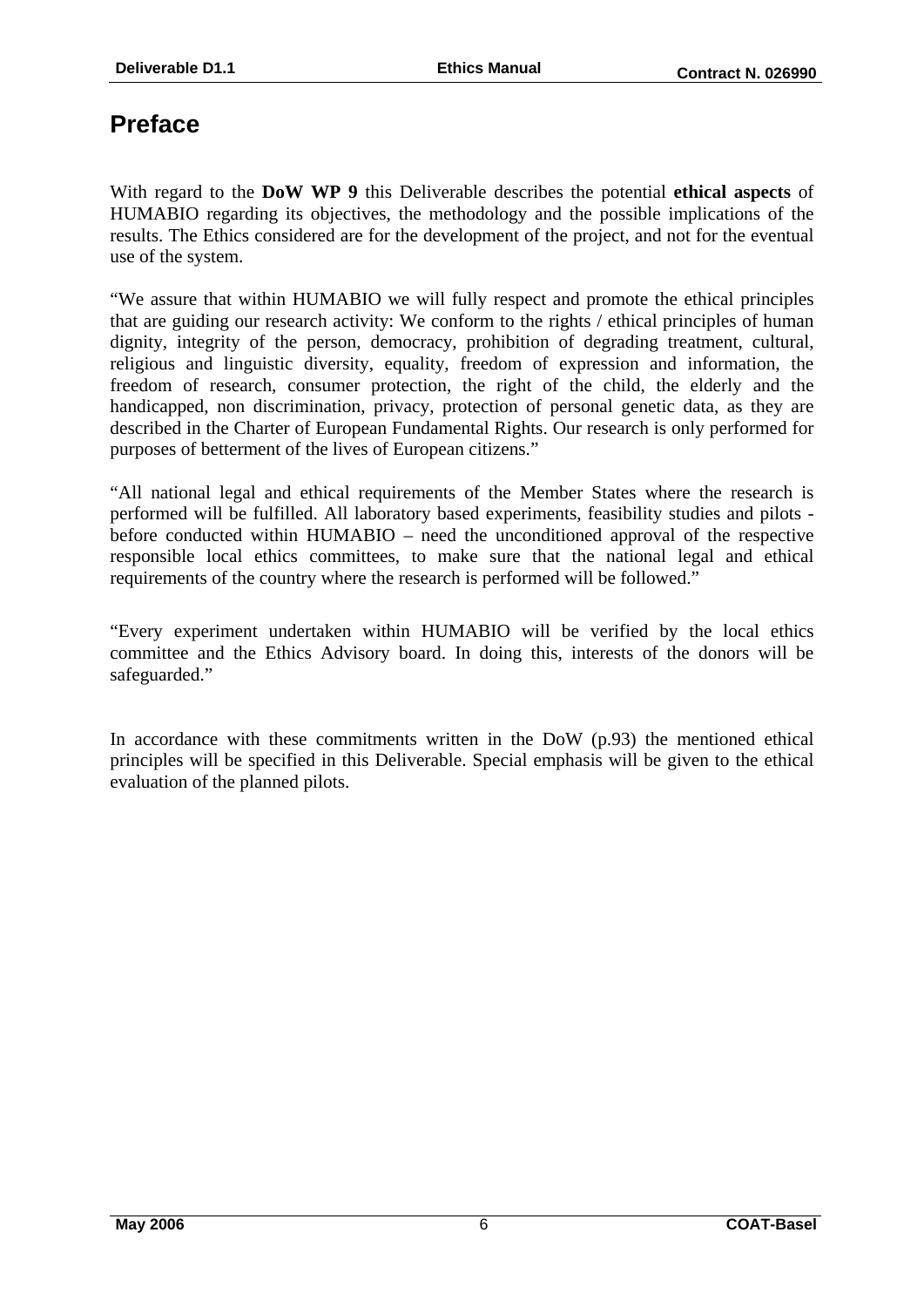# **Executive Summary**

**This Ethics Manual** defines the ethics code of conduct of research within HUMABIO. Key ethical and legal issues have been identified (see pilot plan). A relevant project policy towards examining these issues has been developed. Furthermore, it has been specified which data are essential for the project and which should be excluded from retention. All project partners' deliverables and pilots conduct will be scanned on behalf of the information listed in this manual. Relevant national and international European conventions (i.e. Helsinki Declaration) are fully integrated in the manual. Utilising T1.3 Template on "ethical and legal issues", specific national standards and local conventions of ethics committees are being scanned and integrated in the Manual. All in all the Manual is conceptualised to offer guidelines for all research performed within the auspices of HUMABIO.

After a project description where HUMABIO is introduced and relevant ethical concerns regarding the pilot tests are proposed **(Chapter 1),** detailed information about informed consent, such as basic elements of and guidelines for compiling informed consent, is provided **(Chapter 2)**. Detailed guidelines on security issues will be described in **Chapter 3. Chapter 4** (Privacy of individual data), is dedicated to the confidential use of personal data. The issue on how confidentiality of personal data can be maintained and guaranteed leads to different methods of anonymisation, that are listed. HUMABIO Identity management is subject in **Chapter 5.** The chapter about risk assessment **(Chapter 6)** lists categories of risk and concludes that it is very important to take into account the prospective participants' view of the importance of risk. The end point of this process is the informed consent, given by the prospective participant. In **Chapter 7** a differentiation between therapeutic and non therapeutic research is given. In **Chapter 8**, deception and debriefing are picked out as central themes. In **Chapter 9** organization and insurance issues are described. A future steps part follows in **Chapter 10**, in which it is described how information on ethical issues is being collected and evaluated. The HUMABIO advisory board is listed in **Chapter 11**. Last but not least, recommendations follow in **Chapter 12**.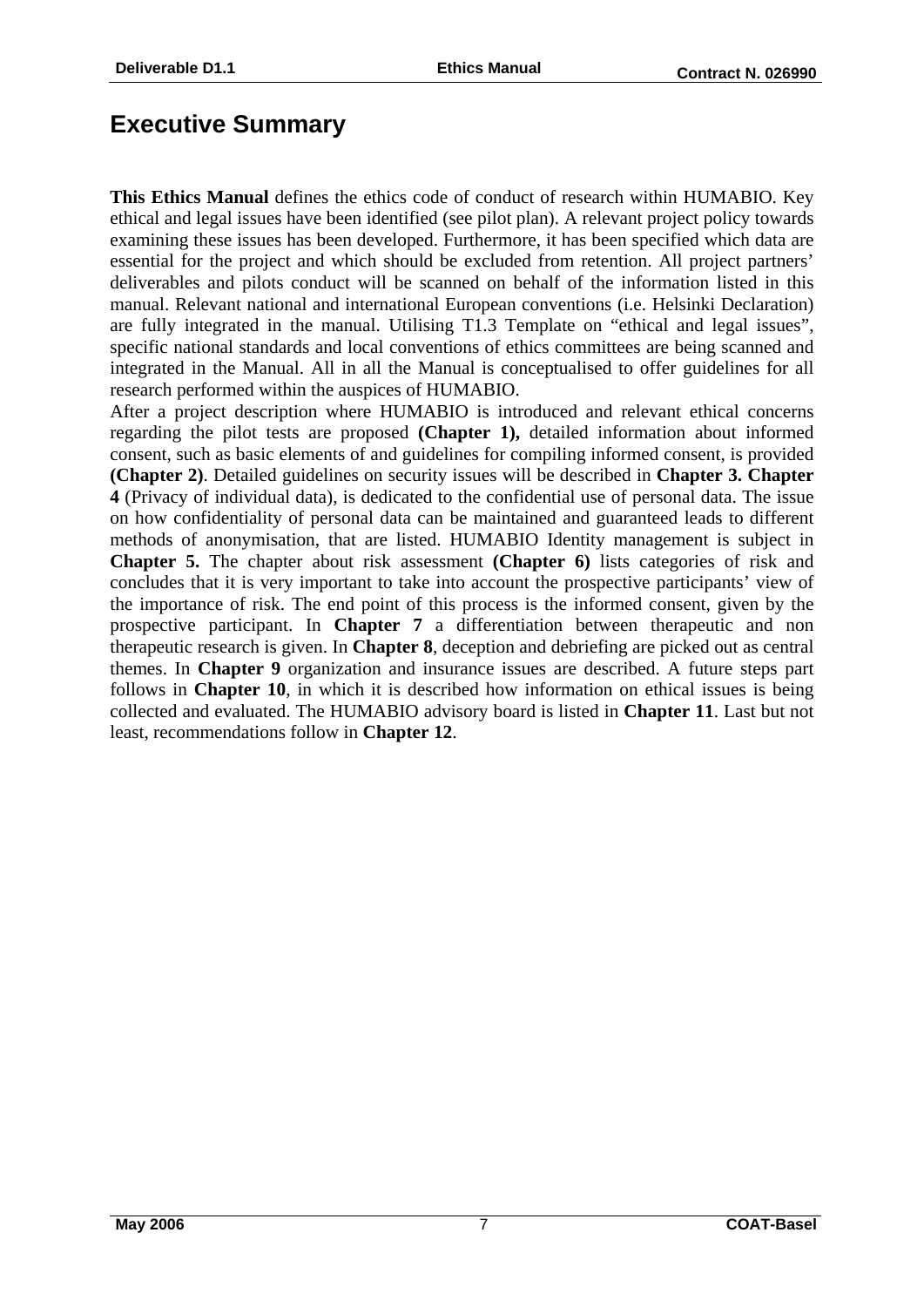# **1 Introduction**

# *1.1 Project description*

HUMABIO is a STREP where new types of biometrics are combined with state of the art sensorial technologies in order to enhance security in a wide spectrum of applications.

Several shortcomings in biometric authentication will be addressed in the course of HUMABIO which will provide the basis for improving existing sensors, develop new algorithms, procedures and applications, towards creating an Ambient Intelligence Space in security sensitive, controlled environments with increased security requirements.

In particular, research will be focused on these issues: scientific/technological (such as biodynamic authenticating indicators and physiological state diagnosis); user-centred (such as acceptance, usability and legal framework); and application-related (such as continuous authentication, secure interoperable biometrics and emotional staging and monitoring).

Performance evaluation will be conducted throughout the whole project in a sound and statistically relevant way, under a specifically-created committee control. Significant efforts will be devoted to contributions to standards, co-operation with existing organizations (such as NoE), and to dissemination of the results.

HUMABIO activities include development of pilots in various scenarios (such as transportation safety and continuous authentication in controlled environments) for which important final users have already been involved. Other technological deployments will be made during the project lifetime, driven by the first successful research results; the participation of big industrial partners (with big customers) ensures a very large catchment area.

The project aims at developing a **modular, robust, multimodal biometric security authentication and monitoring system** which utilizes a biodynamic physiological profile, unique for each individual, and advancements of the state-of-the art in behavioural and other biometrics, such as facial, speech, gait recognition and seat based anthropometrics.

The objectives of the project are:

- Study of the authentication potential of dynamic physiological indicators, such as EEG and ECG features, blood pressure, blood oximetry, respiratory movements, etc. using event related responses analysis and standard measurements. Exploitation of very extensive databases made available by HUMABIO's partners that contain physiological measurements of thousands of healthy volunteers.

- Systematic research on the detection of baselines and criteria for the above indicators that exhibit sufficient intra-personal stability and inter-personal variations, in order to be used for continuous authentication. This research will add upon existing research that has demonstrated the strong authentication potential of emerging biometrics such as EEG and ECG, but has not yet led to exploitable products.

- Creation of a human physiological profile template. Fused physiological measurements will develop a unique physiological signature of the individual.

- Study of the physiological responses of various abnormal emotional states. Definition of criteria and thresholds, classification of various extreme emotional states and correlation to the variance of physiological indicators.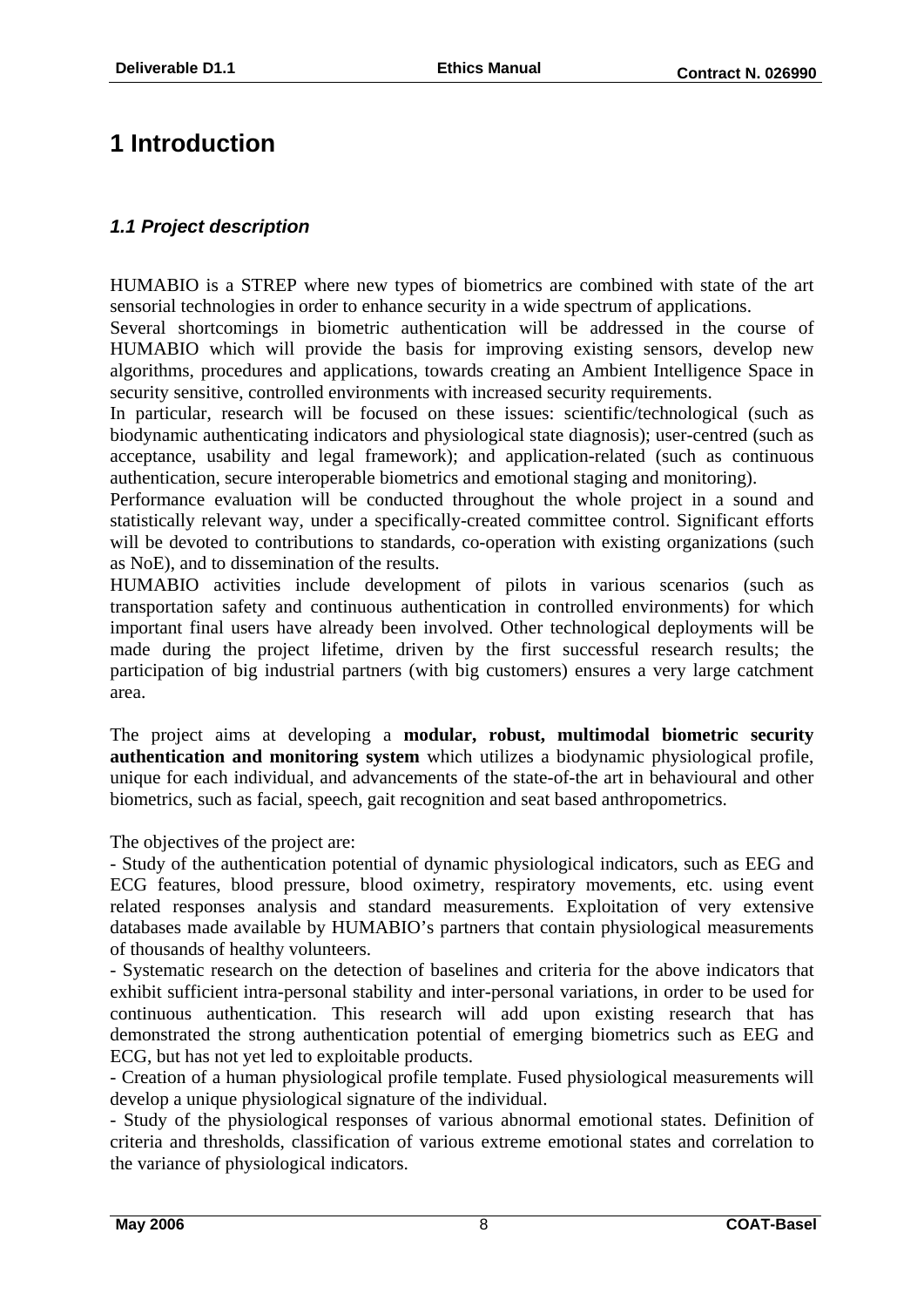- Development of advanced face, speaker and gait recognition modules. Development of an anthropometric authentication system based in seat sensors. The creation of an unobtrusive and transparent to the user, non-stop authentication system deriving from the fusion of these modules.- Development of multimodal fusing algorithms for the creation of robust multibiometric authentication systems based on physiological and behaviour related biometrics.

- Development of embedded connectivity at the body (Body Area Network), the local (Local Area Network) and the wider (Wide Area Network) area, to guarantee the secure, wireless, low-cost and high-speed operation of all sensors and systems that are utilized.

- Development of innovative signal processing and computational intelligence algorithms for data fusion, data management, sensor integration and power consumption minimisation.

- Development of the appropriate secure and updateable biometric template database for the authentication and monitoring of the individuals in controlled and security sensitive environments.

The final objective of the project will be the development of a multi-sensorial system for the authentication of the identity of the subject, the validation of his/her capacity to perform his/her tasks and the continuous assessment and monitoring of the physiological and emotional state. Main properties but also specificity of such platform will be:

• *autonomous*: that means to be able to provide automatically a positive authentication and a diagnosis about the subject's state.

• *non-supervised*: that means that interpretation of the diagnosis must be performed by an intelligent decision making module and this information should be displayed to the proper authority without any on-line intervention of an expert.

• *non-obtrusive*: this excludes all wired sensors.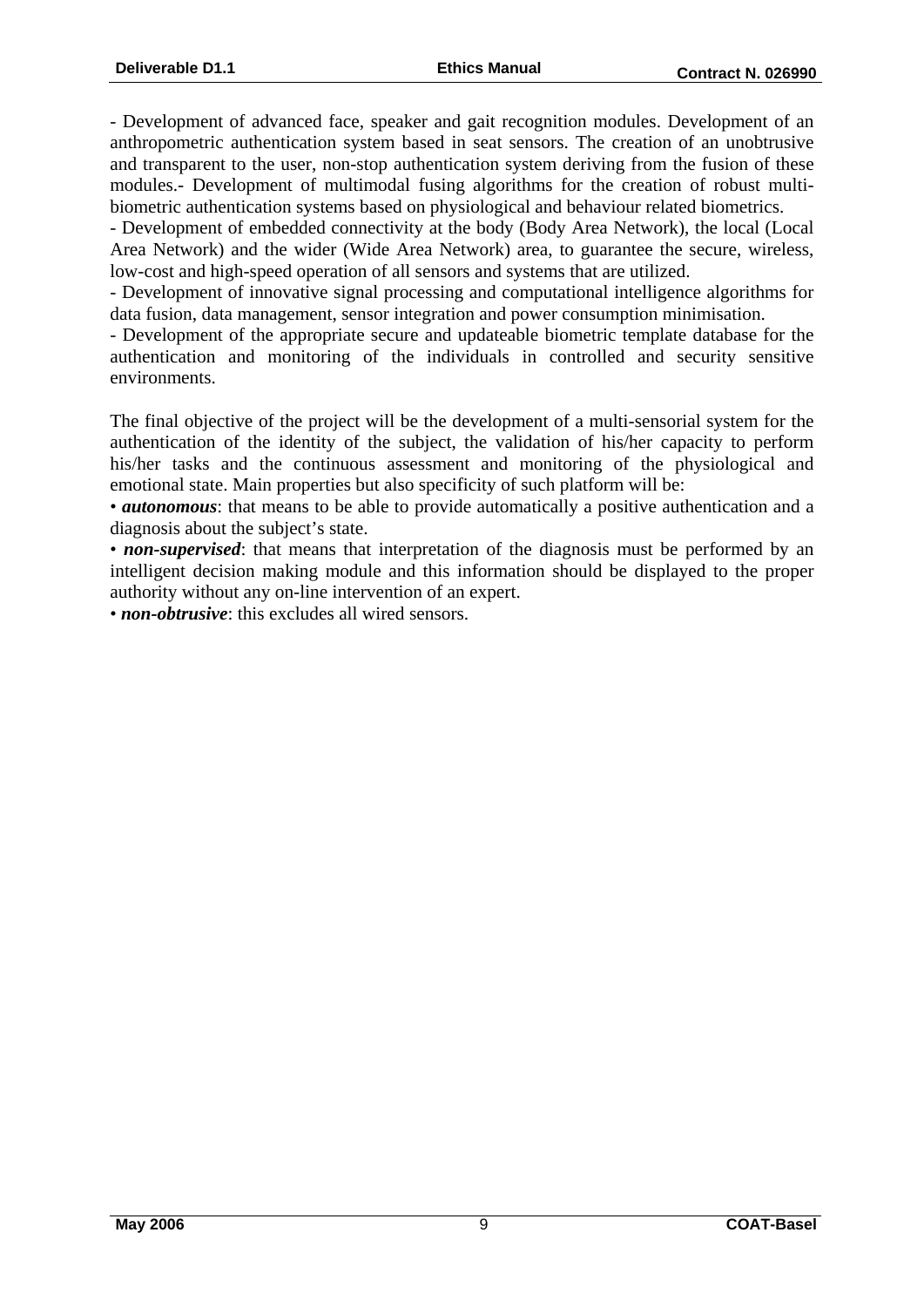# *1.1.1 EU Ethical Guidelines*

Ethical recommendations and guidelines related to the EU Framework Programme 6 will be followed by the consortium. The guidelines that apply in particular to HUMABIO relate to the use of personal information and biotechnology. They could be summarised as follows

-A detailed description of the procedure for obtaining informed consent is needed

- Protection guidelines for the confidentiality of such personal data have to be specified
- A specific consent should be given to the access of the stored data. With whom are the data shared (with which stakeholders).
- Applicants should also describe the process of encoding or anonymisation used and indicate if the collected data will be used for commercial purposes.
- Even where only anonymised data are used adequate security measures for storage and 1

handling of such data must be shown"

http://europa.eu.int/comm/research/science-society/ethics/rules\_en.html#ethical

The amount of information, guidelines and Directives concerning ethical issues offered by the EU for the scientific research is multifaceted. An overview can be found at http://europa.eu.int/comm/research/science-society/page\_en.cfm?id=2995. The primary concerns of these Ethical guidelines are medical, human and genetic research. However there are also guidelines relating to personal data, and this has a bearing on the HUMABIO project.

# *1.1.2 Legislation of the European Commission*

The Ethics considered are for the development of the project, and not for the eventual use of the system. Ethics can be defined as 'a system of principles governing morality and acceptable conduct' 1 or ´the study of fundamental principles that defines values and 2 determines moral duty and obligation' . However in this context a wider and more specific definition is required. Specifically, the rights that are protected need to be identified, as well as the reasons why they are protected. 1

http://wordnet.princeton.edu/perl/webwn?s=ethics

 $\overline{2}$ 

1

www.science.psu.edu/alert/frontiers/Glossary1-2001.htm

The ethical guidelines are written in accordance with EU legislation:

- The **Charter of Fundamental Rights** of the EU (dignity, freedoms, equality, solidarity, citizen's rights, justice, general provisions)

- **World Medical Association Ethics** guidelines

- **Directive 2001/20/EC** of the European Parliament and of the Council of 4 April 2001 on the approximation of the laws, regulations and administrative provisions of the Member States relating to the implementation of good clinical practice in the conduct of clinical trials on medicinal products for human use. This might apply to some of the EEG and ECG devices and related measurements within HUMABIO.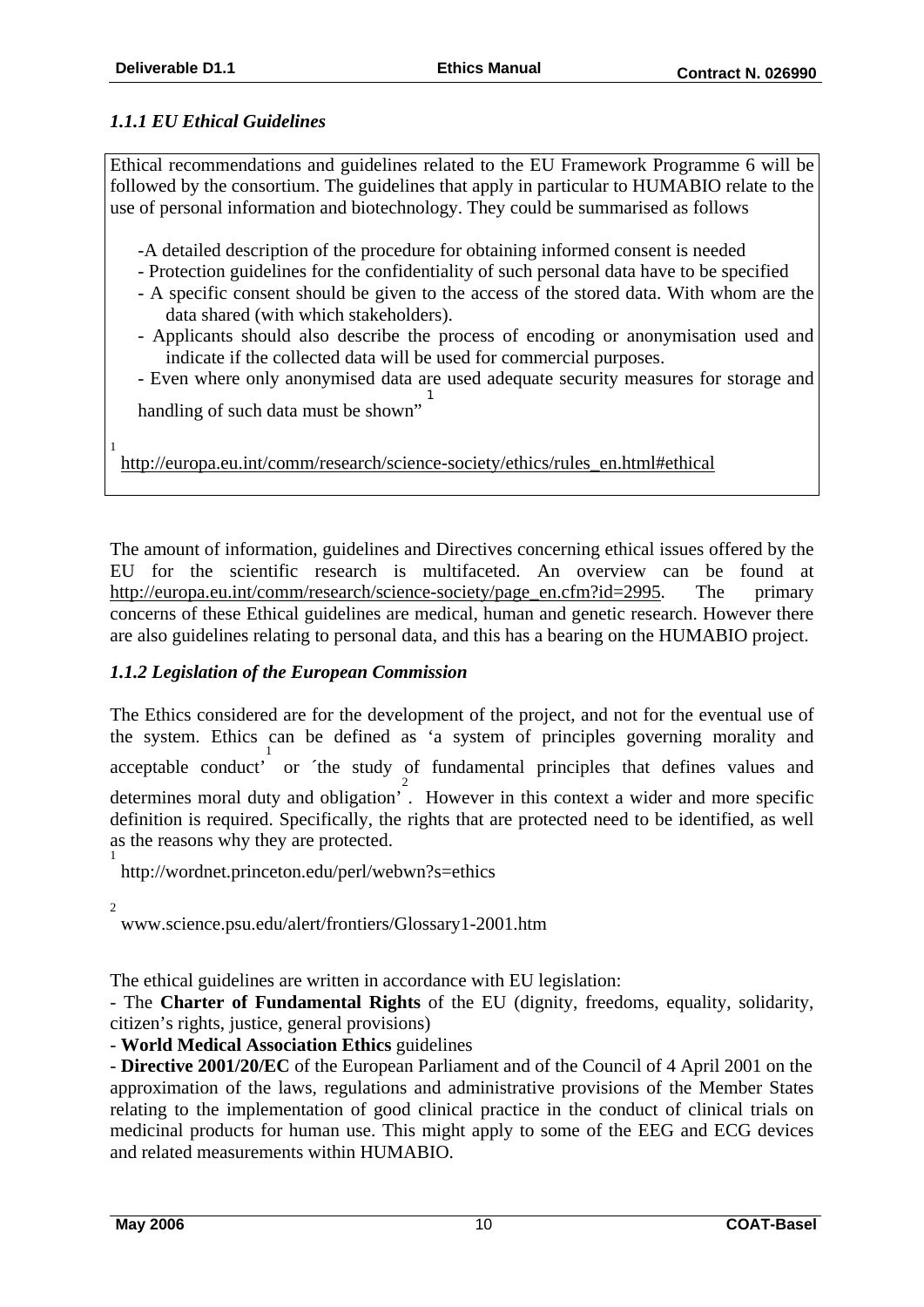- **Directive 95/46/EC** of the European Parliament and of the Council of 24 October 1995 on the

protection of individuals with regard to the processing of personal data and on the free movement of such data

- **Directive 2002/58/EC** concerning the processing of personal data and the protection of privacy in the electronic communications sector

- **Council Directive 83/570/EEC** of 26 October 1983 amending Directives 65/65/EEC,75/318/EEC and 75/319/EEC on the approximation laid down by law, regulation or administrative action relating to proprietary medicinal products

- **Directive 98/44/EC** of the European Parliament and of the Council of 6 July 1998 on the legal

protection of biotechnological inventions

**- Directive 99/5/EC** on Radio Equipment, Telecommunications Terminal Equipment and the Mutual Recognition of Their Conformity. Access to control devices and control is a key issue from the viewpoint of the person

**- Directive 2001/95/EEC** includes the general safety requirements for manufactures and distributors. The manufacturers must put on the market products that comply with the general safety requirement. They must also provide consumers with necessary information

- **Low Voltage directive (LVD) 73/23/EEC** seeks to ensure that electrical equipment within certain voltage limits provides a high level of protection

- **Directive 90/219/EEC** on the contained use of genetically modified micro organisms

- **Directive 2001/18/EC** of the European Parliament and of the Council of 12 March 2001 on the deliberate release into the environment of genetically modified organisms and repealing Council

Directive 90/220/EEC

The last two directives do in all likelihood not concern research as it is foreseen in HUMABIO.

#### *1.1.3 International conventions and declarations*

We respect the following international conventions and declarations:

- **Helsinki Declaration**, lastly amended in Tokyo 2004.

- **Convention of the Council of Europe on Human Rights and Biomedicine** signed in Oviedo on 4 April 1997, and the Additional Protocol on the Prohibition of Cloning Human Beings signed in Paris on 12 January 1998.

- **UN Convention on the Rights of the Child**, 2002.

- **Universal Declaration on the human genome and human rights adopted by UNESCO**, 1997.

We also take into account to the opinions of the **European Group of Advisers on the Ethical Implications of Biotechnology** (1991 -1997) and the opinions of the **European Group on Ethics in Science and New technologies** (as from 1998).

The World Medical Association specified guidelines for medical research which can be applied to HUMABIO, even though the applications are technical and social rather than medical. These suggestions must be seen in addition, even though they are not specifically referred to in Framework Programme 6.

The main ethical considerations for medical research are:

- Scientific Merit
- Social Value
- Risks and Benefits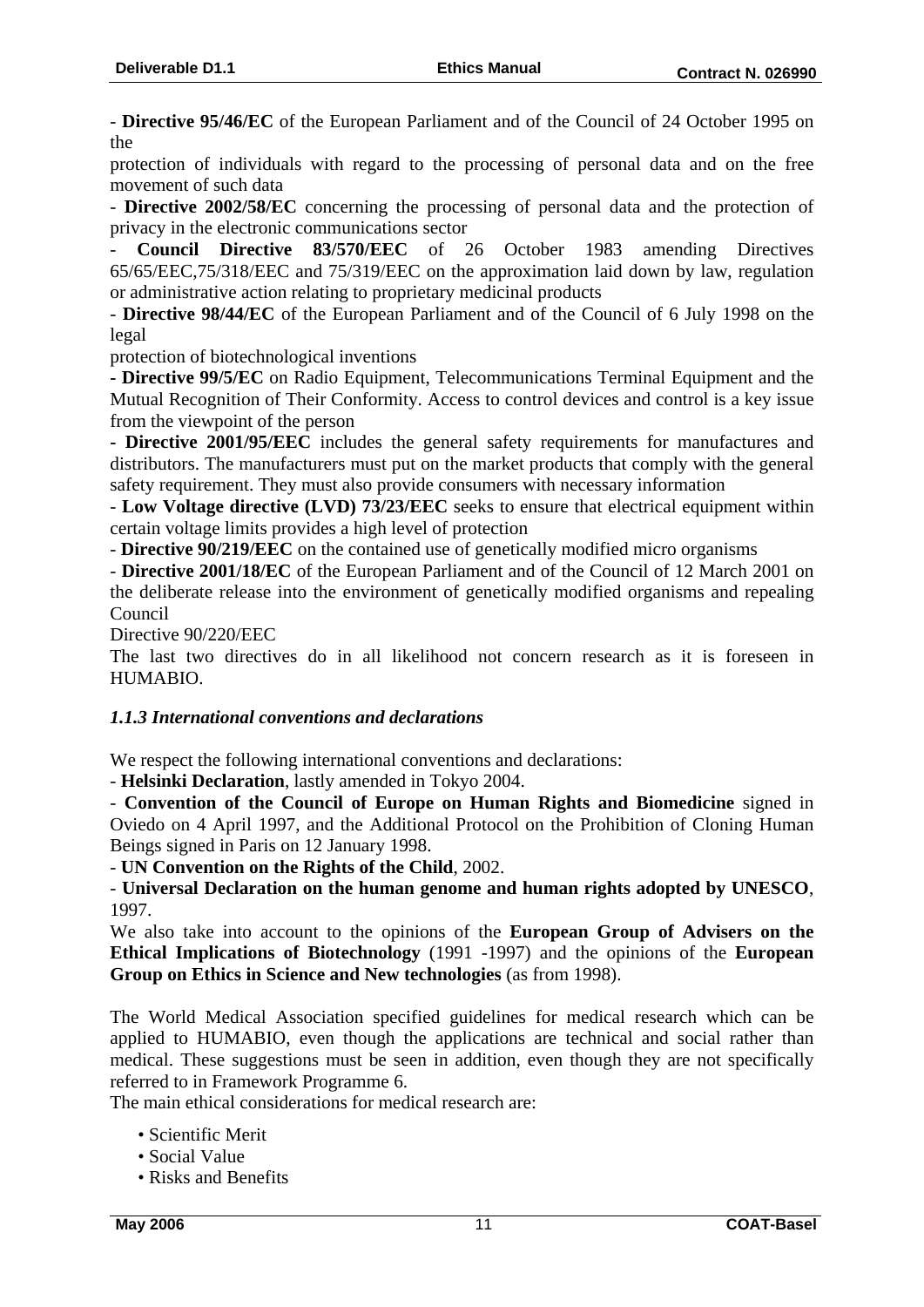- Informed Consent
- Confidentiality
- Honest reporting of results.

1 http://www.wma.net/e/ethicsunit/resources.htm

1

# *1.2 Pilot setup*

# **(DoW page 51 et seq.)**

In the next paragraphs the pilot plans will be introduced and the risks of misuse of the developed technologies and procedures for personal privacy or autonomy at work will be identified and evaluated. If applicable, mitigation strategies against them will be suggested.

As described in the DoW the pilots for the evaluation of the system are designed in a way to cover the objective of the project, which is the reliable authentication of individuals in controlled environments and the emotional state diagnosis of operators in critical tasks, in order to prevent human operator related accidents. Three applications are considered in order to highlight the modalities of HUMABIO and its adaptability to different application scenarios.

- a truck, representing in general the transport means environment,

- an office environment, for resources protection from unauthorized access and for the evaluation of the system as an emotional state classifier,

- an airport, for non-stop and unobtrusive authentication of employees in the controlled area.

The following table correlates the applications to the HUMABIO platform configurations, in order to show the multimodality of the system and the different parameters which will be measured: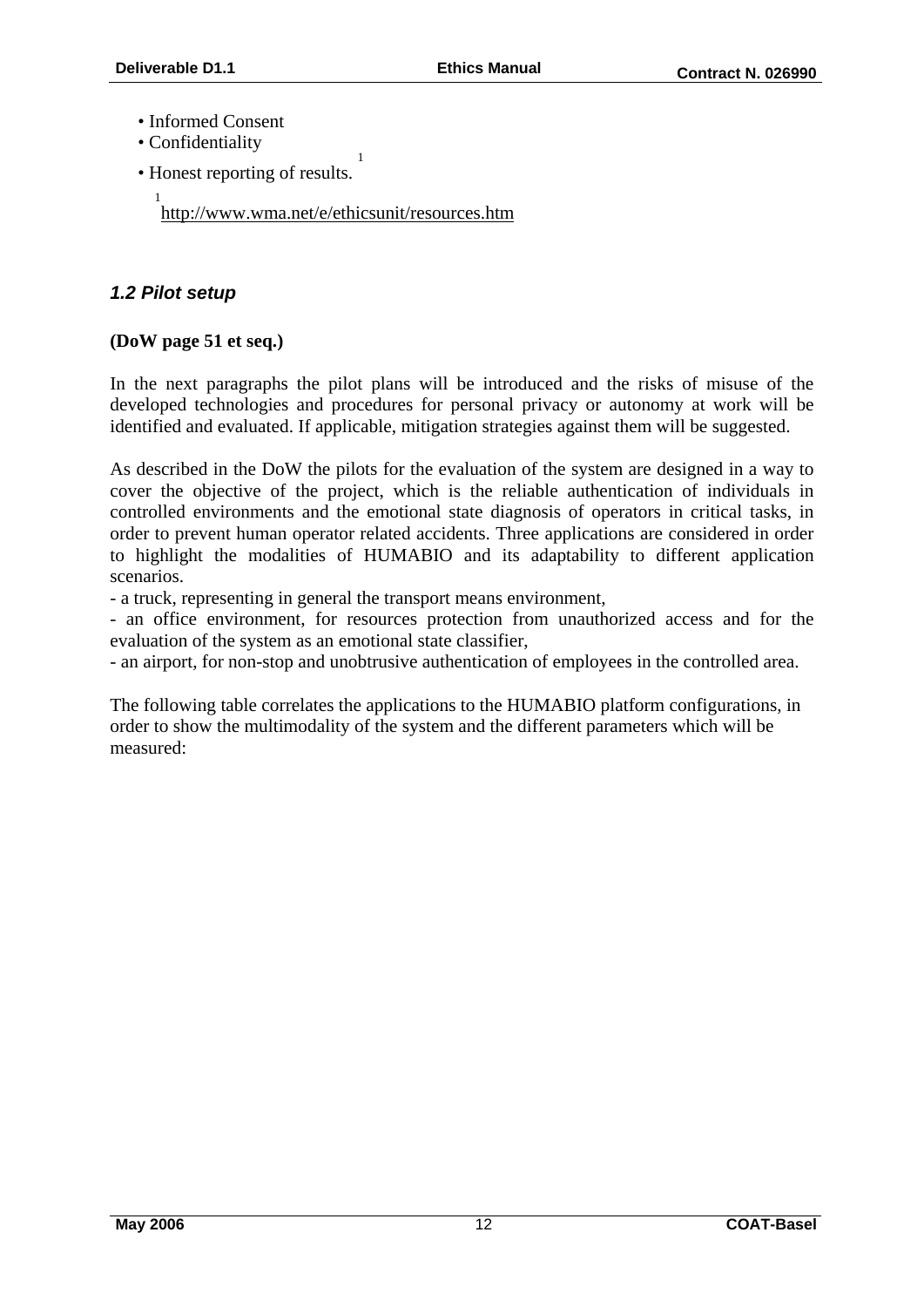|                | Mobility |   | Physiological<br>biometrics |      | Behavioural and other<br>biometrics |    |   |   | Operation<br>mode |    |   |   |  |   |   |
|----------------|----------|---|-----------------------------|------|-------------------------------------|----|---|---|-------------------|----|---|---|--|---|---|
|                | FS       | м |                             | EEG  | ECG                                 | BL |   | S |                   | Vo |   | G |  | A | M |
|                |          |   | <b>ERP</b>                  | Base |                                     |    |   |   |                   | Fr |   | W |  |   |   |
| Operation mode |          |   |                             |      |                                     |    |   |   |                   |    |   |   |  |   |   |
| Validation     | х        |   | х                           |      | x                                   |    | х |   | х                 |    | х |   |  |   |   |
| Authentication | х        | x |                             | х    | х                                   | х  | х | х |                   | x  | х |   |  |   |   |
| Monitoring     | х        |   |                             | х    | x                                   | х  |   |   |                   | х  |   |   |  |   |   |
| Environment    |          |   |                             |      |                                     |    |   |   |                   |    |   |   |  |   |   |
| Truck          | x        |   |                             | х    | х                                   | х  | х | х |                   |    |   |   |  | x | х |
| Office         | х        |   | っ                           | х    | х                                   | х  | х | х |                   | х  |   |   |  | х | X |
| Airport        |          | х |                             | Ω    |                                     |    | х | x |                   | х  |   | ◠ |  | х |   |

| FS        | Fixed seat                        |
|-----------|-----------------------------------|
| M         | Moving freely                     |
| <b>BL</b> | Blood pressure related parameters |
| F         | Face biometrics                   |
| s         | Sensing seat biometrics           |
| Vo        | Voice biometrics                  |
| G         | Gait biometrics                   |
| V         | Validation                        |
| A         | Authentication                    |
| M         | Monitoring                        |
| Base      | Baseline                          |
| D         | Dictated - text dependent         |
| Fr        | Free speech                       |
| C         | Camera based                      |
| W         | Using wearable sensors            |
|           |                                   |
| 「⌒        | $\blacksquare$                    |

| ? |  | Not certain applicability, depending on the scenario, |  |  |
|---|--|-------------------------------------------------------|--|--|
|   |  | the acceptable obtrusiveness level and other          |  |  |
|   |  | parameters deriving from WP1 requirements.            |  |  |
|   |  |                                                       |  |  |

**Table 1: HUMABIO Application** 

The project will develop a biometric authentication core (BAC) that will be tailored for each pilot. The core architecture comprises:

- The integration of BioSec API at the client-side. It will also include the description of the common data formats based on the ISO/IEC JTC/1 SC37 data interchange framework (ISO/IEC JTC 1/SC 37, WG2, SD 19785 CBEFF – Common Biometric Exchange Formats Framework)

- An authentication protocol based on the Extensible Authentication Protocol (EAP) (Aboba, B., L. Blunk, J. Vollbrecht, J. Carlson, and H. Levkowetz, Ed., Extensible Authentication Protocol (EAP), RFC 3748, June 2004). The authentication protocol will be a transport layer, so the biometric data and other authentication parameters will be securely **transmitted between server and client;** Palekar, A., et al., Protected EAP Protocol (PEAP July 2004) - At the server-side BioSec API will be the interface for the fusion and matching algorithms.

In this way, the implementation of the three pilots will be a template adaptation to each scenario features. Early specification of the interfaces will allow for early development of the BAC, and it will facilitate an iterative refinement process of the core during the project life.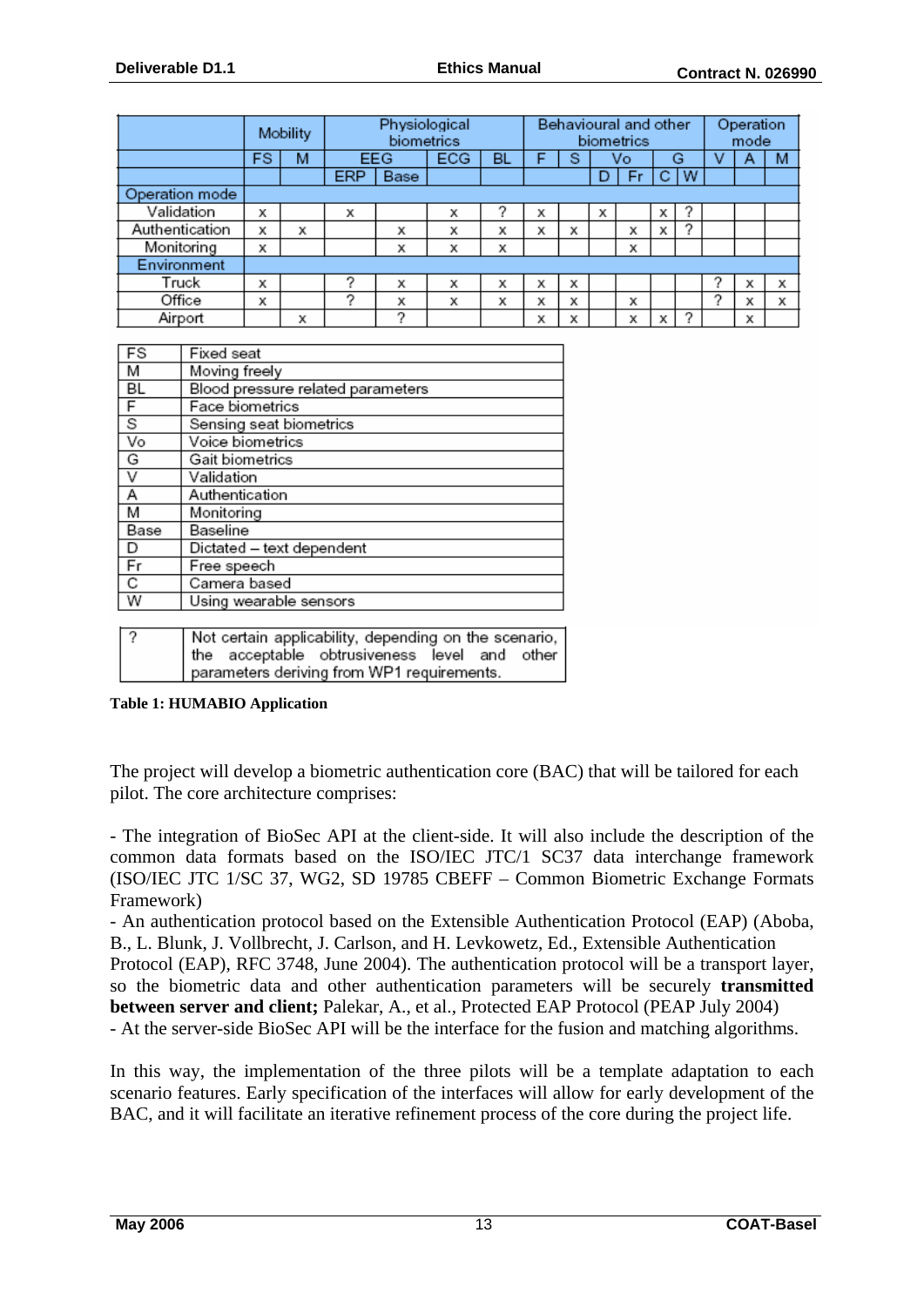

**Figure 1: HUMABIO Biometric Authentication Core for the pilots**

Description of pilots:

**-** passages relevant to ethical issues are written in **bold** and *italics*

#### *- Truck (driver authentication)*

In this application scenario HUMABIO will be installed in a vehicle (truck in this case), in order to *authenticate the driver*. Volvo will provide the vehicle and its facilities in Gothenburg for the implementation of the pilot. The application targets primarily professional drivers and transport companies. In this category we can classify money transfer vehicles, security company vehicles, mass transportation vehicles, such as buses, trains and airplanes, and also heavy equipment machinery, such as cranes. Since this application concerns professional drivers and operators, the use of minimally obtrusive *sensorial equipment* in the form of *hats, belts* or *wrist bands* can be considered to be acceptable by the subject, however this will be defined by the findings of WP1 concerning user requirements and acceptance. In addition the nature of the application environment, which is confined with the subject operating seated in a fixed seat, allows the use of *physiological measurements* in order to create the *operator's physiological profile*. In that way, this application is very suitable for the testing of HUMABIO's biodynamic indicators as the system's main *biometric authenticator*. The *face and speaker recognition techniques* will function in parallel with the physiological authenticator, in order to increase the system's reliability. *The measurements from the various sensors will be transmitted wirelessly to the Personal Data Processing*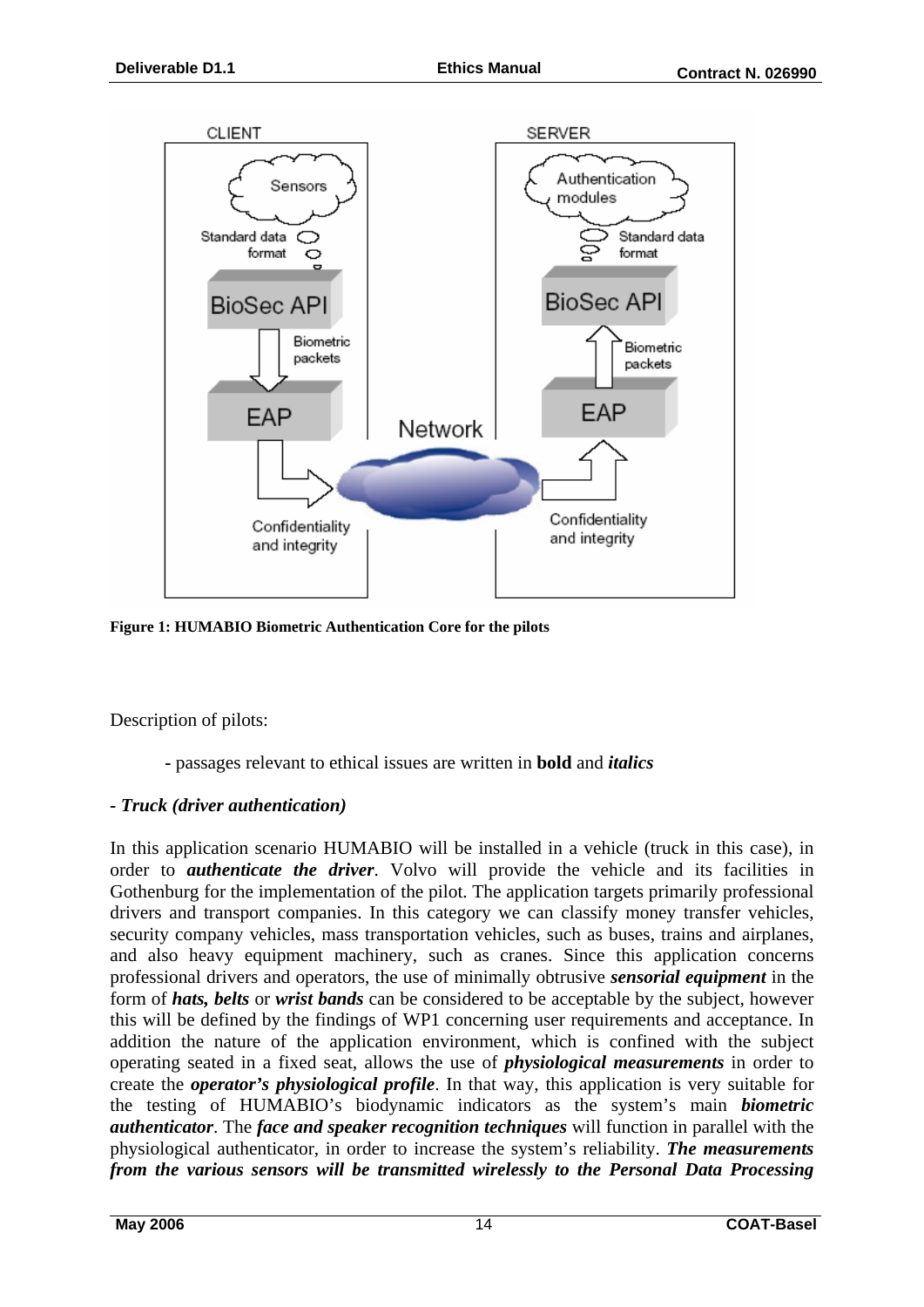*Unit PDPU*, which will be miniaturized, integrated in clothing e.g. in a belt. The PDPU (Personal Data Processing Unit) will function as a wireless transmission bridge and forward the integrated physiological measurements to the HUMABIO authentication and *monitoring module* which *will decide* on the positive identification of the driver and classify *his/her emotional state*. In case there is a problem either with the identity of the driver or his/her state the module will *notify* the *proper authorities* through the *WAN* gateway.

The secondary objective of this application will be the detection of *abnormal physiological states* that could potentially lead to poor performance and accident-prone situations. The sensorial infrastructure that will be installed in the vehicle and the driver clothing will provide the measurements and means to *detect drowsiness and sleep* among other dangerous states providing a framework for safe driving.

| <b>Ethical phrase</b>        | <b>Ethical field</b>    | <b>Law/directive</b>      | <b>Relevant chapter</b> |
|------------------------------|-------------------------|---------------------------|-------------------------|
|                              |                         |                           | in this manual          |
| authenticate the             | <b>Informed Consent</b> | Charter of                | 2, 3, 4, 5              |
| driver                       | Privacy, Data           | Fundamental Rights,       |                         |
|                              | protection              | <b>World Medical</b>      |                         |
|                              |                         | <b>Association Ethics</b> |                         |
| sensorial equipment          | Biocompatibility        | <b>Council Directive</b>  | Project summary         |
|                              |                         | 83/570/EEC,               |                         |
|                              |                         | Directive 98/44/EC        |                         |
|                              |                         | Low Voltage directive     |                         |
|                              |                         | (LVD) 73/23/EEC           |                         |
| physiological                | Biocompatibility        | Directive 95/46/EC,       | 2, 3, 4, 5, Project     |
| measurements                 | Informed Consent,       | Directive 2002/58/EC      | summary                 |
|                              | Data Protection,        | <b>World Medical</b>      |                         |
|                              | Privacy,                | <b>Association Ethics</b> |                         |
|                              | Confidentiality         |                           |                         |
| Operator's                   | Privacy, Data           | Charter of                | 3, 4, 5                 |
| <i>physiological profile</i> | Protection,             | <b>Fundamental Rights</b> |                         |
|                              | Confidentiality         | <b>World Medical</b>      |                         |
|                              |                         | <b>Association Ethics</b> |                         |
|                              |                         |                           |                         |
| <i>biometric</i>             | Privacy, Data           | Charter of                | 3, 4, 5                 |
| <i>authenticator</i>         | protection,             | <b>Fundamental Rights</b> |                         |
|                              | Confidentiality         | Directive 95/46/EC,       |                         |
|                              |                         | Directive 2002/58/EC      |                         |
|                              |                         | World Medical             |                         |
|                              |                         | <b>Association Ethics</b> |                         |
| face and speaker             | Privacy, data           | <b>World Medical</b>      | 3, 4, 5                 |
| recognition                  | protection,             | <b>Association Ethics</b> |                         |
| techniques                   | Confidentiality         |                           |                         |
| The measurements             | Informed Consent,       | Directive 95/46/EC,       | 2, 3, 4, 5              |
| from the various             | Data Protection,        | Directive 2002/58/EC      |                         |
| sensors will be              | Privacy,                | <b>World Medical</b>      |                         |
| transmitted                  | Confidentiality         | <b>Association Ethics</b> |                         |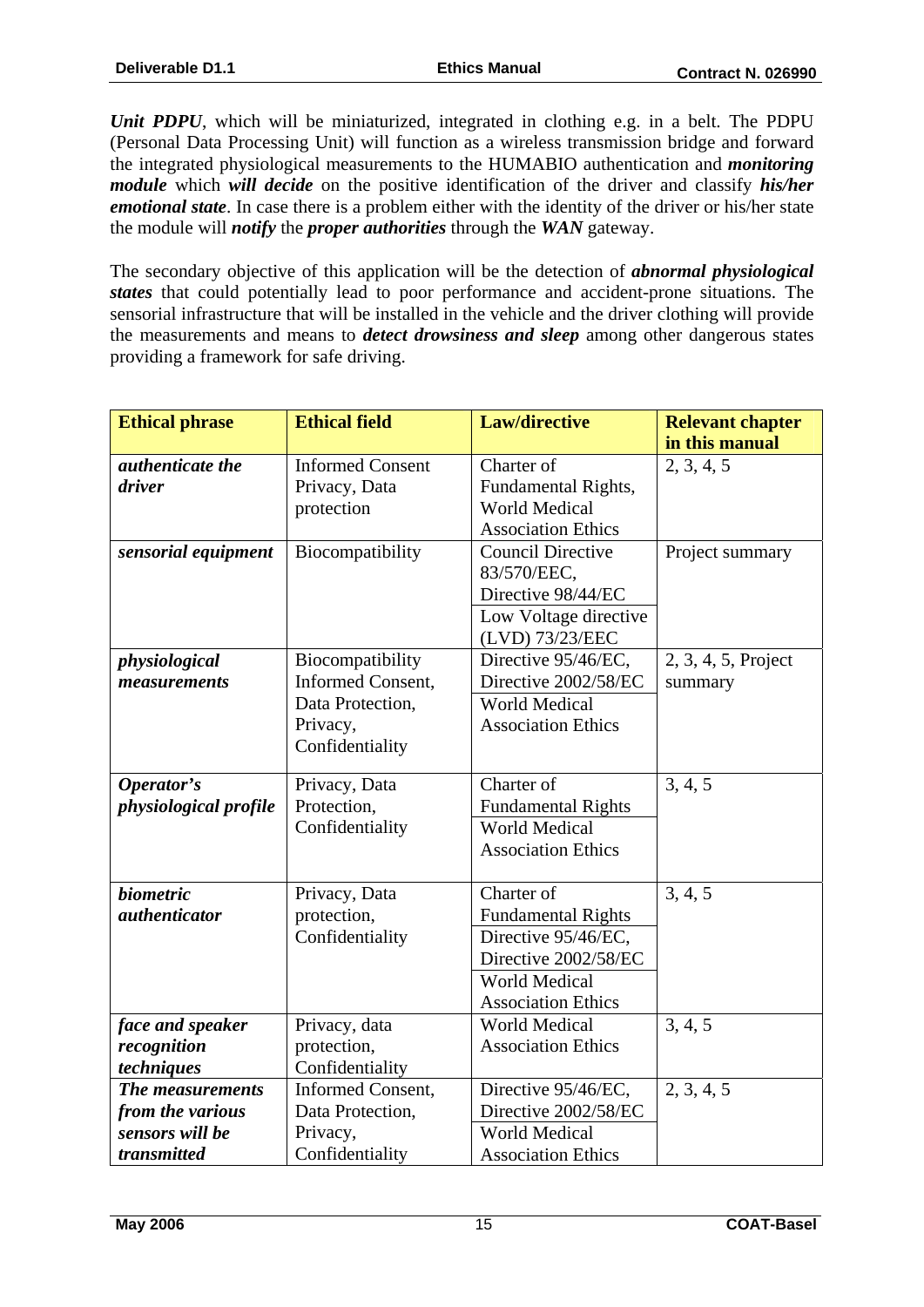| wirelessly to the                       |                          | Directive 99/5/EC         |            |
|-----------------------------------------|--------------------------|---------------------------|------------|
| <b>Personal Data</b>                    |                          |                           |            |
| <b>Processing Unit</b>                  |                          |                           |            |
| monitoring module                       | Informed Consent,        | Directive 95/46/EC,       | 2, 3, 4, 5 |
| will decide                             | Data Protection,         | Directive 2002/58/EC      |            |
|                                         | Privacy,                 |                           |            |
|                                         | Confidentiality          |                           |            |
| his/her emotional                       | <b>Informed Consent,</b> | Charter of                | 2, 3, 4, 5 |
| <i>state</i>                            | Data Protection,         | <b>Fundamental Rights</b> |            |
|                                         | Privacy,                 | <b>World Medical</b>      |            |
|                                         | Confidentiality          | <b>Association Ethics</b> |            |
|                                         |                          |                           |            |
|                                         |                          | Charter of                | 2, 3, 4, 5 |
| notify the proper<br><i>authorities</i> | Informed Consent,        |                           |            |
|                                         | Data Protection,         | <b>Fundamental Rights</b> |            |
|                                         | Privacy,                 |                           |            |
|                                         | Confidentiality          |                           |            |
| <b>WAN</b>                              | <b>Security Issue</b>    | Directive 95/46/EC,       | 3, 5       |
|                                         |                          | Directive 2002/58/EC      |            |
|                                         |                          | Directive 99/5/EC         |            |
| abnormal                                | Informed Consent,        | Charter of                | 2, 3, 4, 5 |
| <i>physiological states</i>             | Data Protection,         | <b>Fundamental Rights</b> |            |
|                                         | Privacy,                 | <b>World Medical</b>      |            |
|                                         | Confidentiality          | <b>Association Ethics</b> |            |
|                                         |                          |                           |            |
| detect drowsiness                       | Informed Consent,        | Charter of                | 2, 3, 4, 5 |
| and sleep                               | Data Protection,         | <b>Fundamental Rights</b> |            |
|                                         | Privacy,                 | <b>World Medical</b>      |            |
|                                         | Confidentiality          | <b>Association Ethics</b> |            |
|                                         |                          |                           |            |
|                                         |                          |                           |            |

**Table 2: Ethical issues in the truck pilot** 

# *- Office/Laboratory (authentication + emotional staging)*

The Lab Innovation Center of Fraunhofer will provide their new facilities for the implementation of the office/lab pilot. The Lab Innovation Center is a research and development platform of Industry and public authorities, where innovative work environments in combination with cutting-edge equipment for *bio/nano research* are investigated and further developed. Highest requirements to safety and access authorization make the Fraunhofer Lab Innovation Center an ideal test bed for most applications developed within HUMABIO. In this context, the primary aim of HUMABIO in this pilot is the *authentication of the computer and lab-systems operators* in order to minimize the risk of unauthorised data access. For this matter especially the interaction of distributed networking laboratories and the external access to lab-data and the (telematic supported) controlling of specific lab equipment such as a *FACS* (Fluorescence Activated Cell Sorter) are in need for high-security measures. The secondary aim of HUMABIO is *the detection of extreme emotional and abnormal physiological states* that could hinder attention and efficiency during the performance of critical tasks. Such a system could be applied to banks, military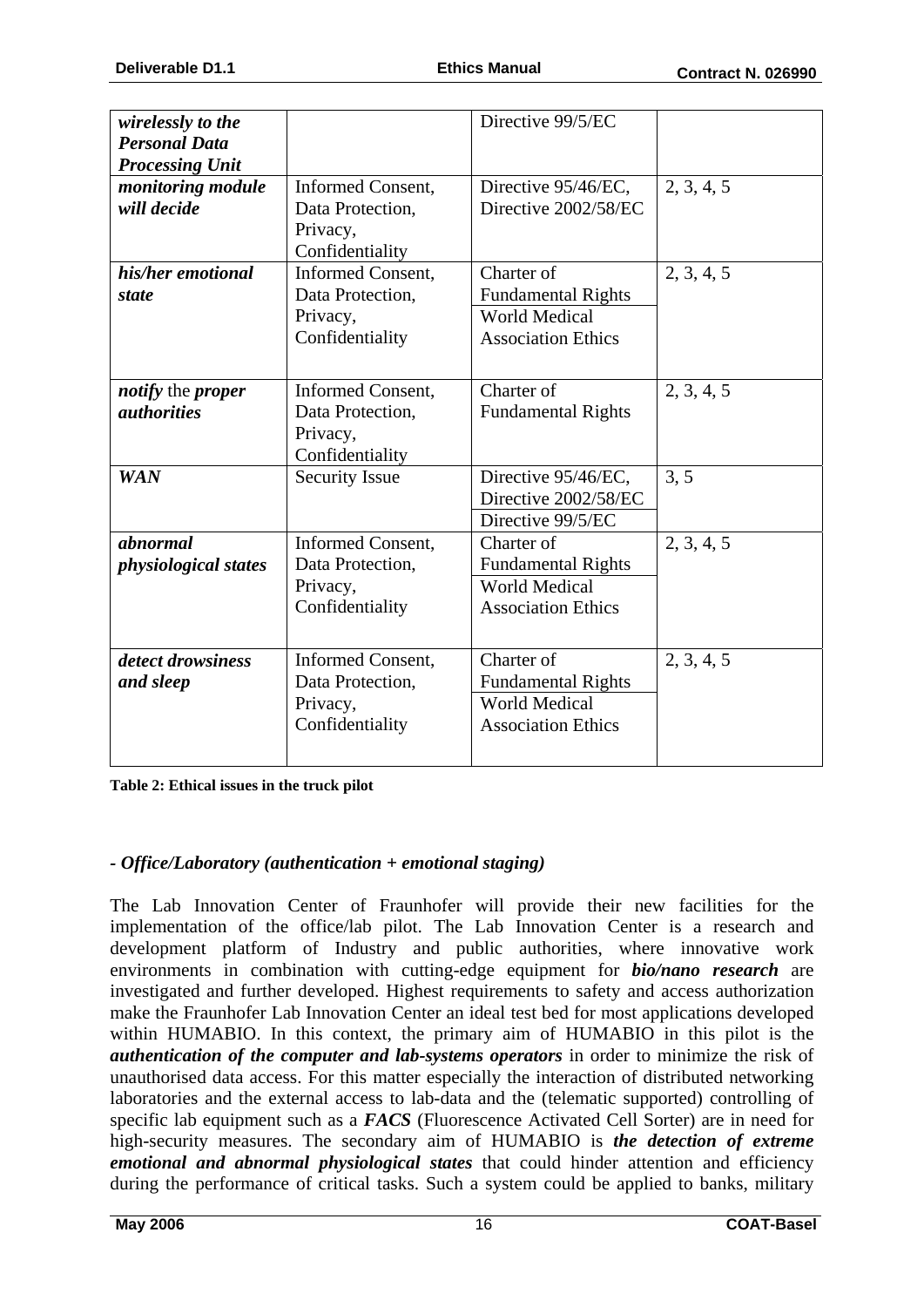installations, research labs, R&D utilities and in general in controlled environments where there is need to protect data and resources. The advantage of HUMABIO over current security solutions is the *continuous authentication* of the user, using *biometric features* that are not external (such as a fingerprint or the face) and thus harder to copy. In that way the risk of system spoofing is minimized. For the authentication mode of HUMABIO both *physiological and behavioural biometrics* can be used and function in parallel, while the final decision will take place by the late fusion (or decision level fusion) of the two authentication modules. *Face and speaker biometrics* will add to the robustness of the system and dependability on its decision. The implementation concept is similar to the one for the truck application shown in Figure 2.

• Subjects will be *wearing the physiological sensors* and will be *authenticated by the system*. If the subject moves away from his/her workstation, the workstation will be locked.

• Individuals will be driven to *experience extreme emotional states* (these will be defined in WP2) and maybe inattention. The system should be able to classify the state, discriminate this situation from false authentication and identification and take some kind of action, for example set the operation to autopilot, notify authorities, etc.



**Figure 2: HUMABIO Concept for vehicle application** 

| <b>Ethical phrase</b> | <b>Ethical field</b> | Law/directive             | <b>Relevant chapter in</b> |
|-----------------------|----------------------|---------------------------|----------------------------|
|                       |                      |                           | this manual                |
| bio/nano research     | Biocompatibility,    | <b>World Medical</b>      | 2, 3, 4, 5                 |
|                       | Informed Consent,    | <b>Association Ethics</b> |                            |
|                       | Data Protection,     | Directive                 |                            |
|                       | Privacy,             | 2001/95/EEC               |                            |
|                       | Confidentiality      | Directive                 |                            |
|                       |                      | 2001/20/EEC               |                            |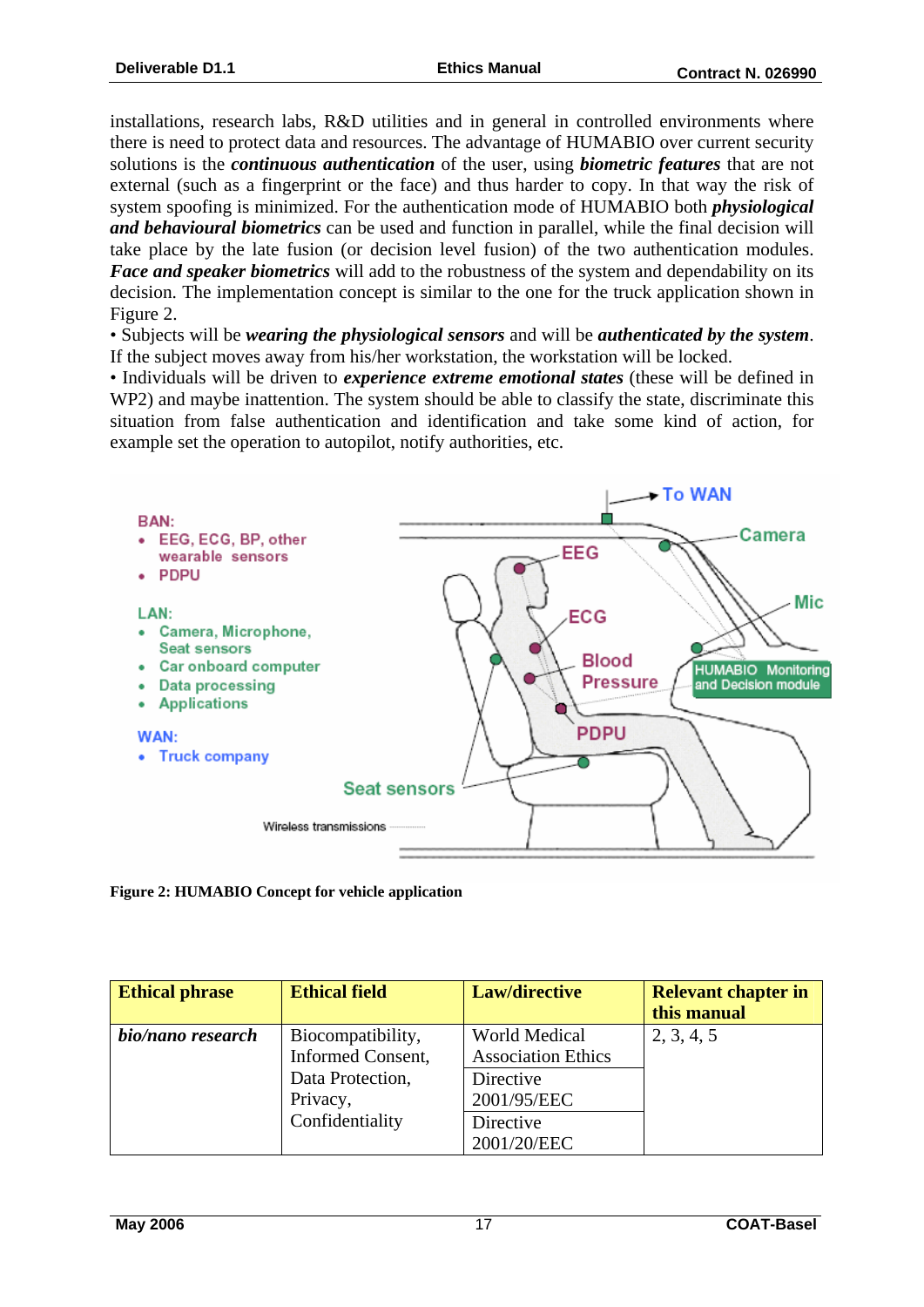| authentication of<br>the computer and<br>lab-systems<br>operators<br><b>FACS</b><br>(Fluorescence               | Informed Consent,<br>Data Protection,<br>Privacy,<br>Confidentiality<br>Biocompatibility         | Charter of<br><b>Fundamental Rights</b><br><b>Directive</b><br>2001/95/EEC<br>Directive 99/5/EC<br><b>World Medical</b><br><b>Association Ethics</b>     | 2, 3, 4, 5, 9<br>Project summary |
|-----------------------------------------------------------------------------------------------------------------|--------------------------------------------------------------------------------------------------|----------------------------------------------------------------------------------------------------------------------------------------------------------|----------------------------------|
| <b>Activated Cell</b><br>Sorter                                                                                 |                                                                                                  |                                                                                                                                                          |                                  |
| the detection of<br>extreme emotional<br>and abnormal<br><i>physiological states</i>                            | <b>Informed Consent,</b><br>Data Protection,<br>Privacy,<br>Confidentiality                      | Charter of<br>Fundamental Rights,<br>Directive 95/46/EC,<br>Directive<br>2002/58/EC                                                                      | 8 "Deception &<br>Debriefing"    |
| continuous<br><i>authentication</i>                                                                             | Informed Consent,<br>Data Protection,<br>Privacy,<br>Confidentiality                             | Charter of<br><b>Fundamental Rights</b><br>Directive 99/5/EC                                                                                             | 2, 3, 4, 5                       |
| biometric features,<br>physiological and<br>behavioural<br>biometrics, Face<br>and speaker<br><b>biometrics</b> | Informed Consent,<br>Data Protection,<br>Privacy,<br>Confidentiality                             | <b>World Medical</b><br><b>Association Ethics</b><br>Directive<br>2001/20/EEC                                                                            | 2, 3, 4, 5                       |
| wearing the<br>physiological<br>sensors                                                                         | Biocompatibility,<br><b>Informed Consent,</b><br>Data Protection,<br>Privacy,<br>Confidentiality | <b>World Medical</b><br><b>Association Ethics</b><br>Low Voltage<br>directive (LVD)<br>73/23/EEC<br>Directive<br>2001/95/EEC<br>Directive<br>2001/20/EEC | 2, 3, 4, 5, Project<br>summary   |

**Table 3: Ethical issues in the office application** 

#### *- Restricted area pilot*

The system will be installed in a controlled area in Euroairport in Basel, Switzerland. The aim is to *authenticate the identity* of authorized employees that can move freely in the area. Depending on the acceptable *obtrusiveness level*, which will derive from the findings of WP1, the appropriate sensor setup will be utilized. Two possible obtrusiveness scenarios are considered: the *totally unobtrusive scenario*, which dictates that the employees will not carry any sensor on them, which in turn means that the physiological profile of the subject will not be available and the partially obtrusive scenario in which *wireless wearable sensors* and the utilization of the *physiological indicators* will be included. The sensors that will be used in the first scenario are the camera and possibly a microphone. The subject will carry *an ID in the form of RFID* and the authentication will take place using the *exclusively the*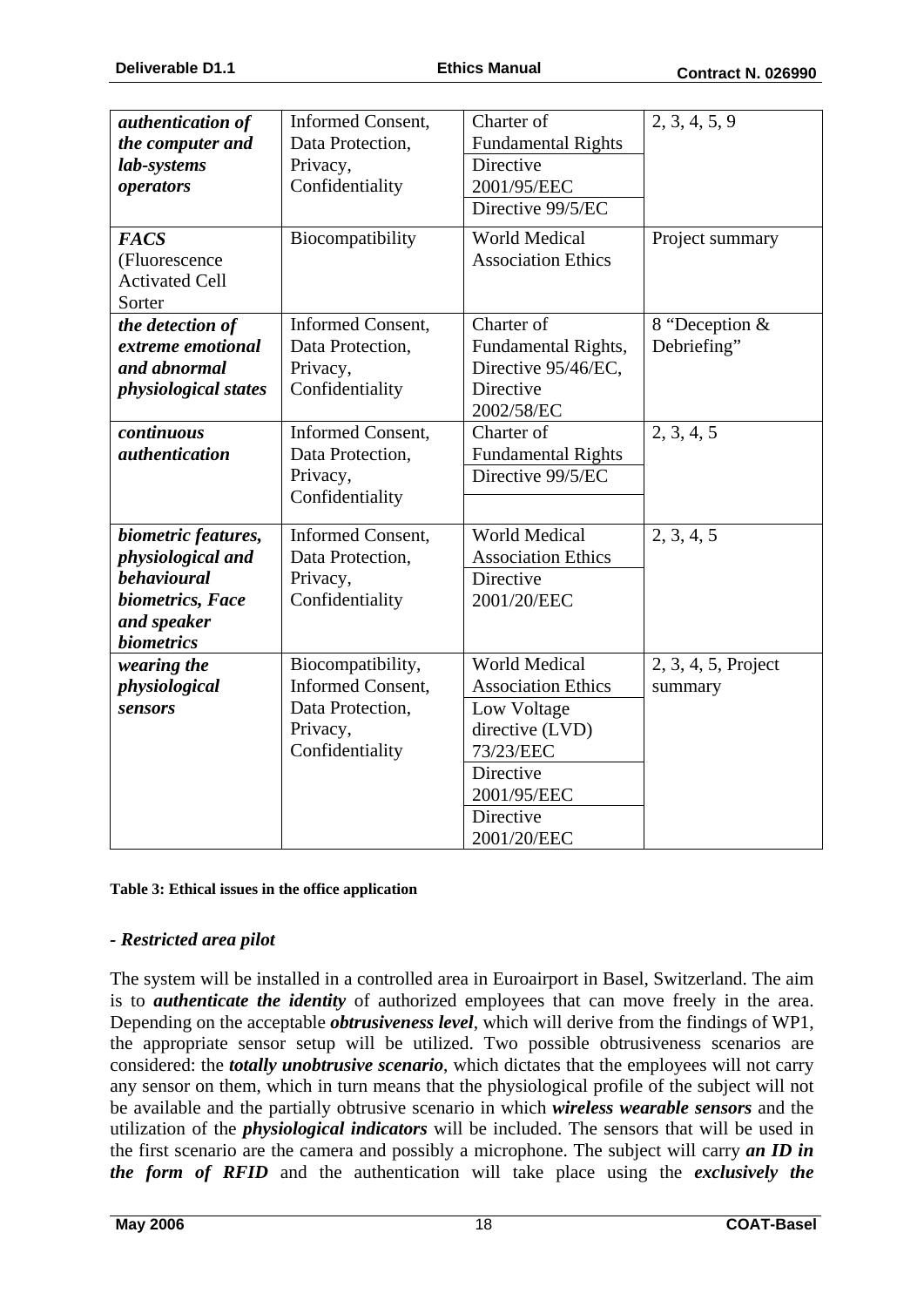*behavioural profile* which will comprise of the *gait, face and speaker recognition* modules, whenever applicable. The whole process will be transparent to the subject since the authentication process will not require from the subject to execute specific tasks.

The sensors that will be used in the second scenario are the ones in the previous scenario with the addition of *wearable sensors and the personal PDPU*. In this case, the physiological profile will also be available and additional information such as the physiological state of the subject could be extracted, in order to *assess his or her capacity to perform his/her task*.

| <b>Ethical phrase</b>   | <b>Ethical field</b>         | <b>Law/directive</b>                           | <b>Relevant chapter in</b> |
|-------------------------|------------------------------|------------------------------------------------|----------------------------|
|                         |                              |                                                | this manual                |
| <i>authenticate the</i> | Informed Consent,            | Charter of                                     | 2, 3, 4, 5                 |
| identity                | Data Protection,             | Fundamental Rights,                            |                            |
|                         | Privacy,                     | <b>World Medical</b>                           |                            |
|                         | Confidentiality              | <b>Association Ethics</b>                      |                            |
|                         |                              | Directive                                      |                            |
|                         |                              | 2001/20/EEC                                    |                            |
| obtrusiveness level     | Informed Consent,            | Directive 95/46/EC,                            | 2, 3, 4, 5                 |
|                         | Data Protection,             | Directive 2002/58/EC                           |                            |
|                         | Privacy,                     |                                                |                            |
|                         | Confidentiality              |                                                |                            |
| totally unobtrusive     | Informed Consent,            | Directive 95/46/EC,                            | 2, 3, 4, 5                 |
| scenario                | Data Protection,             | Directive 2002/58/EC                           |                            |
|                         | Privacy,                     |                                                |                            |
|                         | Confidentiality              |                                                |                            |
| wireless wearable       | Informed Consent,            | Directive                                      | 2, 3, 4, 5                 |
| sensors                 | Data Protection,             | 2001/95/EEC                                    |                            |
|                         | Privacy,                     | Low Voltage                                    |                            |
|                         | Confidentiality              | directive (LVD)                                |                            |
|                         |                              | 73/23/EEC                                      |                            |
| physiological           | Informed Consent,            | <b>World Medical</b>                           | 2, 3, 4, 5                 |
| <i>indicators</i>       | Data Protection,             | <b>Association Ethics</b>                      |                            |
|                         | Privacy,                     | Directive                                      |                            |
|                         | Confidentiality              | 2001/20/EEC                                    |                            |
| an ID in the form       | Informed Consent,            | <b>World Medical</b>                           | 2, 3, 4, 5                 |
| of RFID                 | Data Protection,<br>Privacy, | <b>Association Ethics</b><br>Directive 99/5/EC |                            |
|                         | Confidentiality              |                                                |                            |
|                         |                              | Directive 95/46/EC,                            |                            |
|                         |                              | Directive 2002/58/EC                           |                            |
| exclusively the         | Informed Consent,            | <b>World Medical</b>                           | 2, 3, 4, 5                 |
| behavioural profile     | Data Protection,             | <b>Association Ethics</b>                      |                            |
|                         | Privacy,                     | Directive                                      |                            |
|                         | Confidentiality              | 2001/20/EEC                                    |                            |
| gait, face and          | Informed Consent,            | <b>World Medical</b>                           | 2, 3, 4, 5                 |
| speaker recognition     | Data Protection,             | <b>Association Ethics</b>                      |                            |
|                         | Privacy,                     | Directive                                      |                            |
|                         | Confidentiality              | 2001/20/EEC                                    |                            |
| the personal PDPU       | Data Protection              | Directive 95/46/EC,                            | 3, 4                       |
|                         |                              | Directive 2002/58/EC                           |                            |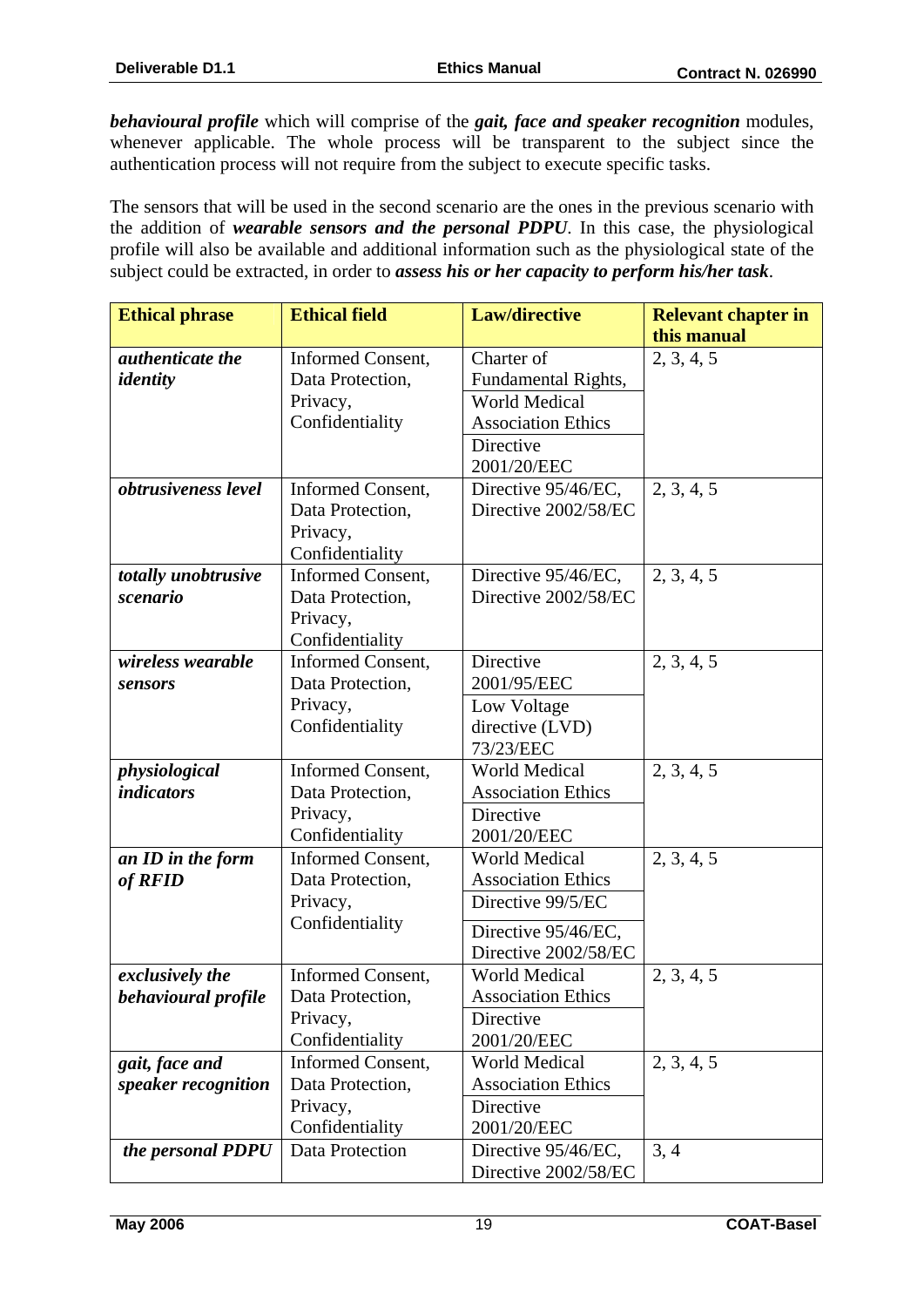| assess his or her   | Informed Consent, | Charter of                | 2, 3, 4, 5 |
|---------------------|-------------------|---------------------------|------------|
| capacity to perform | Data Protection,  | <b>Fundamental Rights</b> |            |
| his/her task        | Privacy,          | <b>World Medical</b>      |            |
|                     | Confidentiality   | <b>Association Ethics</b> |            |
|                     |                   | Directive                 |            |
|                     |                   | 2001/20/EEC               |            |

#### **Table 4: Ethical Issues for restricted area pilot**

Single studies conducted by Starlab and Forenap which are not officially stated as Pilot setups but who will conduct EEG and ERP experiments will follow the same ethical principles as the Pilots.

Summarising the general objectives of the pilots on an abstract level, HUMABIO aims to enhance security at supervised and controlled environments. The project research revolves the biometric **Authentication** that describes the internal physiology of the subject and the **Validation** and **Monitoring** during critical operations. The following table describes the way the system proposes these three main operation phases.

| Phase                                    | State         | Methods                                                                                                                                            | Application                                                                                       |
|------------------------------------------|---------------|----------------------------------------------------------------------------------------------------------------------------------------------------|---------------------------------------------------------------------------------------------------|
| Authentication                           | Initial       | - Password<br>- RFID-token<br>- Face recognition<br>- Text dependent voice<br>verification<br>- Event related potentials<br>(EEG, ECG, other)      | - When the subject logs<br>into the protected system<br>- Before validation phase                 |
|                                          | Continuous    | - EEG baseline<br>- ECG features<br>- Other physiological<br>features<br>- Face authentication<br>- Speaker verification<br>(free speech analysis) | - Continuously while the<br>subject performs his/her<br>tasks or accesses a<br>protected resource |
|                                          | Non-obtrusive | - RFID-token<br>- Face authentication<br>- Gait authentication<br>- EEG baseline<br>- Other physiological<br>signatures                            | - When the subject<br>accesses a protected<br>area and is able to move<br>freely                  |
| Validation of initial<br>'nominal' state |               | - Event related potentials<br>- ECG analysis<br>- Voice analysis<br>- Equilibrium analysis<br>- Analysis of other<br>physiological<br>measurements | - Before the subject<br>commences his/her<br>tasks                                                |
| Monitoring                               |               | - EEG features<br>- ECG features<br>- Other physiological<br>features<br>- Speaker verification<br>(free speech analysis)                          | - Continuously, while the<br>subject performs his/her<br>tasks                                    |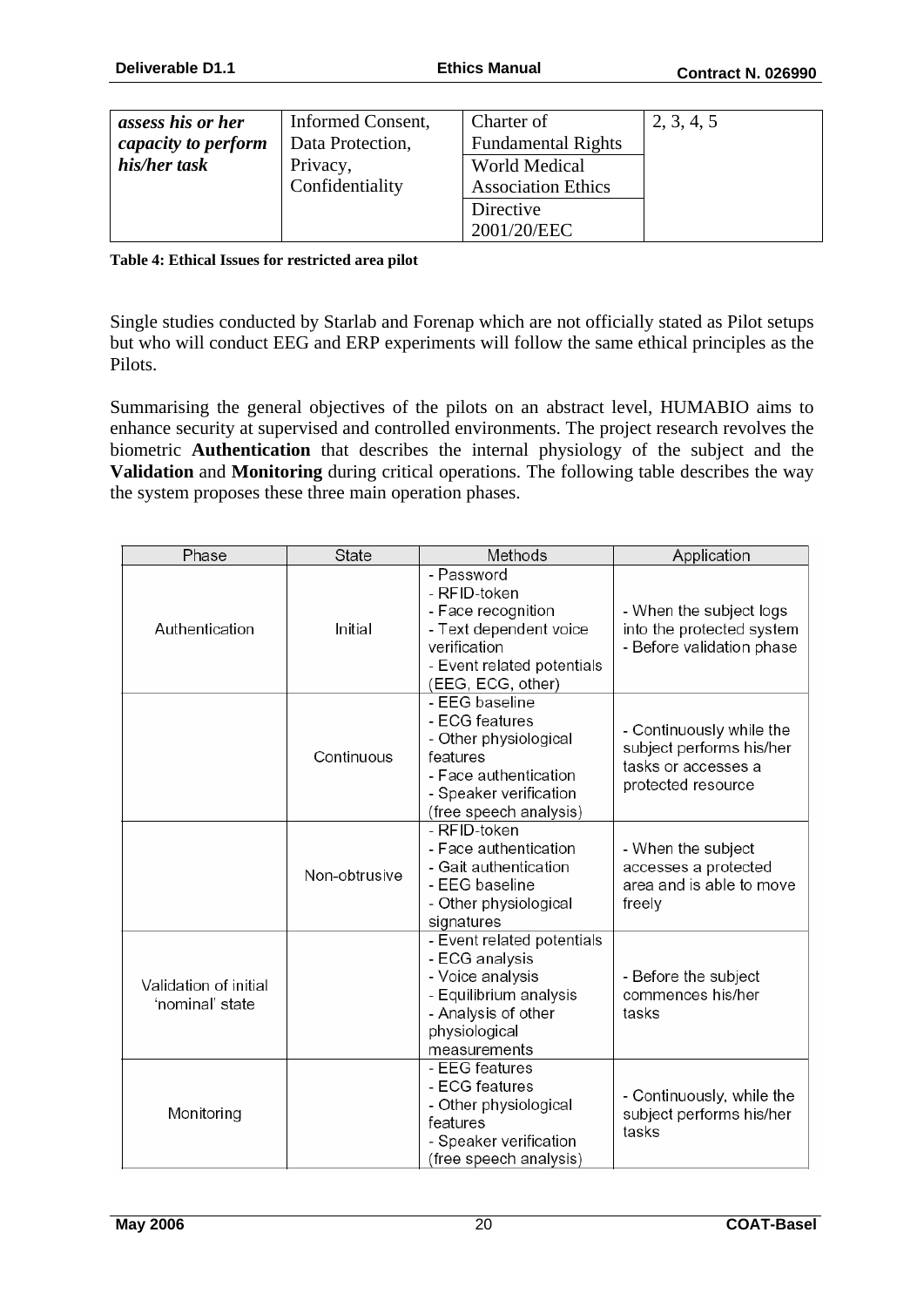#### **Table 5: General Objectives of HUMABIO**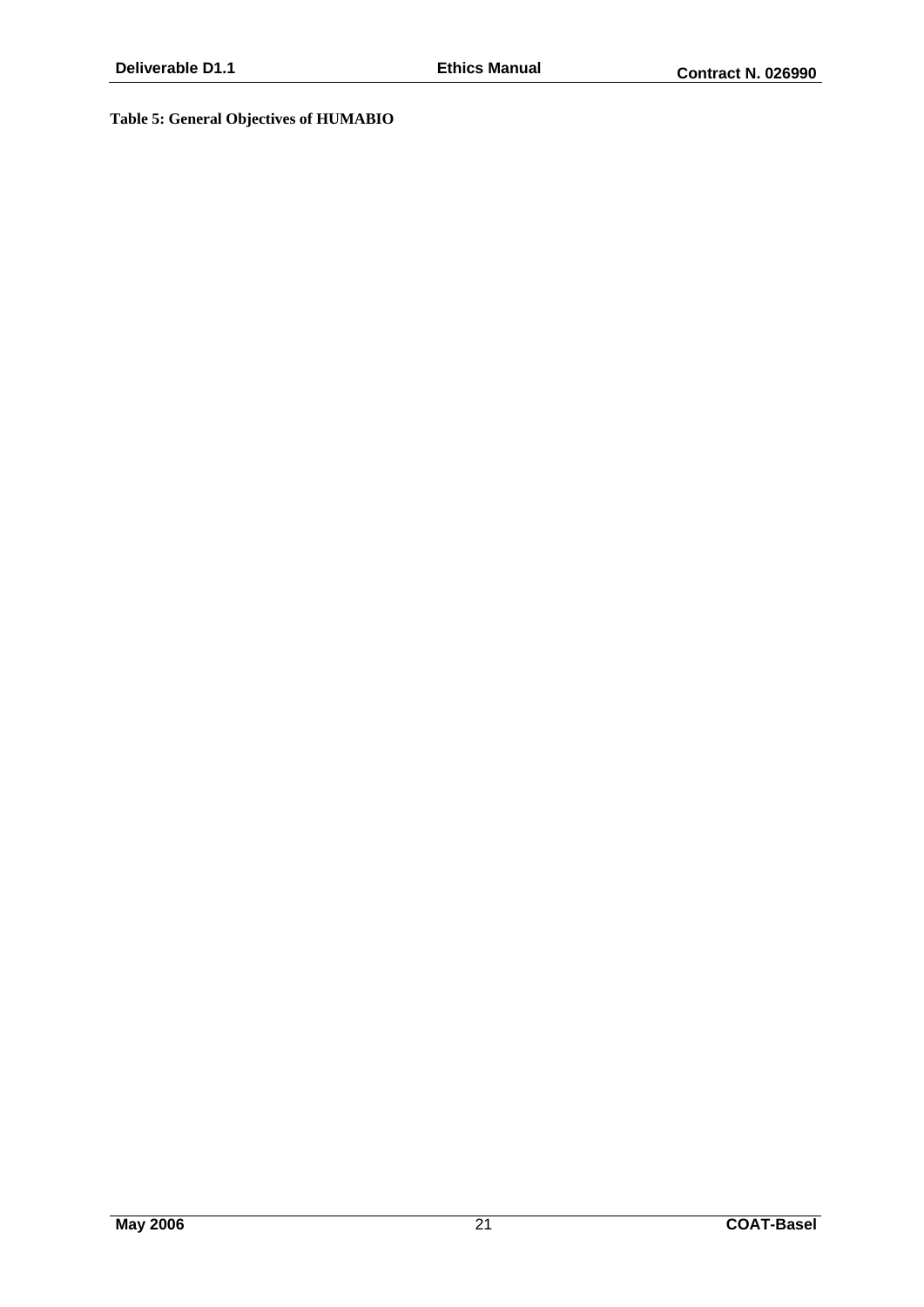# *1.3 The T1.3 Template on ethical and legal issues*

This Manual provides background information on the different questions and subsections used in T1.3 "template on ethical and legal issues". Within this Ethics manual, the content of this template will be also justified on scientific and legal basis in depth.

The questionnaire on ethical and legal issues has to be filled in by the investigator who conducts experiments. It is also a sort of preliminary checklist, in which the researcher is reminded to take into account all the relevant ethical aspects before conducting any experiment. As experience in previous projects has shown, it is very difficult for the partners and the feedback is very low at this early stage of the project. The final version of the questionnaire on ethical and legal issues will be divided into different subsections (informed consent, ethical control instruments, privacy, safety, risk assessment).

The questionnaire on ethical and legal issues will be filled in by all partners who are planning to conduct experiments. Here the results will be reviewed by the ETHICS ADVISORY BOARD and summarized in the Ethics Manual and the Controlling report.

Informed consent documents will be annexed to the questionnaire. **With the aid of those, the informed consent will be also documented; see also chapter** *Informed consent***.** The informed consent documents will be used as material when the trials start and will eventually be slightly modified and completed until then.

The purpose of the section 'organizational and insurance issues', is to highlight the organizational and any applicable insurance issues that the partners should introduce within the ethical code of the project. In this context, organizational issues, like accessibility of facilities and services and different reimbursement schemes (legal basis for reimbursement, amount and type of payment, insurance provision) for test/end-users involved as interviewees in research, are addressed at the questionnaire section for organizational and insurance issues, will be annexed to this document.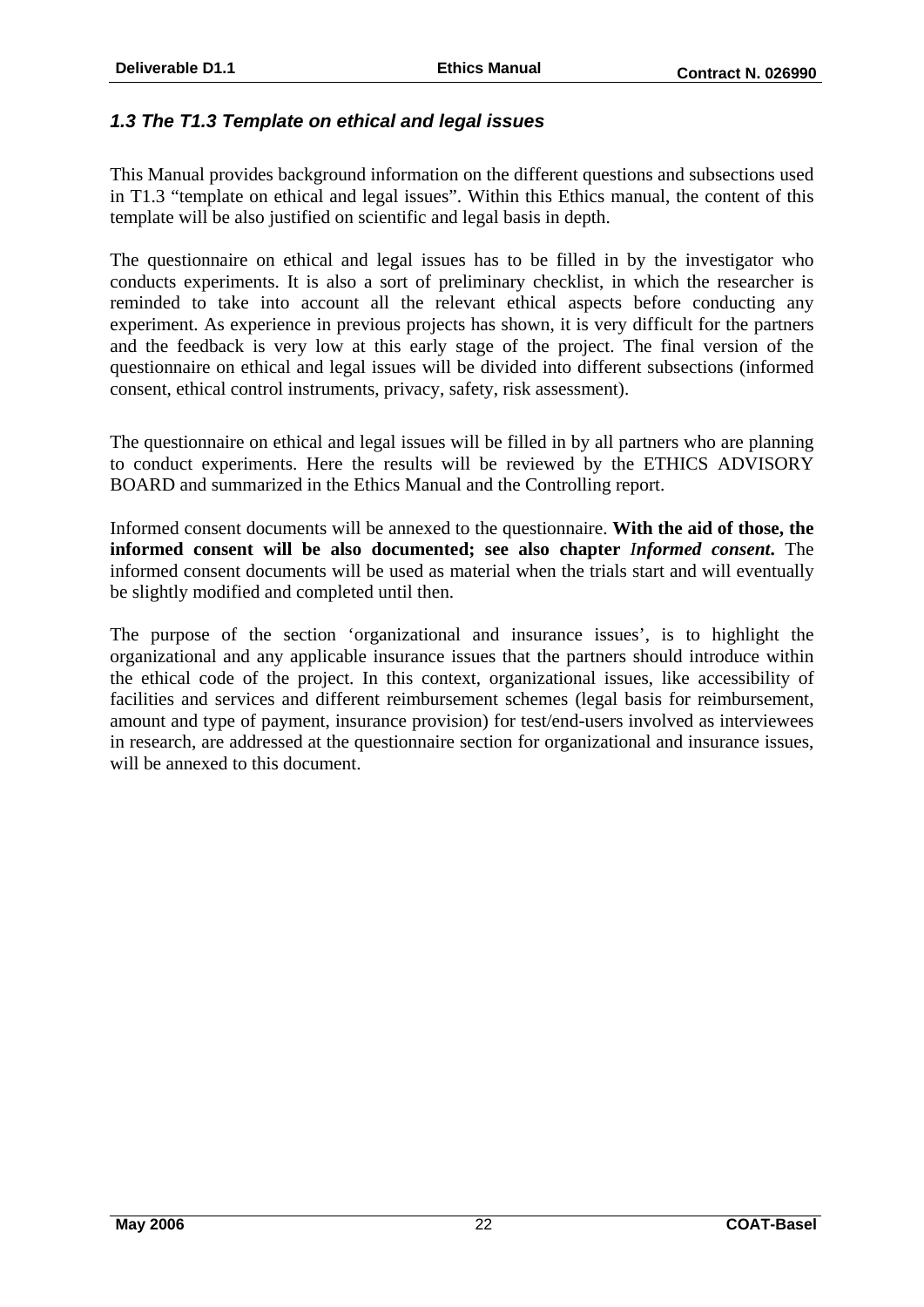# **2 Informed consent**

### **UNESCO directive, 1997: Universal Declaration on the human Genome and Human Rights:**

The right of each individual according to article 5 B b)  $\& c$  of the UNESCO Declaration (UNESCO 1997) to decide whether or not to be informed of the results of any medical, physical or genetic examination and the resulting consequences, if any, will be respected in full.

"B. RIGHTS OF THE PERSONS CONCERNED

*Article 5 b)*: In all cases, the prior, free and informed consent of the person concerned shall be obtained. If the latter is not in a position to consent, consent or authorization shall be obtained in the manner prescribed by law, guided by the person's best interest. "

*Article 5 c)* The right of each individual to decide whether to be informed or not on the results of genetic examination and the resulting consequences should be respected. "

Every volunteer participating in the HUMABIO project needs to be fully aware of what they have been asked to do. This will be accomplished through training in the use of the HUMABIO tools and through the use of the informed consent form. Informed consent is the process by which a participant will be fully informed about the research in which he/she is going to participate. It originates from the legal and ethical right the participant has to direct what happens to his / her body and personal data and from the ethical duty of the investigator to involve the participant in research. Seeking the consent of an individual to participate in research reflects the right of an individual to self-determination and also his/her fundamental right to be free from bodily interference whether physical or psychological and to protect his / her personal data. These are ethical principles recognised by Law as legal rights. A distinction between three informed consent elements is possible: the information given, the capacity to understand it and the voluntariness of any decision taken.

Respect for persons requires that participants, to the degree they are capable, be given the opportunity to choose what shall or shall not happen to them. This opportunity is provided, when adequate standards for informed consent are satisfied.

The written information as well as the sought informed consent corresponds to information gathered from the revised version of the *Helsinki Declaration* of 1964, as lastly amended in Tokyo, 2004, and the Convention of the Council of Europe on Human Rights and Biomedicine (1997)*.* 

# *2.1 Participant groups and their consent*

Whether a person has the capacity to understand the information depends on the ability to comprehend the nature and purpose of any course of action and the short and long-term risks and benefits of what is proposed.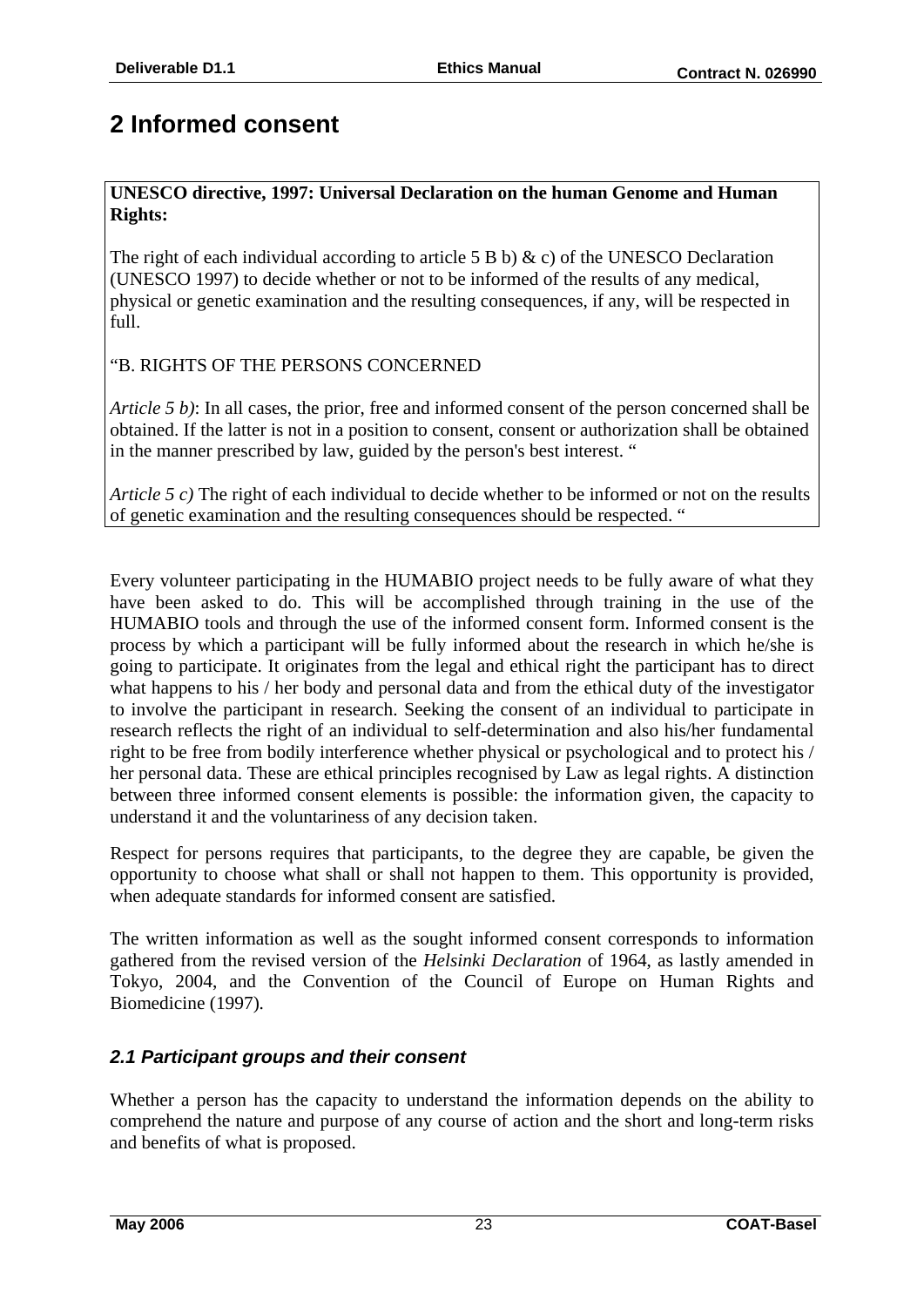Informed Consent is crucial in all aspects of social research and particular attention will be given when disabled people are involved that rights are protected and compliance is always freely entered into (which will most likely not be the case in HUMABIO as only healthy subjects will be tested). Information that will affect the respondent's willingness to participate will always be provided in appropriate accessible formats and never be deliberately withheld. Potential participants will also not be overwhelmed with unnecessary information.

For those unable to read the consent form (blind and partially sighted, dyslexic, illiterate) an ordinary documentation of informed consent is also not appropriate. For these people the information will be provided in appropriate alternative media (e. g. large print, audio tape, Braille).

### *2.2 Basic elements of informed consent*

In all cases, the prior, free and informed consent of the person concerned will be obtained. If the respective participant is not in a position to consent due to the most sensitive nature of the HUMABIO project she or he will be excluded from any laboratory-based experiments, feasibility studies and pilots of the project. So it will be strictly monitored, that within the context of the HUMABIO research none of the partners involved will obtain consent or authorization for participants not being able to give this consent for themselves from a relative, legal counsellor or legal guide. Adherence to this regulation is mandatory, even if such an indirect consent would be guided by the person's best interest and be allowed under the respective national and European laws.

In order to involve a human being as a participant in research, the investigator will obtain the legally effective informed consent of the participant or the participant's legally authorized representative. All investigators within HUMABIO will seek such consent only under circumstances that provide the prospective participant or the representative sufficient opportunity to consider whether or not to participate and that minimize the possibility of coercion or undue influence. The information that is given to the participant or the representative will be in a language understandable to the participant or the representative. No informed consent, whether oral or written, may include any exculpatory language through which the participant or the representative is made to waive or appear to waive any of the participant's legal rights, or releases or appears to release the investigator, the sponsor, the institution or its agents from liability for negligence. In seeking informed consent according to the American Psychological Association (2002), the following information shall be provided to each participant:

- 1. the purpose of the research, expected duration, and procedures;
- 2. the possible risks, discomfort, adverse effects, and side-effects (if any);
- 3. a description of any benefits to the participant or to others which may reasonably be expected from the research;
- 4. explanations on confidentiality (and limits) of the data;
- 5. their right to decline to participate and to withdraw from the research once participation has begun and the foreseeable consequences of declining or withdrawing;
- 6. whom to contact for questions about the research and research participants rights. In addition: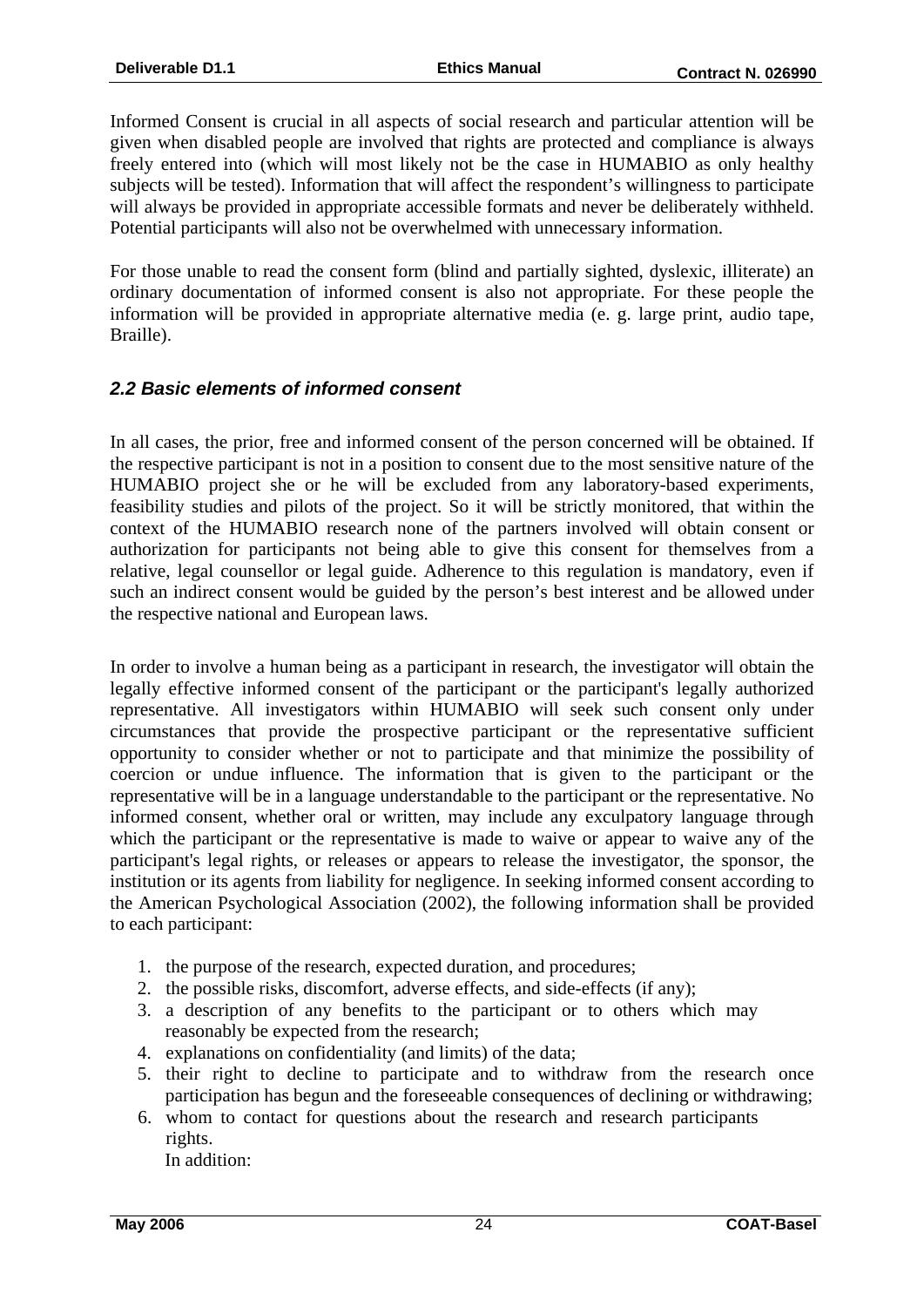- a. Appropriate insurance or indemnity to cover the participant in trial should be provided.
- b. A table of certified sensors and/or software (medical device in general) as well as the prototypes not yet certified that shall be used by the patient underlying the potential risks and legal binds that may be in effect should be also provided.

When appropriate, one or more of the following elements of information shall also be provided to each participant:

(1) a statement that the particular procedure may involve risks to the participant (or to the embryo or fetus, if the participant is or may become pregnant) which are currently unforeseeable (the case being very unlikely within HUMABIO);

(2) anticipated circumstances under which the participant's participation may be terminated by the investigator without regard to the participant's consent;

(3) any additional costs to the participant that may result from participation in the research (not expected to be the case within HUMABIO);

(4) the consequences of a participant's decision to withdraw from the research and procedures for orderly termination of participation by the participant;

(5) a statement that significant new findings developed during the course of the research which may relate to the participant's willingness to continue participation will be provided to the participant; and

(6) the approximate number of participants involved in the study.

### *2.3 Guidelines for compiling the informed consent form*

The following comments may help investigators how to provide information to prospective participants and therefore obtain consent:

- Informed consent is a *process*, not just a form. Information should be presented to enable persons to voluntarily decide whether or not to participate at research.
- It is a fundamental mechanism to *ensure respect for persons* through provision of thoughtful consent for a voluntary act. The procedures used in obtaining informed consent are designed to educate the participant population in terms that they can understand. Therefore, informed consent language and its documentation (especially explanation of the study's purpose, duration, experimental procedures, alternatives, risks, and benefits) must be written in "layman's language", (i.e. understandable by the people being asked to participate). The written presentation of information is used to document the basis for consent and for the participants' future reference. The consent document will be revised when deficiencies are noted or when additional information will improve the consent process.
- The investigator should be aware of the fact that the use of the first person (e.g., "I understand that ...") can be interpreted as suggestive, may be relied upon as a substitute for sufficient factual information, and can constitute coercive influence over a participant.
- Use of scientific jargon and legalese is not appropriate. The document is primarily thought of as a teaching tool not as a legal instrument.
- *The overall experience* that will be encountered is described.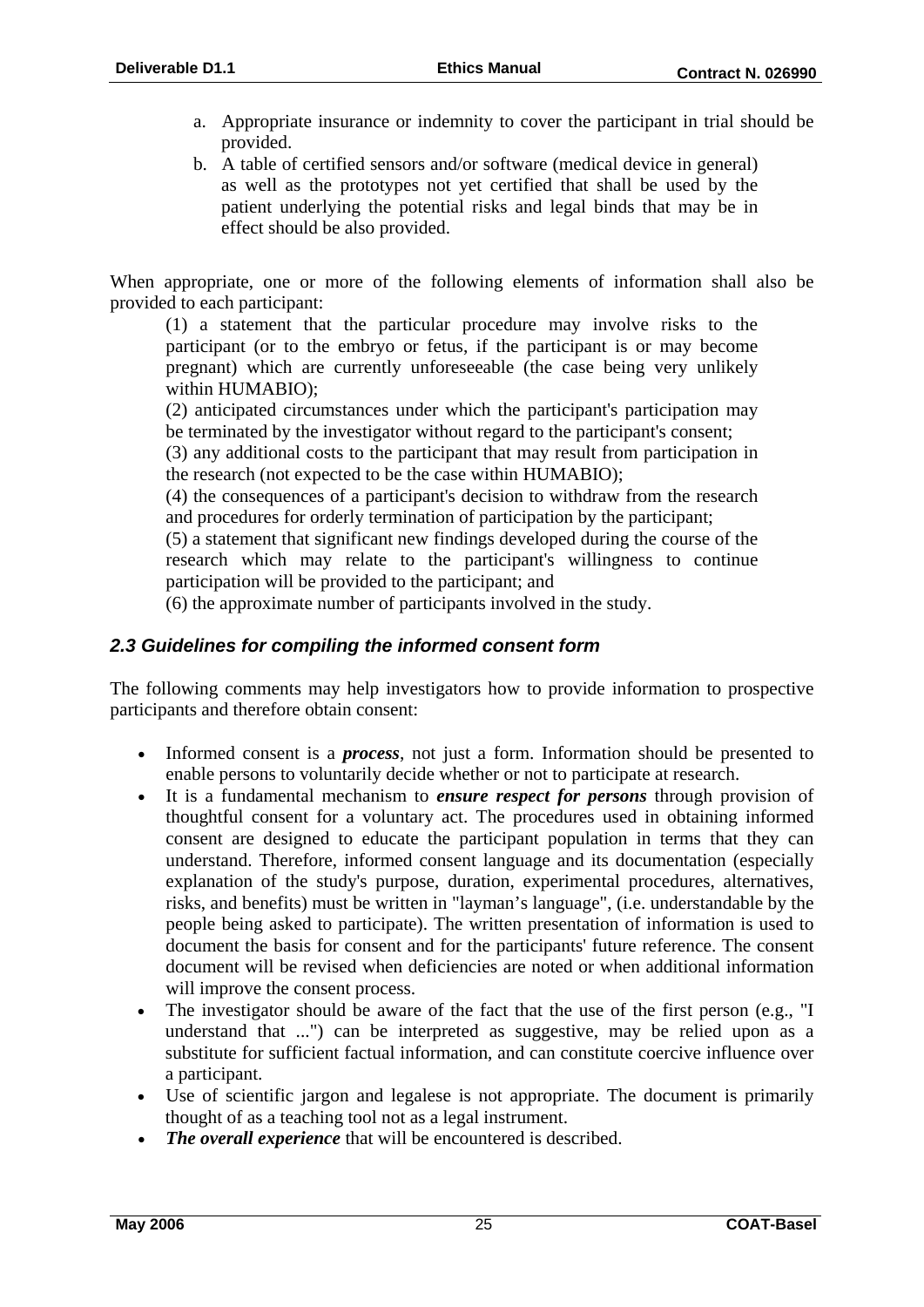- The human participants will be informed of the reasonably foreseeable harms, discomforts, inconveniences and risks that are associated with the research activity. If additional risks are identified during the course of the research, the consent process and documentation will be revised to inform participants as they are re-contacted or newly contacted.
- The benefits that participants may reasonably expect to encounter will be described. There may be none other than a sense of helping the public at large. If payment is given to defray the incurred expense for participation, it must not be coercive in amount or method of distribution.
- The participants are told the extent to which their **personally identifiable private information** will be held in confidence. See also the **chapter 4** about *privacy of individual data*.
- If **research-related injury** (i.e. physical, psychological, social, financial, or otherwise) is possible in research that is more than minimal risk, an explanation will be given of whatever voluntary compensation and treatment will be provided (not expected to be the case within HUMABIO)**.**
- **The legal rights of participants will not be waived in any way.** The participants should not be given the impression that they have agreed to and are without recourse to seek satisfaction beyond the institution's voluntarily chosen limits.
- **Details of contact persons** who are able to answer questions of participants about research, rights as a research participant, and research-related injuries will be provided.

A single person is not likely to be appropriate to answer questions in all areas. This is because of potential conflicts of interest or the appearance of such. Questions about the research are most often best answered by the investigator(s). However, questions about the rights of research participants or research-related injuries (where applicable) may best be answered by the on-site doctor for instance. These questions can also be addressed to the investigator, an ombudsman, an ethics committee, or other informed administrative body. The informed consent document will contain contact information with local telephone numbers to answer questions in specified areas.

• The participation is **voluntary** and the participant has the **right to withdraw at any**  time. It is important to point out that no penalty or loss of benefits will occur as a result of either not participating or withdrawing at any time of the experiment.

A so-called "two part consent" will be used; this term means that in a first step the participant is being asked to give informed consent to the specific experiment of HUMABIO. In a second step consent and research for storage and future research will be asked and documented separately. Both consents can be included in one form (containing both the information about HUMABIO related issues and the possibility of using the data for future research.

It will be the responsibility of the partner conducting the respective research to ensure that all uses of data/samples are in accordance with the consent obtained from the participant.

*The HUMABIO user groups do not include mentally disabled people (people unable to give a valid consent)*; only people with limited learning or cognition (i.e. memory or concentration or divided attention) difficulties, i.e. due to normal ageing. *Any person not able to give a valid informed consent must be excluded from HUMABIO tests.*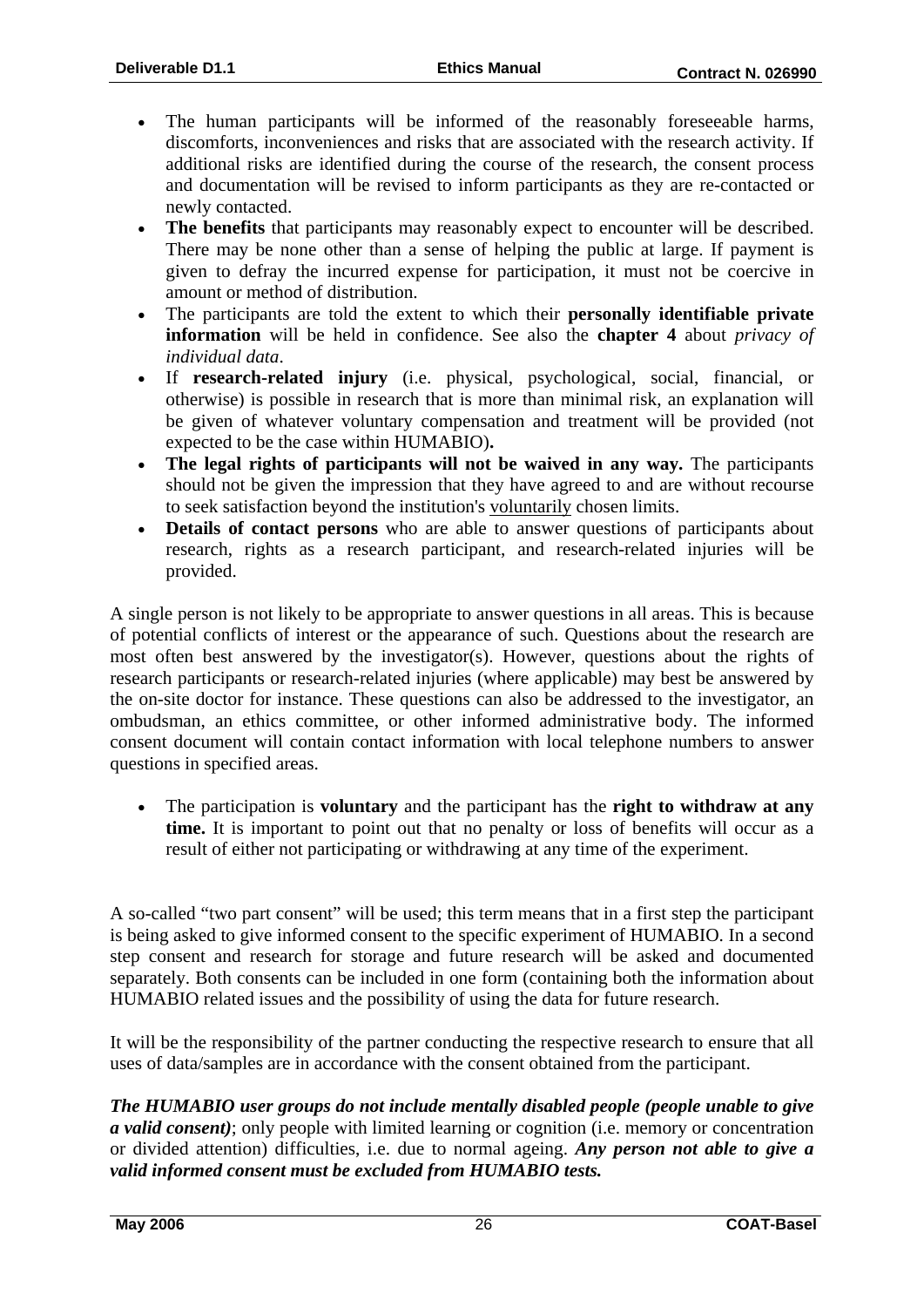### *2.4 Informed consent and those unable to read the form*

There are a range of people who are unable to read the consent form; these include those who have a severe visual problem, those with severe dyslexia, those who are illiterate and those whose knowledge of the language may be limited (e.g. a recent immigrant). For these people the information will be provided in appropriate alternative media (e.g. large print, audio tape, Braille, through translator, etc.).

#### **Informed Consent and the illiterate**

Directive 2001 / 20 / EC of the European parliament and of the council states that in accordance with Article 3:

A clinical trial may be undertaken only if, in particular:

d) if the individual is unable to write, oral consent in the presence of at least one witness may be given in exceptional cases, as provided for in national legislation.

### *2.5 The legal positions*

The HUMABIO research does not include any treatments. The only relevant legal issue is the handling and protection of private data and their maintenance.

#### **Analyzed material**

#### **- Use of human tissue**

From the foreseeable course of the HUMABIO project human tissue will not be used. If the need of using human tissue for validating newly developed biometric measurement instruments or procedures should arise during the course of HUMABIO, small samples of saliva (stress hormones) and/or blood might be used. This would require the storage of these samples for the duration of the project and for a specified period of time after the end of the project if the respective national law of the institution where the samples are obtained, analyzed and stored does make such an extended storage period mandatory. In all other cases samples will

be destroyed immediately after final analysis. The participants will be informed about these procedures within the informed consent. The data will strictly be held confidential.

#### **- Use of animals**

Tests involving animal research will not be performed during HUMABIO.

#### **Research in cooperation with developing countries**

Within HUMABIO no research will be conducted in developing countries.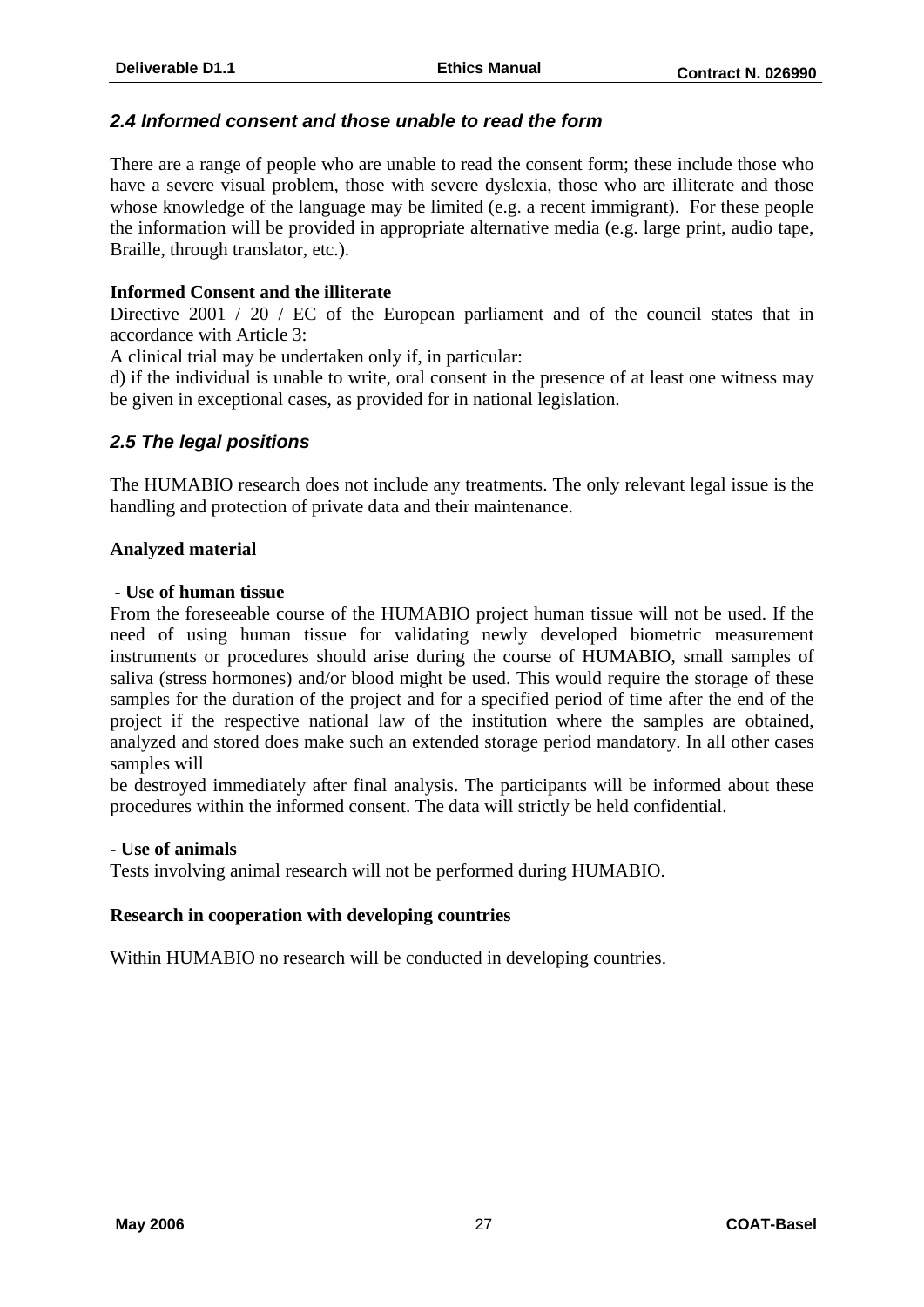### *2.6 Documentation of informed consent*

Informed consent shall be documented by the use of a written consent form approved by the HUMABIO Ethics Advisory Board and signed by the participant (or the participant's legally authorized representative- most likely not the case in HUMABIO). A copy shall be given to the person signing the form. The consent form shall be a written consent document that embodies the elements of informed consent required in the previous section. Templates are provided in the Annex of this document, under HUMABIO informed consent form template. Form 1 general information has to be filled in every case. The information under header 2 INFORMATION ON THE RESEARCH STUDY has to be provided to the participant in a appropriate modality.

#### **Healthy and able bodied participant**

In the case of an experiment with a *healthy and able bodied participant*, forms:

#### **Research participant's identity**

*Will be filled in by the participant. The original will be kept be the investigator; a copy will be given to the participant.* 

### **Participant Consent Form**

*Will be filled in by the participant. The original will be kept be the investigator; a copy will be given to the participant.* 

#### **Investigators' confirming statement**

*This part will be filled in by the investigator. The original will be given to the participant; a copy will be kept by the investigator.*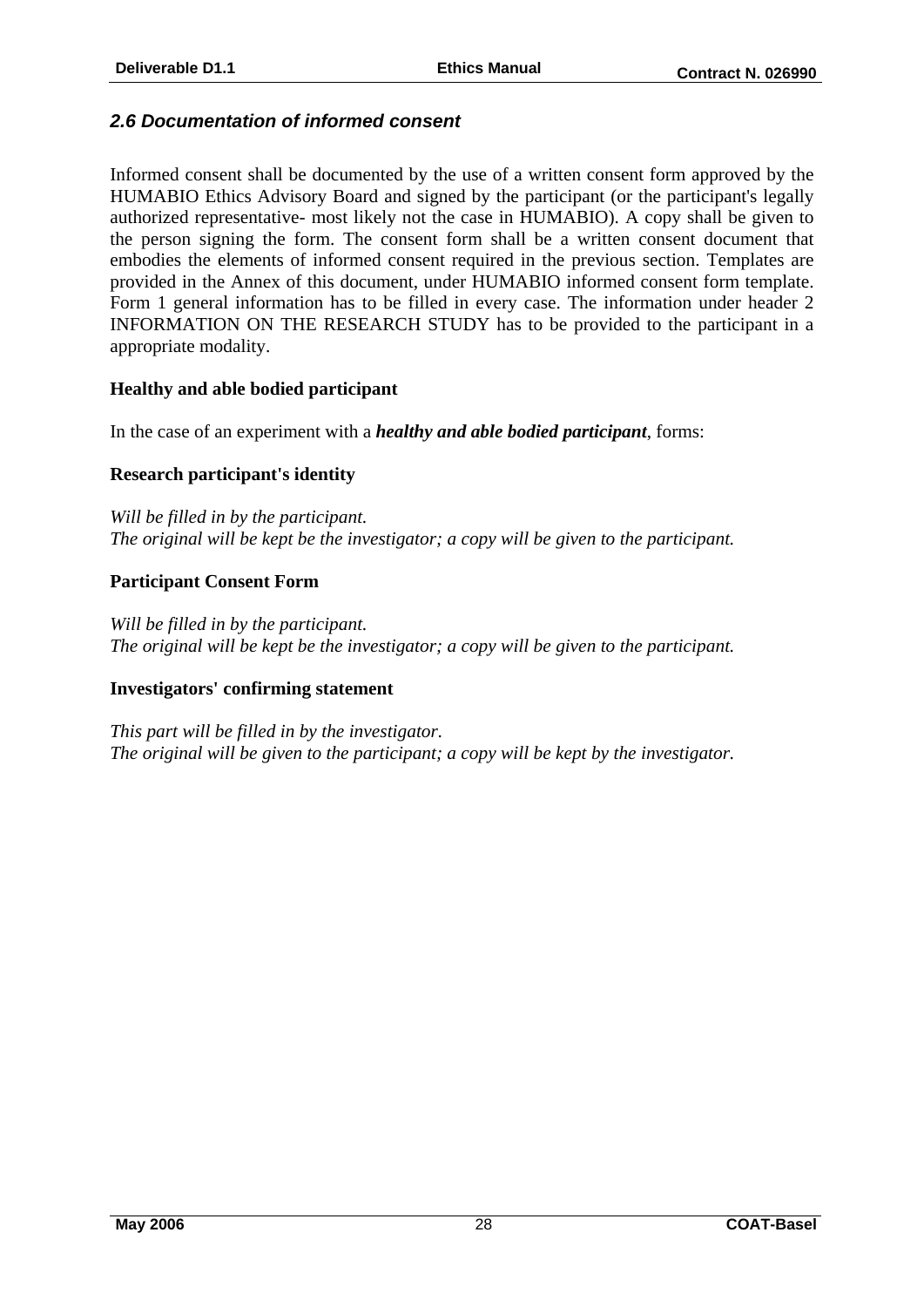# **3 Security issues in HUMABIO**

In accordance with the DoW the following steps for data security, coding and economization will be fulfilled:

### **- Security of data storage and handling**

All data retrieved will be anonymously inserted in the database(s). The original records will be destroyed after that, if this is not forbidden by law of the country in which the data was obtained, stored and analyzed. If data will be collected and stored in a web portal, then it will be duly protected by commercial security of highest available quality. This software has to be approved by the HUMABIO Ethical committee / advisory board prior to implementation. Access to data will be password-protected (at least two-stepped) and granted only to authorised partners for data analysis, for example partners who work in a relevant Workpackage in HUMABIO that depends on the data in question. Access for data input or change will be also password-protected and reserved only for partners who collect and provide data. After data collection has ended, the data input or change will only be authorized by the Coordinator, upon written request by the relevant partner. The rights of adding data to the data pool in a database will be handled separately and independently from the rights of retrieving or even edit data in these databases.

### **- Coding and economization (see also next chapter)**

As an absolute minimum anonymous made data will not contain any of the following, or codes for the following:

- Name, address, phone/fax. number(s), e-mail address, full postcode
- Any identifying reference numbers
- Photograph or names of relatives

With both linked and unlinked anonymous made data it is sometimes possible to deduce individual's identities through combinations of information. The most important identifiers are:

 - The age, if a small sample size is taken; in this case there has to be compromised between scientific precision and the protection of the individual privacy.

- Rare disease or treatment, especially if an easily noticeable illness is involved.
- Partial post-code, or partial address.
- Place of treatment.
- Occupation or place of work that is/are quite unique and easily identifiable.
- Combinations of birth date, ethnicity, place of birth, and date of death.

Wherever possible these combinations of data should not be accessible to persons not necessarily involved in the respective research. If possible these potentially revealing information segments should be stored separately.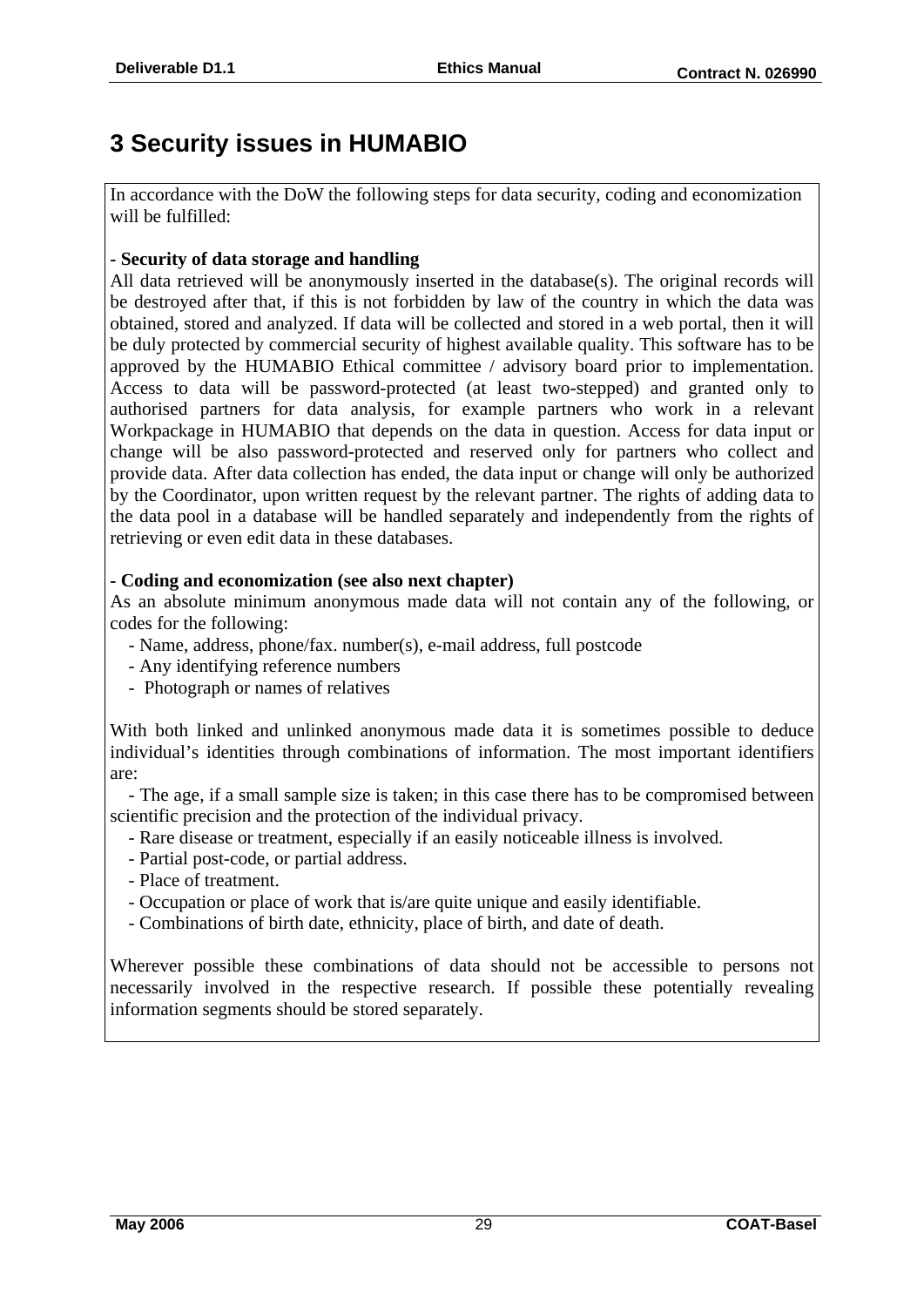### *3.1 Introduction - the need for security*

Under EU FP6, the ethical considerations that concerns HUMABIO is that of biotechnology, and data collection requirements for personal information. They are summarised on the official WebPages from the European Commission: "Ethics in EU projects, Ethical issues in EU research proposals – checklist, updated 08.11.2005".

#### **'Use of personal data in bio-banking (including gene-banking)**

Applicants should describe the procedure for obtaining informed consent of persons and describe the arrangements for protecting the confidentiality of their personal data. Applicants should describe measures taken to encode or anonymise banked biomaterial (including traceability measures). Even where only anonymised data are used, adequate security for storage and handling of such data must be shown.'.

#### **'Protection of personal data**

Applicants should describe the procedure for obtaining informed consent of persons and describe the procedures for protecting the confidentiality of such personal data. Where data are to be shared with other stakeholders the persons whose data are collected should give a specific consent. Applicants should also describe the process of encoding or anonymisation used and indicate if the collected data will be used for commercial purposes. Even where only anonymised data are used adequate security measures for storage and handling of such data must be shown.'

Thus, HUMABIO system handles sensitive information that should be protected. The provision of HUMABIO services requires a secure operational environment. Without an appropriate level of security in place, no such a system can be operational. Security is therefore an important issue for HUMABIO.

Different stages of security levels should be included in the HUMABIO system which includes judgment about the dangers associated with the system and the resource implications of various means of avoiding or minimizing those dangers. Several major questions arise including the integrity of the information, the confidentiality of the information (i.e. who should be allowed to see what and under what conditions) and the availability to legitimate users. Participants of the tests and pilots need to be made aware that their information derived from the testing of the project will be shared between the stakeholders in the project in order to meet the project objectives.

In order to answer those questions it is necessary to:

- Identify the specific security requirements / threats / vulnerabilities associated to the various categories of users and data types.
- Study the related technology available.
- Define an appropriate security policy for accessing the information.
- Study the impact of adding security on the availability / performance of the system.

- Propose the conceptual structure and specific measures required to improve the security of the system.

HUMABIO information system is designed to provide the required level of security efficiently. However, as often happens, the objectives can conflict with each other. For example, security interests can conflict with performance. This should not be surprising, since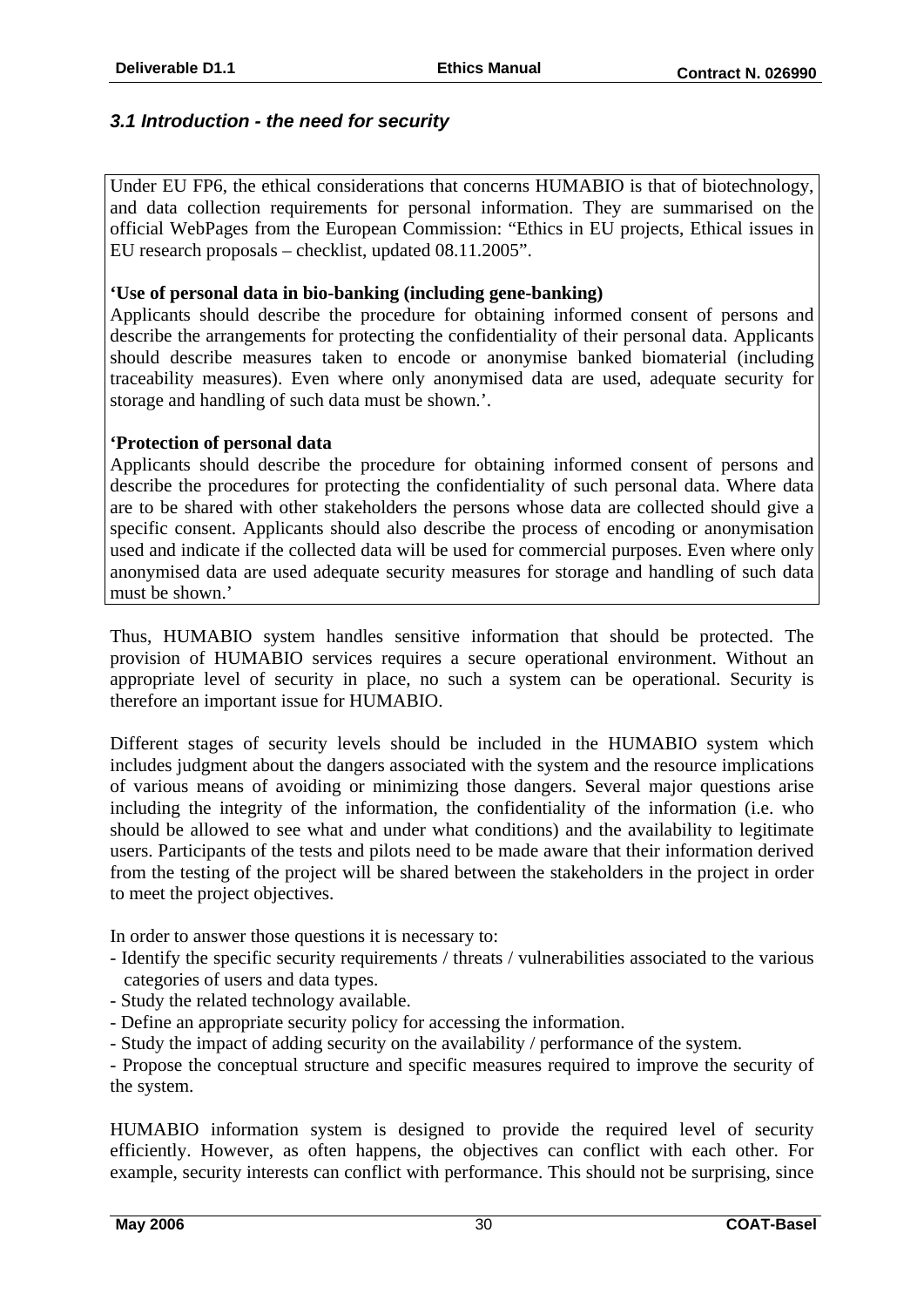measures to enforce security often increase the size or complexity of a computing system. Security interests may also reduce the ability of the system to provide data to users, by limiting certain queries that seem innocuous by themselves. Introducing security into HUMABIO system is therefore a balancing process between providing the desirable level of protection on the one hand and maintaining an adequate level of availability and performance, so that legitimate users have easy access to the data, on the other. This conflict will be dealt with in HUMABIO by asking the user oneself to decide upon the accepted level of functionality and security one desires.

### *3.2 The security issue*

Networking and communication security issues arise when a multitude of different sensors interact with local or remote applications. Three different networks can be defined: the Body Area Network (BAN), the Local Area Network (LAN) and the Wide Area Network (WAN). Data security and privacy concerns are applicable at any levels: BAN LAN and WAN. It is widely accepted today that security is a basic requirement for the appropriate introduction and use of information and communication technologies. The increasing employment of advanced technologies makes information systems more efficient, yet more complex, posing new challenges to ensure the protection and confidentiality of data and their integrity and availability. The new technologies contribute to improving the efficiency and quality of services to the patient and they are valuable tools for their management. They create however new situations regarding security that should be dealt with in a thorough and convincing manner (Pangalos, 1997).

Current thinking in information systems security is that the issues centre on **confidentiality** (information is only disclosed to those users who are authorized to have access to it), **integrity** (information is modified only by those users who have the right to do so), and **availability** (information and other IT resources can be accessed by authorized users when needed). The risks of violating these three security principles cannot be reduced to zero. But a specific balance of risks and effectiveness has to be found in all application systems. The level of security that should be included in an information system involves therefore some judgement about the dangers associated with the system and the resource implications of various means of avoiding or minimizing those dangers (Pangalos, 1997).

The following general principles related to information systems security have been widely accepted today:

- a. The security considerations must take into account all system S/W and H/W that touches information flowing into, and out of, the system.
- b. Data integrity is a key requirement. The system must preserve the integrity of the data stored in it. The user must be able to trust the system to give back the same data that is put in the system and to permit data to be modified only by authorized users. The data should not be destroyed or altered either accidentally, as in a system crash, or maliciously, as in some unauthorized person modifying the data. At the very least, the user should know if the data was corrupted.
- c. Data should be available when needed. This implies system fault tolerance and redundancy in data, software and hardware. Inference and aggregation must be studied and controlled.
- d. Audit should be detailed enough to be useful and sufficient enough so as not to severely burden system performance.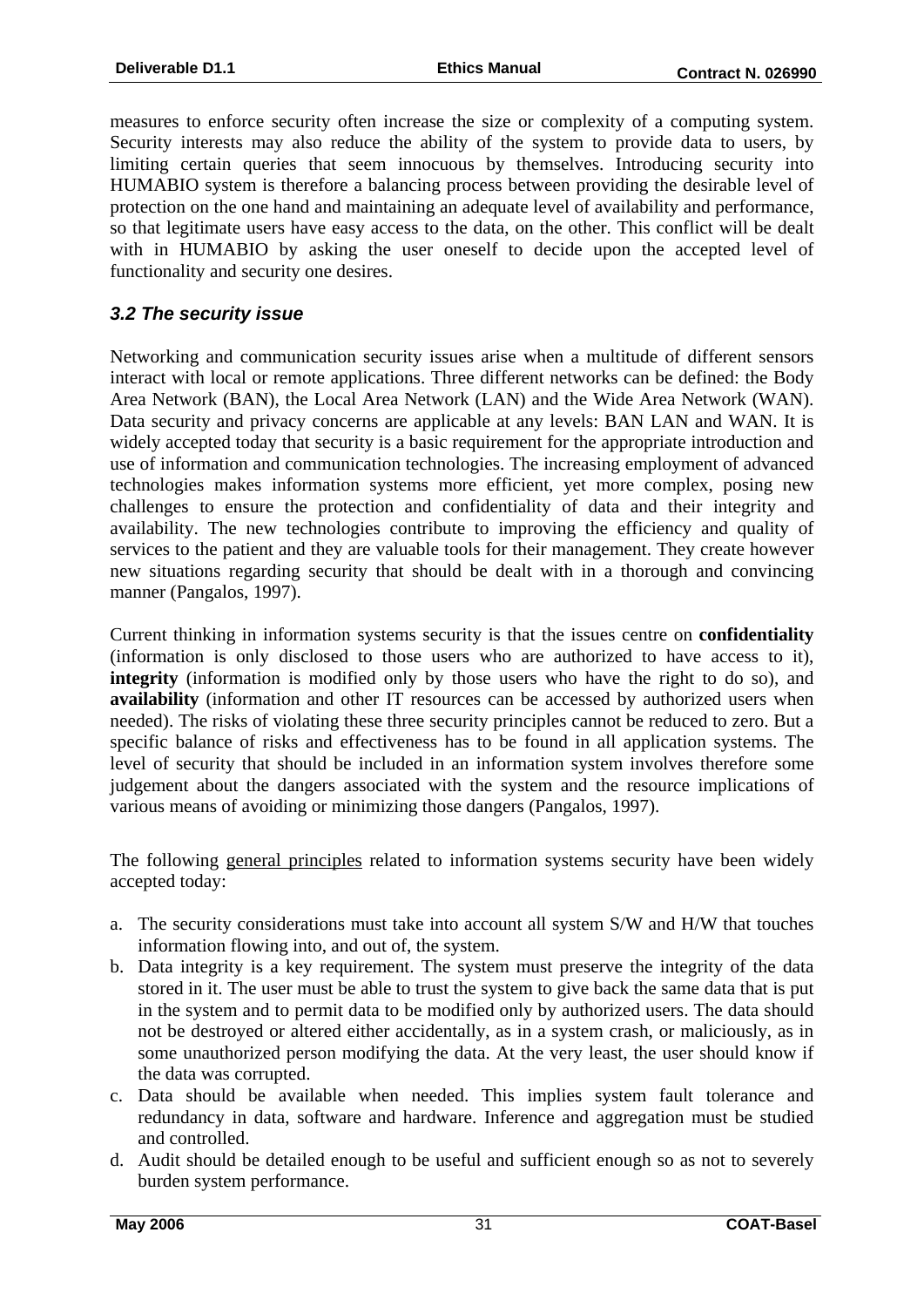- e. The aim should be at providing adequate level of secrecy (prevent disclosure) and yet preserving integrity and integrity controls (e.g. referential integrity).
- f. The prototypes should be of general purpose, commercial quality and, according to most proposers, relational systems. The relational system has been chosen because it is currently the model of preference in the commercial world.

The basic security requirements of HUMABIO system are not unlike the security requirements of other computing systems. The basic problems of integrity, access control, exclusion of spurious data, authentication of users, reliability, etc. have already been examined in various sources. The following is a list of such technical security requirements for the security of the HUMABIO system:

- Physical integrity, so that the data of the HUMABIO system is immune to physical problems, such as power failures, and so that it is possible to reconstruct e.g. a database if it is destroyed through a catastrophe.
- **Exercise 1** Logical integrity, so that the structure of the HUMABIO databases is preserved. With logical integrity, a modification to the value of one field does not affect other fields, for example.
- Element integrity, so that the data contained in each element is accurate.
- Access control, so that a user is allowed to access only authorized data and so that different users can be restricted to different modes of access (e.g., read or write).
- User authentication, in order to be sure that every user of the HUMABIO system is positively identified, both for the audit trail and for permission to access certain data.
- Availability, so that users can access the HUMABIO system in general and all the data for which they are authorized.
- Auditability, so that it will be possible to track who has accessed (or modified) the elements in the HUMABIO databases.

A detailed description of each of the above requirements for the HUMABIO system security can be found in (Pangalos, 1997).

In order to prevent random access and to assure data protection in accordance to national law it is assumed that the host providing the database and any participating hosts that access it are directly in a secure area. The database area should also be detached from the LAN through a firewall that restricts access to this secured part.

A transaction gateway will be the direct contact for all client requests. It is responsible for a limited access to certain types of information per user (client), for a client authentication and for the prevention of intrusion/tapping (by using well tried encryption methods).

# *3.3 Measures for Improving the Security in HUMABIO*

In dealing with information security, we refer to the three concepts: confidentiality, integrity and availability. In HUMABIO we must address all security aspects. There are five steps that should be followed for developing HUMABIO security:

- **Develop Information Security Policies and Standards**
- Design the Information Security Architecture and Processes
- Implement Information Security Awareness and Training
- Implement Information Security Technologies and Products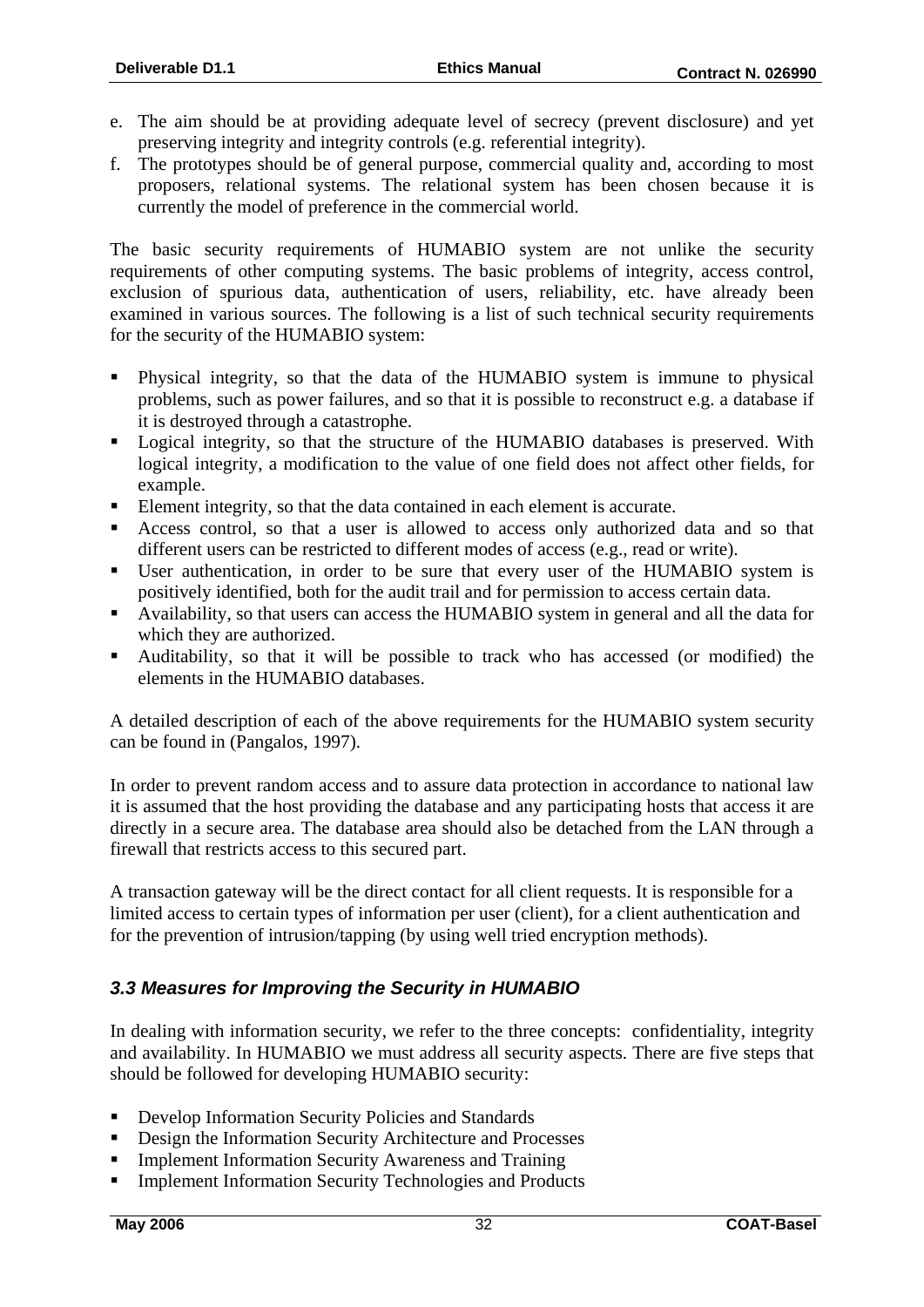■ Auditing, Monitoring and Investigating

# *3.3.1 Develop Information Security Policies and Standards*

Only be relying on the technical solutions for data protection is not sufficient to ensure its security. The key is to implement a culture of security and confidentiality. It has to be an interdisciplinary approach between all users. The development of policies must be strong enough to protect the system, yet flexible enough not to disrupt the user and negatively affect productivity. When developing the policy document, it is important to build it so that everyone in the system can read and understand it. Policies must include requirements for certain types of documents to be encrypted, the use of digital certificates to ensure authenticity of communications and mandating the use of physical security products while creating the biometric authentication core.

# *3.3.2 Design the Information Security Architecture and Processes*

Once policies are in place, the system needs to define the overall processes by which the policies will be implemented, monitored and enforced. Policies become valueless if they cannot be enforced, and enforcement is not feasible without monitoring. There are a number of policy management applications available on the market. The system needs to tread a careful path on this issue, as it is important for the involved partners to understand the value of security.

### *3.3.3 Implement Information Security Awareness and Training*

Once the architecture is in place, the next step is to raise awareness and train the users of the HUMABIO system. This is the next most important step after policy definition. The majority of security programs fail because users do not use the security products effectively, if at all. Only an awareness program and training can address this issue. The users need to understand why security is critical to the system, and what they do on a day-to-day basis can have serious consequences. The users need to be thoroughly trained on the new security applications, and their use of those applications needs to be monitored to ensure that policies are being adhered to. Only when security is adopted as part of how people utilize the HUMABIO system and services, will the threat to the system be reduced.

# *3.3.4 Implement Information Security Technologies and Products*

Once the policies are in place, the HUMABIO system needs to look to define and procure the technologies that will make up the security architecture.

**Security Protocols:** The security protocols that should be in place in order to secure the communication channels. Our proposal concerning the security protocols is the use of the Secure Authentication Protocol (SAP). We propose the implementation of SAP between any communicating entities.

In the framework of HUMABIO for example WLAN security is a major issue. At the most basic level wireless security requires Authentication (that only authorized users have access the network) and Encryption (information passed on the network can be read only by the intended recipient and without tampering). Various possibilities exist in the new standards for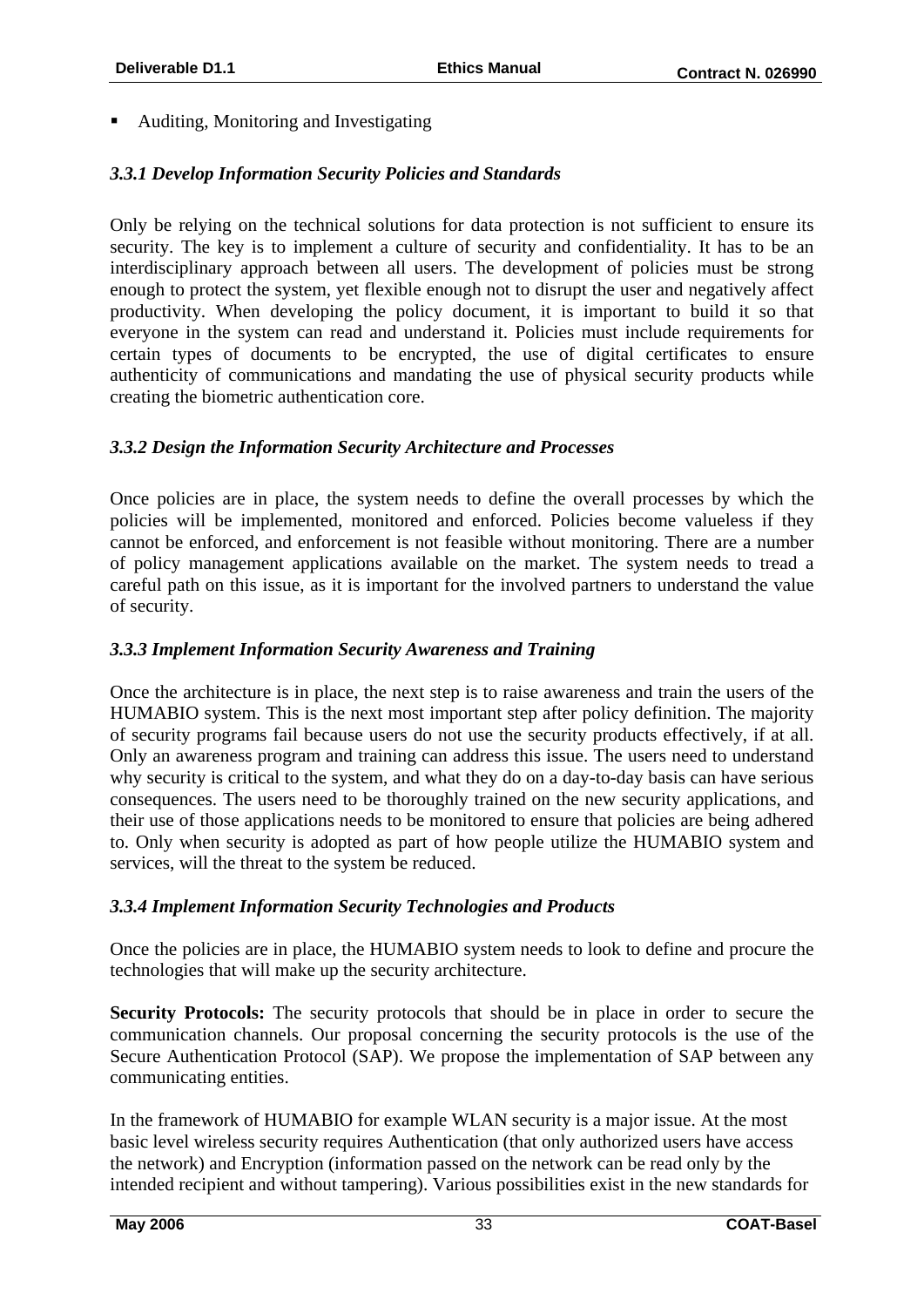WLAN security regarding the authentication process. We suggest a simple and secure authentication protocol (SAP) which can be used in small to medium networks and can provide a simple authentication Secure Authentication Protocol is simple to implement and provides authorization in addition to secure authentication.

**Anti-virus**: At the heart of any security architecture is a strong anti-virus product that includes automatic updates of definitions when the PC is connected to the server. This process must be automated, and should not require user intervention. One of the latest products should cover the application's needs for virus protection.

**Personal Firewall:** A personal firewall product is a necessity for the modern road warrior. Personal firewall products can be configured for dual-zone protection – leaving system access unrestricted while on the trusted local network, and providing tight security while on the untrusted Internet.

**Encryption**: Either file/folder or full disc. The only way to ensure that the data remains secure, even if the device is not is to encrypt the data on the PC. A product that also offers email encryption provides enhanced security.

**Virtual Private Network (VPN)**: All connections between the mobile host and the corporate network should take place over a VPN. This ensures that the communication channel remains secure.

**Access Control**: Current design and implementation of the HUMABIO application assumes that a specific user operates as the security administrator of his/her own data.

**Physical Security:** All the devices must be protected. This can be done by using hardware like locks and cables, or via software by using software products like Computrace, which, the moment the stolen computer is connected to a phone line or has access to the Internet, silently reports the PC's location to the Computrace Monitoring Centre.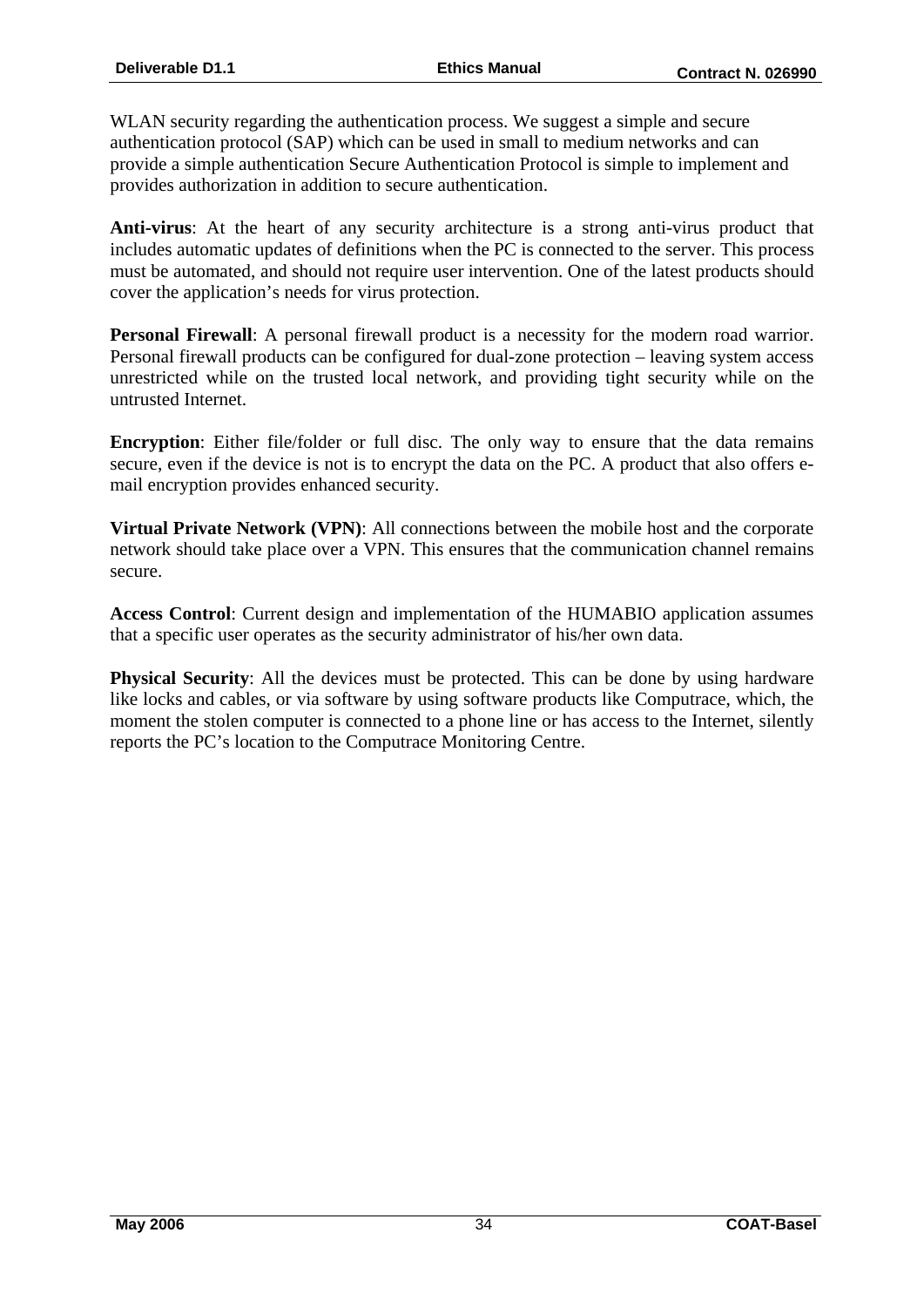#### *3.3.5 Auditing, Monitoring and Investigating*

During the pilot set-up the communication system shall be audited in order validate security requirements. Hacking attacks shall be done in order to detect any security holes. The policies that are developed and the processes that are put in place to enforce them are only going to be effective if there are regular audits of the system. Monitoring of adherence to policy and investigation into non-compliance is required on a regular basis.

Understanding where the weaknesses in the system are is the best way to find measures to correct them. Above all, polices and processes need to be reviewed and updated on a regular basis. Policy should never be considered static.

Information security is a difficult subject to address when the devices in question are safely tucked away behind the corporate firewall. Once they move outside the corporate firewall, managing those devices becomes much more difficult.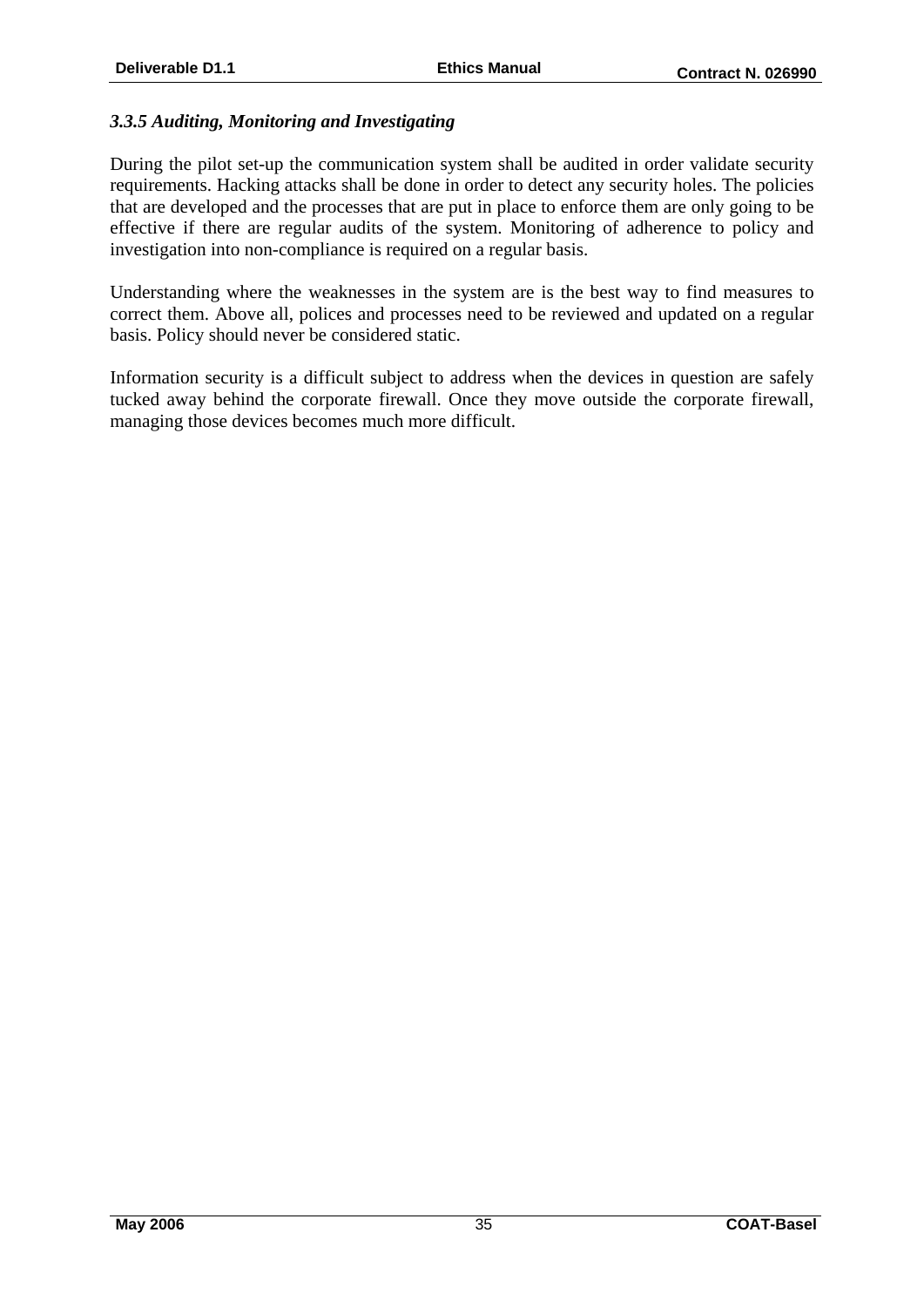# **4 Privacy (and transparency) issues in HUMABIO**

In accordance with the DoW the following steps for Protection of personal data will be fulfilled:

#### **- Confidentiality**

#### **Protection of personal data**

- All data associated with an identifiable person will be held confidential

- All research using identifiable personal data that is not already in the public domain will need

approval by a standing research ethics committee

- Personal data on subjects will be used in strictly confidential terms and will be published as statistics (anonymously) only

- Any information about an individual will be held confidential, regardless of how this data was obtained. Accidentally obtained data in the course of the HUMABIO project will be treated

with confidentiality

- All personal information will be coded or make anonymous in full and at the earliest possible point in time during data processing

- Each individual entrusted with patient information is personally responsible for the decision about disclosing it. Personal information will only be handled by health professionals or staff with an equivalent duty of confidentiality

- The collected data will under no circumstances be used for commercial purposes

"Google`s recent announcement that it will begin to offer free emails accounts to users has come under fire as initial plans call for all emails to be scanned for keywords in order to better target the users for advertising purposes (World Privacy Forum, 2004)." (Freeman, L. & Peace, A.) This quote underlies the necessity of facing privacy issues in Information Technologies as most "daily life users" loose track on which of their personal information will be stored, for how long and to whom it is accessible. In HUMABIO, the protection of the privacy of participants is a responsibility of all people involved in research with human participants. Privacy means that the participant can control the access to personal information; he/she decides who has access to the collected data in the future (Patry, 2001). Due to the principle of autonomy the participants have to be asked for their agreement (informed consent) before private information can be collected.

It should be also ensured that all the persons involved in research work, understand and respect the requirement for confidentiality**.** The participants should be informed about the confidentiality policy that is used in the research.

The privacy plays a role at different levels:

**- Hints** to or specific personal information of any participant in publications.

It should be prevented to reveal the *identity* of participants in research deliberately or inadvertently, without the expressed permission of the participants. With regard to HUMABIO the development of a biometric authentication core (BAC) is crucial to this issue.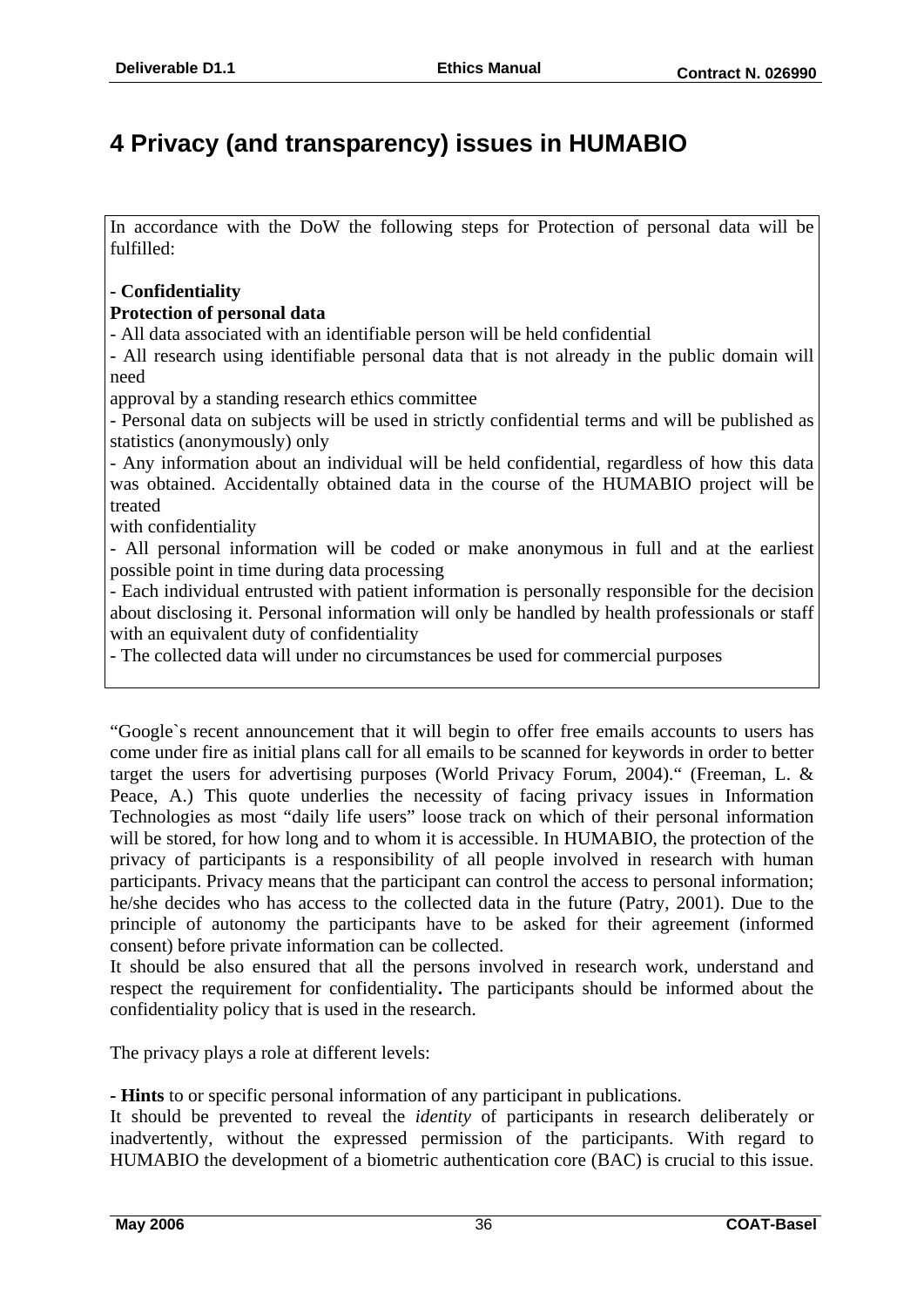Physiological as well as behavioural parameters will be gathered during the pilots and would allow a "360 degree – scanning" of the participants if the data won't be anonymized.

**- Dissemination** of data among partners. It has to be clarified to the partners that no spread of information about the health level of the participant will take place (for example insurance companies, employer, etc.).

**- Access** to data.

Define and protect method of access, data formats, method of archiving (electronic and paper), including data handling, data analyses, and research communications. Offer restricted access to privacy sensitive information within the organization of the partner.

**- Protection** of the privacy within the organization of volunteers (employers, etc.) throughout the whole process like, communications, data exchange, presentation of findings, etc.

Furthermore, the participants have to be able to control the dissemination of the collected data. The investigator is not allowed to circulate information without *anonymisation*. This means that only relevant attributes, i.e. gender, age, etc. are retained. *The identity of the participants will not be stored within HUMABIO trials.* 

While common law establishes some core principles, it does not specify when confidential information may be disclosed to others, in research. Individuals and organizations using confidential information have to take responsibility for deciding what is justified and acceptable on a case by case basis (Medical Research Council, 2000).

In the behavioural sciences, respect for privacy and confidentiality is a central concept in the conduct of ethical research with human participants. Difficulties with privacy issues can lead to difficulties in properly conducting research. If a participant perceives that his or her privacy is threatened this can lead to biased sampling, evasive and/or false responses, and many other impediments that can affect the validity of the results.

As already mentioned, protection of confidentiality implies informing the participants about what may be done with their data (i.e. data sharing). As databases are developed, confidentiality will become increasingly hard to maintain. Simple stripping of the participants name and its replacement with a code is no guarantee of complete confidentiality. Some of the information participants share is extremely personal and thus very sensitive. An informed consent must be signed. This document also commonly states that the confidentiality will be preserved and the data collected may be shared with other researchers. A question currently under debate among behavioural scientists is whether a consent form stating that personal data will not be shared precludes sharing of data even if identifying characteristics are removed. The removal of identifying information from data gathered on an individual may not be enough since identities can be reconstructed from disparate data sources. There are solutions to the challenge of maintaining confidentiality including substituting numerical identifiers for names, aggregating data so that the performance of individuals is not obtainable, encryption or layering data so that researchers who need identifying information can obtain it only after signing a legal document that requires honouring the confidentiality of individuals. Researchers who do not need identifying information can have free access to aggregated data.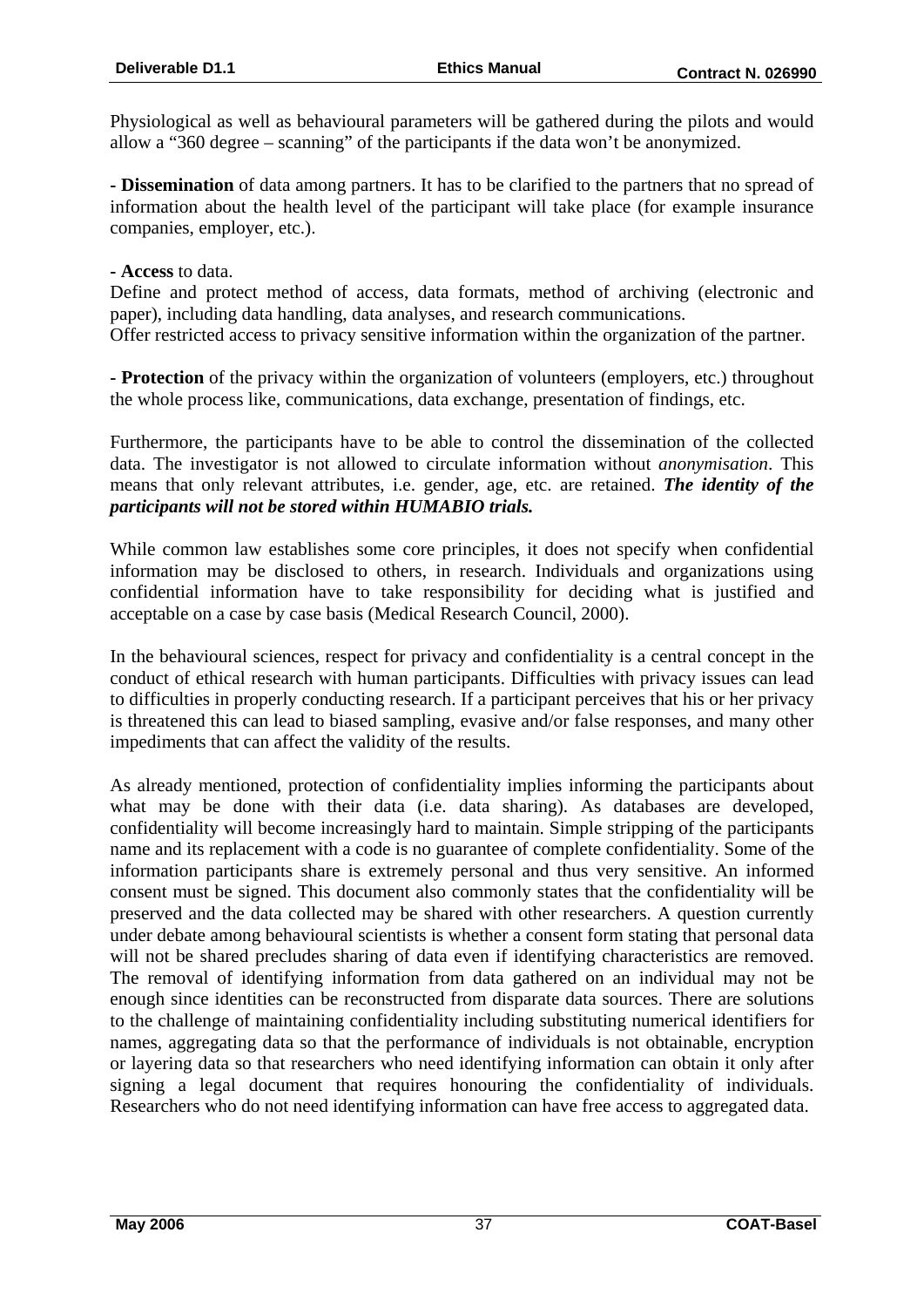Important question:

How can confidentiality and control access be provided? Two possibilities:

- The confidential information can be removed.
- Access must be restricted in some ways. (Johnson & Sabourin, 2001).

#### *4.1 General principles*

`Privacy in Medical Research and Law' was a 5<sup>th</sup> framework funded project (PRIVIREAL, No. PL QLRT-2001- 00056) on the implementation of Directive 95/46/EC on data protection. In order to identify **national** implementation of the Directive 95/46/EC the authors (Beyleveld, Rouille, Twonend & Wright, 2004) give an excellent overview in "Implementation of the Data Protection Directive in Relation to Medical Research".

Personal information must be regarded as confidential. Normally custodian of a large research database or register must ensure they have each person's explicit consent to obtain, hold and use personal information. In most clinical research cases this could be implemented in practice.

- 1. All research using identifiable personal information, or using anonymised data which is not already in the public domain, must be approved by a Research Ethics Committee.
- 2. All personal data must be coded or anonymised as far as is possible and consistent with the needs of the study, and as early as possible in the data processing. Only personal identifiers that are essential should be held.
- 3. Each individual entrusted with personal information is personally responsible for their decisions about disclosing it. Health professionals disclosing information should in particular, ensure they are familiar with the advice of the General Medical council on disclosures for research.
- 4. Researchers must ensure that personal information is handled only by health professionals or staff with an equivalent duty of confidentiality.
- 5. Principal investigators must take personal responsibility for ensuring that training, procedures, supervision, and data security arrangements are sufficient to prevent unauthorized breaches of confidentiality (Medical Research Council, 2000).

All the above principles will be fully respected within HUMABIO.

#### *4.1.1 Overview about different confidentiality principles*

The following table summaries the different national and international approaches about confidentiality principles. It was written in accordance with the CSAGS (Confidentiality and Security Advisory Group for Scotland) document on "Data protection/ Confidentiality Principles". It includes:

- $\triangleright$  Data protection Act (1998)
- $\triangleright$  UN Data protection Guidelines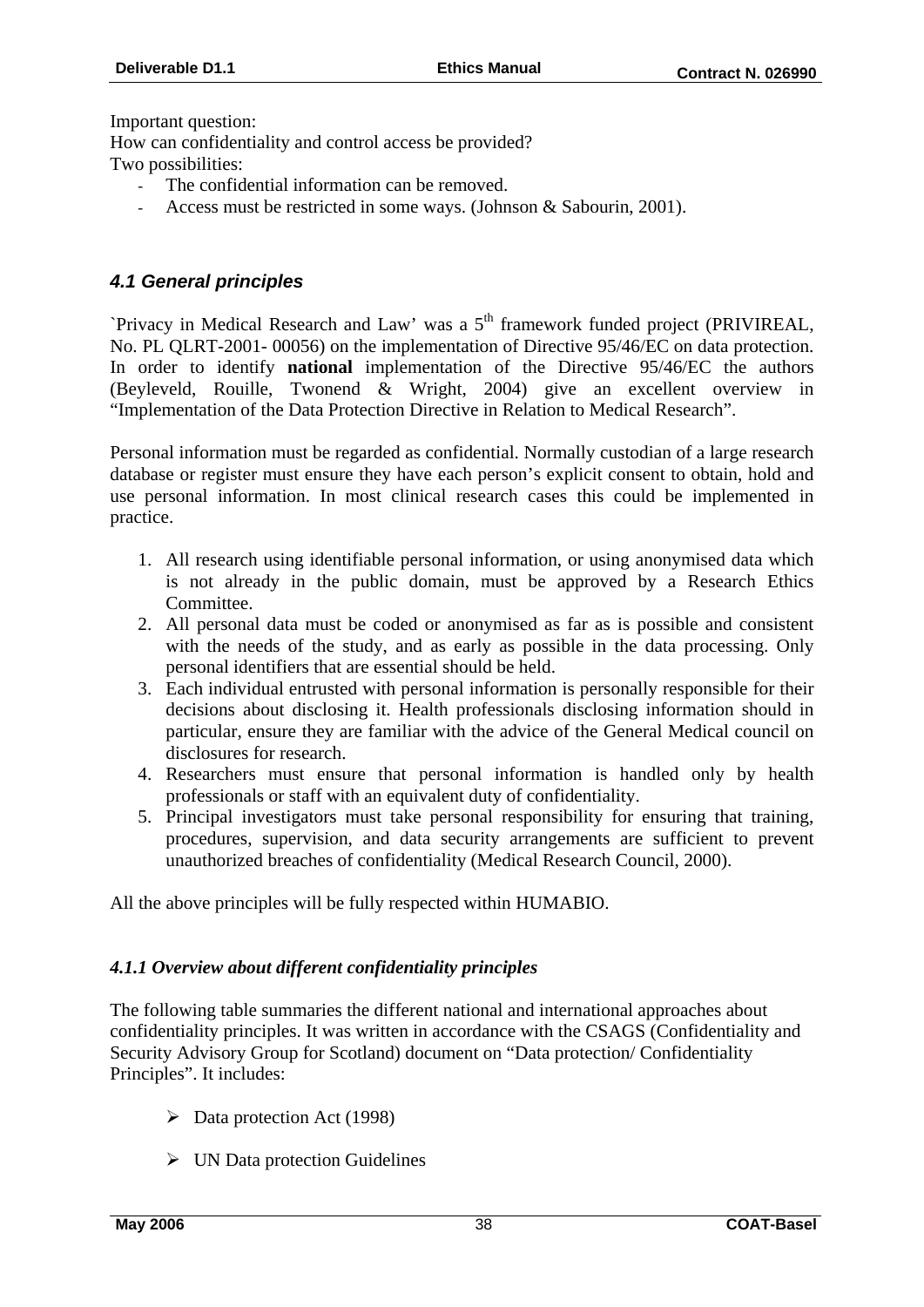- ¾ Memorandum and Statement of the Working Group on Telecommunications and Media of the International Conference of Data Protection Commissioners
- ¾ General Medical Council (GMC)
- ¾ USA Secretary of Health and Human Service

| Data Protection Act   UN (1990)                                             |                                                                                             | Germany (1990, amended                                                                                                                                                               |
|-----------------------------------------------------------------------------|---------------------------------------------------------------------------------------------|--------------------------------------------------------------------------------------------------------------------------------------------------------------------------------------|
| (UK)                                                                        |                                                                                             | 1994)                                                                                                                                                                                |
| Fair and Lawful Obtaining<br>of Data                                        | 1. Principle of Lawfulness<br>and Fairness                                                  | Only to be obtained directly from client,<br>except if there is legal provision to use<br>other sources or collection from client<br>would result in disproportionate effort         |
| Secondary Data Use (no<br>further processing beyond<br>original purpose)    | 3. Principle of<br>Purpose-Specification                                                    | Written consent (clearly marked) to be<br>obtained, except in scientific research<br>under certain circumstances. If<br>depersonalised data used, key should be<br>stored separately |
| Amount of Data – only that<br>necessary                                     |                                                                                             |                                                                                                                                                                                      |
| Accuracy – accurate and up<br>to date                                       | 2. Principle of<br>Accuracy                                                                 | Incorrect data to be corrected - by note<br>being made in record or other means. If<br>correctness can not be established, data<br>can be blocked                                    |
| Length of storage                                                           |                                                                                             |                                                                                                                                                                                      |
| Rights of data subjects                                                     | 4. Principle of<br><b>Interested-Person</b><br>Access                                       | Inalienable right of data access, except<br>for reasons of national security or other<br>third party rights<br>Should be aware of reasons for data<br>collection and storage         |
| Fraud Prevention - measures<br>to be in place                               | 7. Principle of Data<br>Security                                                            |                                                                                                                                                                                      |
| <b>Export to Other Countries</b><br>- not if inadequate<br>safeguards there | 9. Trans-Border<br>Flows                                                                    | No communication where suspected that<br>other countries' arrangements<br>incompatible with German law                                                                               |
|                                                                             | 5. Principle of Non-<br>Discrimination (i.e.<br>data use to discriminate<br>against people) | People working in DP must give<br>undertaking to maintain confidentiality.                                                                                                           |
|                                                                             | 6. Power to make<br>exceptions (e.g. national<br>security, public health etc)               | Compensation for causing harm by public<br>data-holding body                                                                                                                         |
|                                                                             | 8. Supervision and<br>Sanctions                                                             |                                                                                                                                                                                      |

| <b>General Medical Council</b>                              | <b>USA Secretary of Health and</b>         |
|-------------------------------------------------------------|--------------------------------------------|
|                                                             | <b>Human Services</b>                      |
| <b>Right to Confidentiality</b>                             | Boundaries – health care purposes only     |
| Need to protect Information                                 | Security $-$ info to be protected          |
| Sharing Information with patients (on their condition)      | Consumer Control – patients have access to |
|                                                             | records                                    |
|                                                             | and can correct errors                     |
| Disclosure to others providing care $-$ express consent not | Accountability - people misusing           |
| needed (patients must be aware of this); patients' wishes   | information can be                         |
| to be respected on this; persons receiving info must        | punished                                   |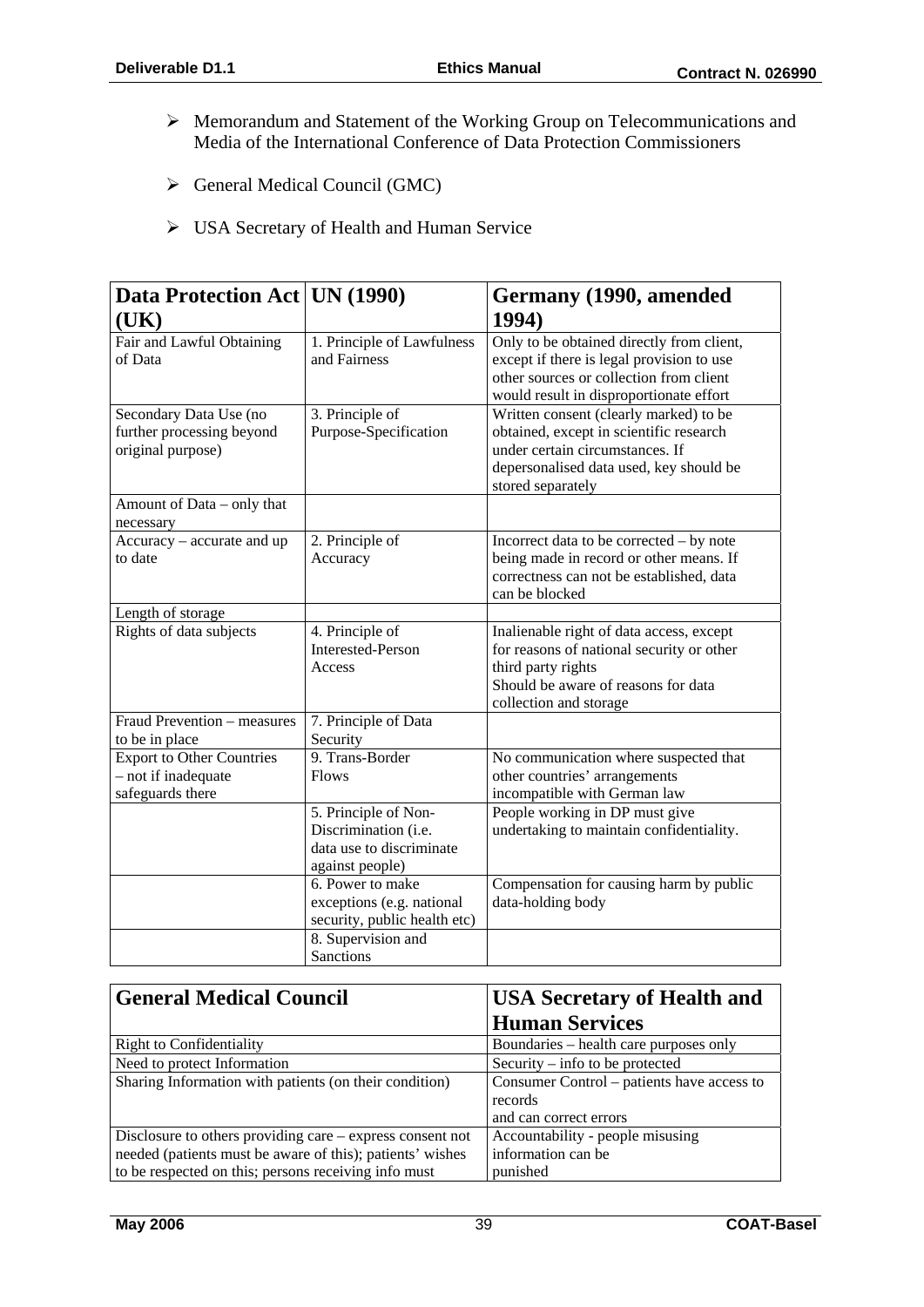| respect confidence                                            |                                             |
|---------------------------------------------------------------|---------------------------------------------|
| Disclosure not for treatment – seek consent, anonymise        | Public Responsibility $-$ claims to privacy |
| data where possible. Express Consent must be sought if        | must be                                     |
| patient directly affected; where patient not directly         | balanced by public responsibility to common |
| affected, e.g. research express consent should be sought if   | good.                                       |
| practicable; patient to be informed in any case.              |                                             |
| <b>General Medical Council</b>                                | <b>USA Secretary of Health and</b>          |
|                                                               | <b>Human Services</b>                       |
| Disclosure to protect patients or others (against doctors, or |                                             |
| patients who continue to drive, in case of serious crimes)    |                                             |
| is to relevant bodies acceptable                              |                                             |
| Disclosure in case of patients incapable of giving consent    |                                             |
| Disclosure after a patient's death – confidentiality still    |                                             |
| applies                                                       |                                             |
| Disclosure in connection with judicial or statutory           |                                             |
| proceedings is acceptable.                                    |                                             |

**Table 6: National and International approaches about confidentiality principles** 

#### *4.2 Anonymisation and Coding*

Information should be anonymised so that individual identities can not be revealed. Anonymisation provides a safeguard against accidental or mischievous release of confidential information.

There are different ways in which personal data can be modified to conceal identities:

**Coded information** contains information which could readily identify people, but their identity is concealed by coding. The key to which is held by members of the research team using the information.

**Anonymised data with links** to personal information is anonymised to the research team that holds it, but contains coded information which could be used to identify people. The key to the code might be held by the custodians of a larger research database.

**Unlinked anonymised data** contains nothing that has reasonable potential to be used by anyone to identify individuals.

As a minimum *anonymised data* must not contain any of the following, or codes for the following:

- Name, address, phone/fax. Number, e-mail address, full postcode.
- Any identifying reference numbers.
- Photograph or names of relatives.
- The *age*, if a small sample size is taken; in this case there has to be compromised between scientifical precision and the protection of the individual privacy.
- Rare disease or treatment, especially if an easily noticed illness is involved.
- Partial post-code, or partial address.
- Place of treatment.
- Rare occupation or place of work.
- Combinations of birth date, ethnicity, place of birth, and date of death.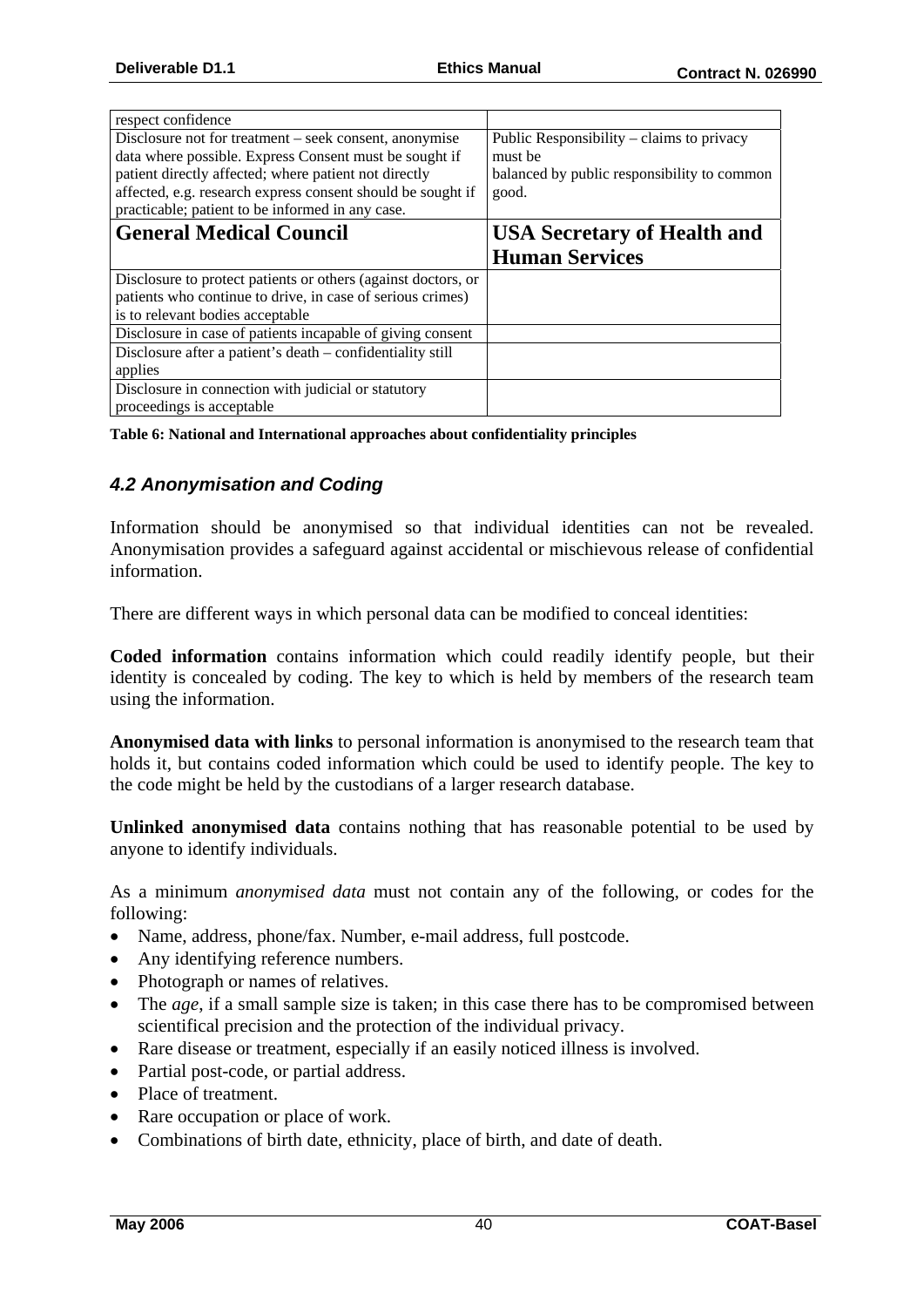Researcher and database developer should always consider – when designing studies, before passing information to others, and before publishing information- whether data contain combinations of such information that might lead to identification of individuals or very small groups. How much of this potentially identifying information can be safely included in data that is assumed to be unidentifiable can only be judged on a case by case basis taking into account the sample size, the ways in which results will be published and used (Medical Research Council, 2000).

Within HUMABIO we will follow the unlinked anonymised data policy, excluding users having rare diseases and any other identifiers, except type of impairment (as category only, not with medical detail), age, gender and nationality. Once anonymised, the data will not allow tracing back the participant in any way. Other databases of participants will not be maintained, neither centrally nor locally.

#### *4.3 International and European instruments in the field of data protection*

a) The oldest European instrument is the European Human Rights Convention (EHRC, 1950) The relationship between the Community Law and the Convention of Human Rights can be shortly summarised as following: The fundamental rights, including these of the European Convention, form an integral part of the general principles of community law. This is explicitly laid down in art. 6 par. 1 & 2 of the Treaty on European Union (Amsterdam version). Thus, EHRC will be utilised as source of law by the European Court of Justice. EHRC has in addition legal effect in the national law of the States Parties that entered the Convention. However, EHRC protects the individual against infringements of the fundamental rights undertaken by the State or other public bodies. In relations between individuals or private bodies and individuals the effect of EHRC is unclear (so called "Drittwirkung" in German). Therefore, for instance in case of private and family life, the European Court of Human Rights requires the existence of appropriate rules in the national legal order protecting the essential features of private and family life against infringements undertaken by private bodies.

Art. 8 of EHRC protects the right to privacy.

According to two court decisions of the European Court of Human Rights the protection of medical data falls within the scope of art. 8. Its disclosure is legitimate only for the protection of other overriding rights, such as the investigation and prosecution of serious crimes, the exercise of other rights of the applicant, etc. The protection of privacy may also override the right to freedom of expression laid down in art. 10 EHRC (1950), since latter is restricted if necessary for the protection of the rights of others (such as the right to privacy) or for the prevention of disclosure of information received in confidence (art. 10 par. 2). Assuming art. 10 ECHR applies to the activities of Internet service providers including content providers (i.e. provider of a medical database), they may be found liable in case of infringement of a patient right to privacy according to art. 10 par. 2 ECHR (1950).

b) The Council's of Europe Convention for the protection of individuals with regard to automatic processing of personal data is the first European instrument in this field. It laid down the basic principles of a lawful data processing addressing the threats from the invasion of information systems, such as the data aggregation, at that time. In this respect, it concerns the *automatic* data processing, although the Member Countries could extend its applicability to non-automatic data processing. Art. 6 states that medical data may not be processed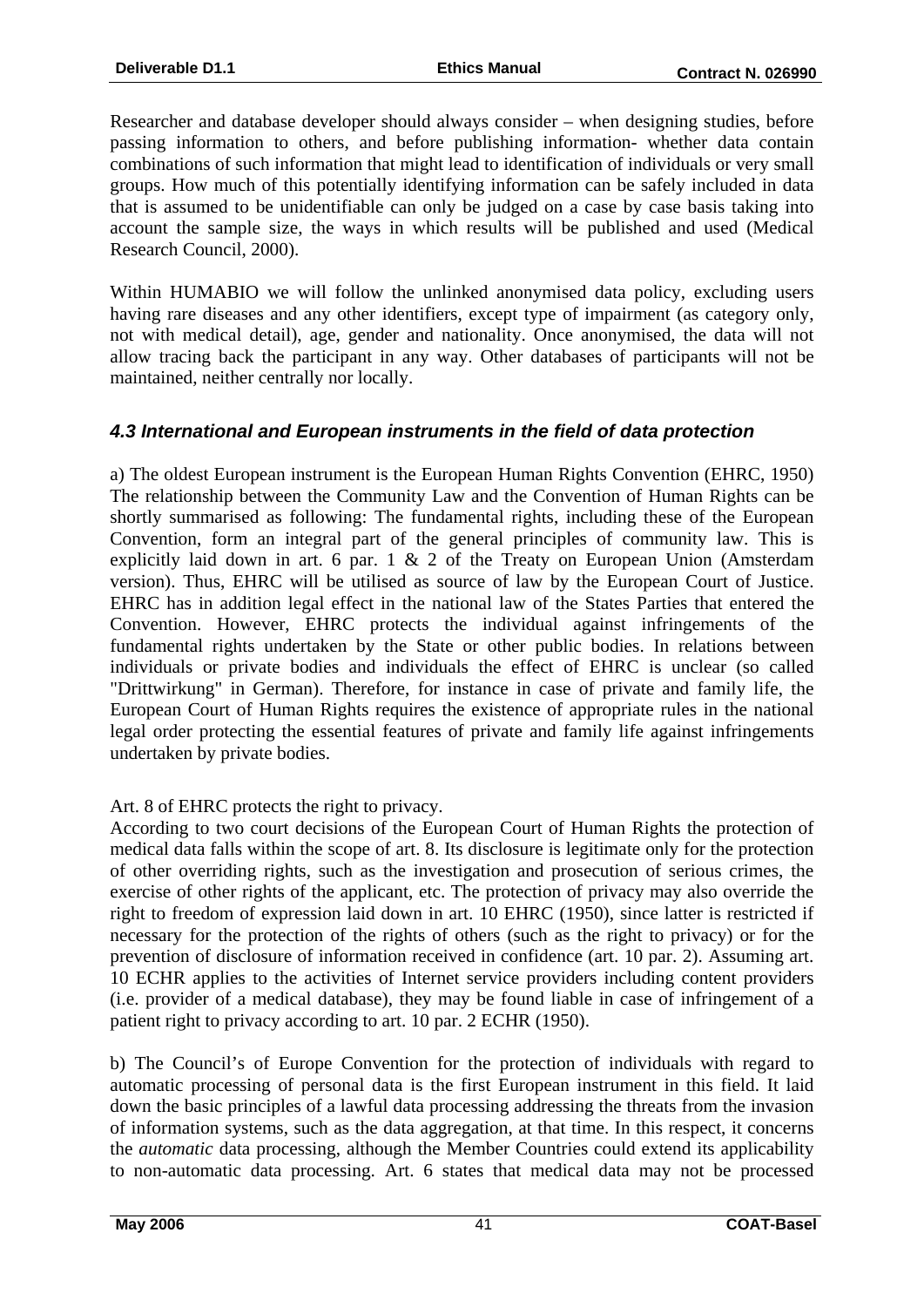automatically unless domestic law provides appropriate safeguards. The Convention is of limited importance for EU countries after the enactment of the EC Directives on data protection.

c) The Charter of Fundamental Rights of the European Union (2001) is the most recent achievement of the European Union in the field of fundamental rights. Of course, this effort had to face different legal cultures and political constraints. Thus, the Charter constitutes the common denominator of the legal cultures of the Member States, the international conventions to which the Member States are member and the case-law of the Court of Justice of the European Communities and of the European Court of Human Rights. For reasons relating to the tasks and powers of the European Union the Charter is solely a "solemn proclamation" and is not legally binding. It has rather a declaratory function and could be the first step towards to legally binding regulations providing that the Union will choose for a closer political co-operation. The Charter of Fundamental Rights is addressed to the institutions and bodies of the Union and the Member States only when they are implementing Union Law (art. 51).

The scope of the protected rights shall not exceed the level of protection and the meaning of corresponding rights set out either in the Community Treaties or the Treaty on the European Union (e.g. the freedom of establishment) or the European Convention for the Protection of Human Rights (art. 52). This practically means that the meaning, scope and limitations relating, for instance, to the protection of private and family life according to the EHRC (art. 8) and the Charter of Fundamental Rights (art. 7) shall be identical.

Nevertheless, the Charter of Fundamental Rights in the course of the respective legal trend dedicates a separate article to the protection of personal data. Article 8 sets out the right to the protection of personal data of an individual and thus the protection of personal data has now an own legal basis apart from the right to respect for an individual's private life and the protection of the human dignity. Art. 8 of the Charter sets out the rules for the legitimate processing of personal data, notably that the processing shall be fair and for pre-specified purposes based on the consent of the data subject or other legitimate basis laid down by law. Reference is furthermore made to two rights of the data subject: the right of access to the data and the right to have it rectified. Finally, Art. 8 sets out the need for an independent authority which shall control the compliance with the data protection rules.

d) In 1999 the Council of Europe has adopted the Recommendation (99) 5 on the Guidelines for the protection of privacy in the information highways. These Guidelines may be incorporated in or annexed to codes of conduct of Internet service provider to obtain legal validity. The Recommendation is in line with the EC Data Protection Directives regarding the principles of the lawful data processing, the duties of the Internet service providers and the rights of the data subject. The Recommendation encompasses a series of detailed information what the users and service providers shall do to reduce the risks arising from the Internet. It is worth mentioned that the users are required to use digital signature and encryption techniques. On the other hand, the service providers are required to use certified privacy enhancing technologies, to ensure data confidentiality and integrity as well as logical and physical security of the network and the services provided over the network. The service providers shall also incorporate detailed privacy statements on the web-sites. Finally, the communication of sensitive data, for instance medical data, for marketing purposes requires the previous, informed and explicit consent of the data subject.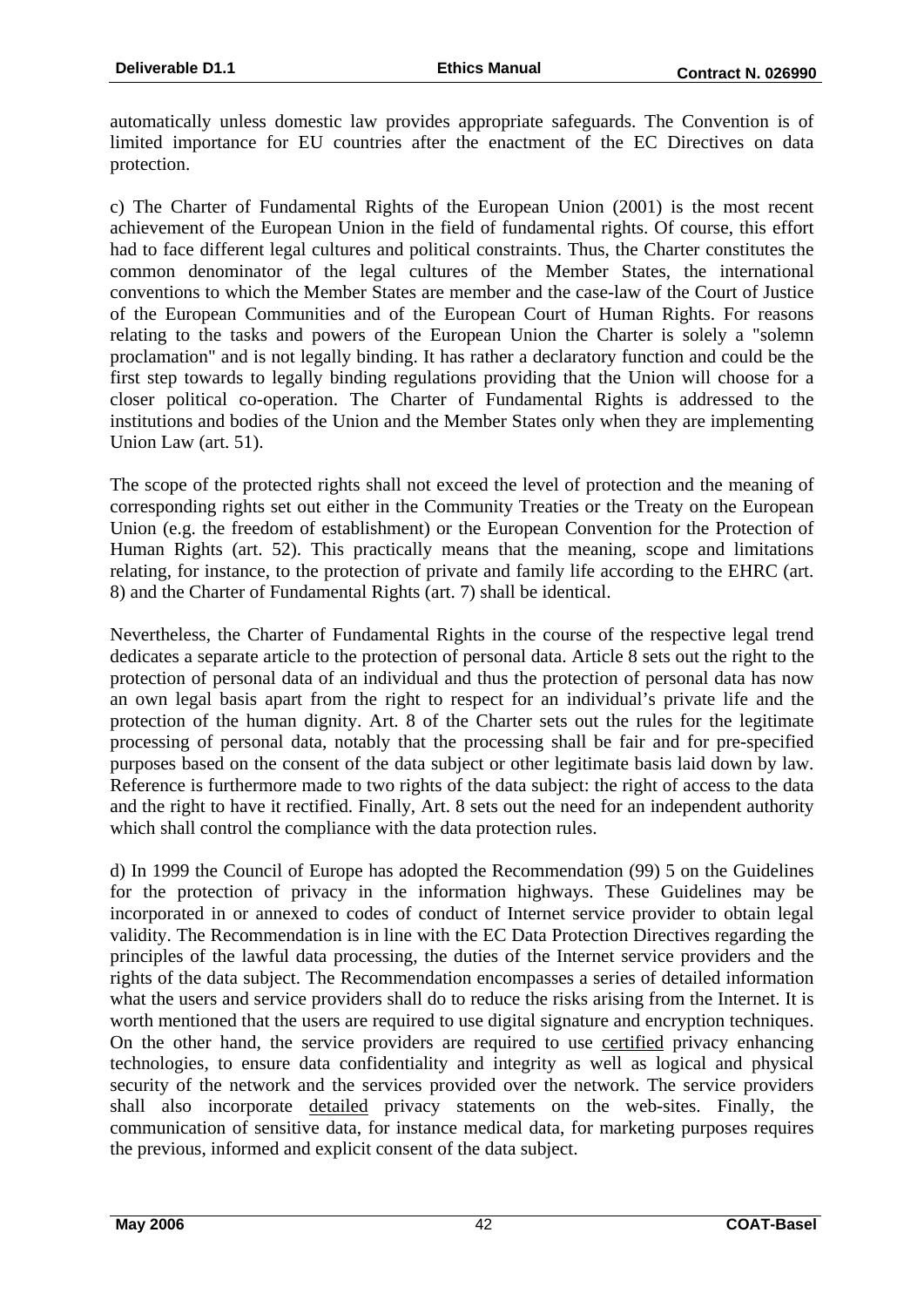e) The OECD is actively participating in the issues regarding the data protection, the data protection on the Internet as well as the protection of consumer rights with regard to ecommerce. First, OECD issued Guidelines governing the protection of privacy stipulating the fundamental principles (OECD, 1980).

In 1998, OECD issued a Recommendation with regard to the implementation of the aforementioned Guidelines on global networks. The Recommendation addresses mainly commercial sites offering various goods and services, such as tourism, air travel ticket sales, finance etc. It is not legally binding unless the Internet service providers stipulate this explicitly. Although the Recommendation does not address healthcare applications, its provisions might apply as following:

The Recommendation imposes the obligation to the web-site provider to refer with a hyperlink to the national legislation on data protection and the national Data Protection Authority. Moreover, every Data Protection Authority should be present on the Internet through relevant, well-documented and interactive sites. The web-sites shall also maintain online private statements giving details on the kind of data collected, the purpose of, the use of the clickstream data and processing to which they are subject, as well as the opportunity to opt out. In case of on-line payments by cards they should configure their systems in such a way that they ask for the card details once, provided that they store this information in highly secure files on non-networked computers. Warning messages on the risks of the Internet shall be provided in case of processing of confidential data. For confidential data the highest degree of security shall be implemented. The implementation of privacy enhancing technologies is also required. Moreover, web-sites should formally state the acceptance of full responsibility for the security and confidentiality of the personal data collected and processed. With regard to data subjects rights the Recommendation highlights the right to access on-line the information collected and stored directly or indirectly, i.e. clickstreams or purchased profiles.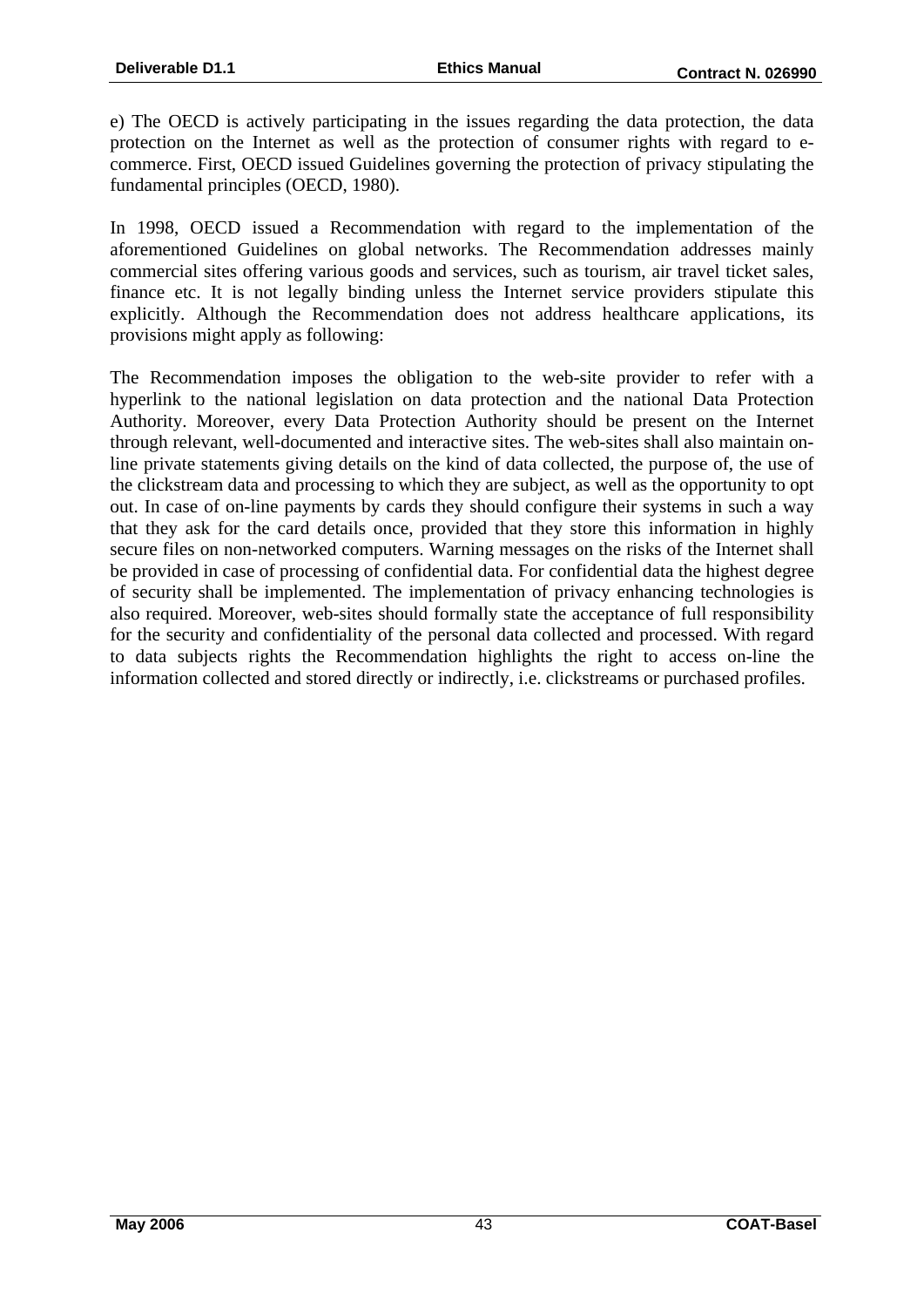#### *4.3.1 Data Protection Directive 95/46/EC*

In 1995, the EC Directive on the protection of personal data has been adopted by the Council. The Directive is the first attempt on EC level to recognise the right to privacy and harmonise the national laws. Some main characteristics of the Directive are that it applies equally to public and private bodies, to both automatic and non-automatic data processing, and that the protection is restricted to natural persons (as opposed to legal entities). Moreover, the data must form a part of a filing system, which is defined as any structured set of personal data accessible according to specific criteria.

The Directive lays down following core principles / measures with regard to data processing:

- The fairness and lawfulness of data processing.

- The purpose limitation principle (data shall be processed only for pre-specified purposes and stored for no longer than this is necessary for the pre-specified purposes).

- The proportionality principle (data must be relevant and not excessive for the pre-specified purposes).

- The data quality (data must be accurate, kept up to date and where necessary erased or rectified).

- Transparency principle (data subject must have access to the data relating to him and the controller must provide the data subject with a series of information relating to the data processing).

- Voluntary participation of the data subject (data subject must give unambiguous and informed consent).

- Adequate security measures. (The data controller shall implement adequate technical and organisational measures to protect personal data from infringements related to data integrity, availability and confidentiality. The security measures shall comply with the state of the art and be appropriate to the nature of the data and the potential risks represented by the data processing. Moreover, the implementation costs is a key point).

- Data concerning the health of an individual are sensitive data and thus subject to specific rules allowing its processing. The Directive does not further specify the meaning of data concerning health.

- Where the processing is likely to present specific risks to the rights and freedoms of the data subject, for instance where sensitive data are processed for purposes other than the medical treatment, the processing is subject to prior checks by the national Data Protection Authorities.

- The implementation of specific and effective rules with regard to the liability of the person infringing the provisions of the Directive.

- The recognition of self-regulation instruments for the proper implementation of the purpose of the Directive in the various sectors. In this respect, codes of conduct of medical associations or chambers shall specify the general principles of the Directive tailored to the needs of each professional activity.

Art. 8 of the Directive on the processing of data related to health states that the processing of medical data shall be prohibited, unless,

- the data subject has given his explicit consent (art.  $8$  par.  $2$  (a)) or
- this is necessary to protect the vital interests of the data subject or of another person where the data subject is physically or legally incapable of giving his consent (art. 8 par. 2 (c)), or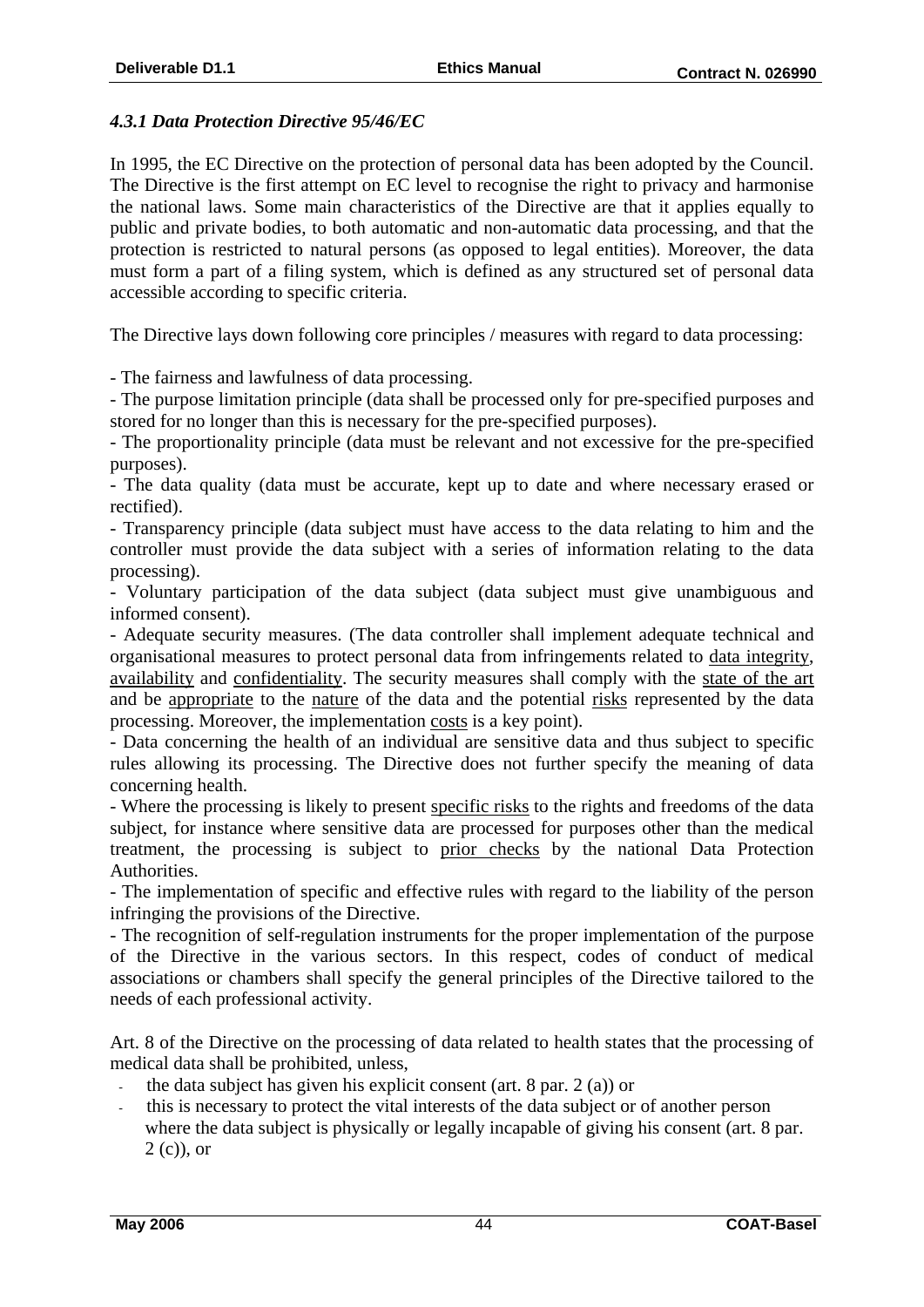- the processing is necessary for the establishment, exercise or defence of legal claims (art. 8 par. 2 (e))
- the processing is required for the purposes of preventive medicine, medical diagnosis, treatment or for the management of healthcare services and where the processing is carried out by a health professional subject under national law or rules established by national competent bodies to the obligation of professional secrecy or by another person also subject to an equivalent obligation of secrecy (art. 8 par. 3).

Moreover, the Member States shall determine the conditions for the processing of identifiers of general application (art. 8 par. 7).

The Directive lays down a series of rights of the data subject, for instance the patient: These are:

- The right of access to his / her personal data.
- The right of erasure, blocking or rectification of the data which do not comply with the provisions of the Directive, are incomplete or inaccurate.
- The right to be informed of all relevant details relating to the data processing and the rights granted to him/her.
- The right to a judicial remedy for any breach of the above mentioned rights.

The first three aforementioned rights may be restricted if this is necessary for reasons relating to the protection of the data subject or the rights and freedoms of others or to prevent a criminal offence or for reasons relating to public security.

Eventually, the Working Party on the protection of individuals with regard to the processing of personal data established within art. 29 of the Directive shall be mentioned. Its aim is to assist the Commission on all aspects related to data protection, i.e. contribute to the uniform application of the national measures throughout the EC, advise on any proposed amendment of the Directive or additional or specific measures to safeguard the right to privacy. The Working Party has issued a series of documents, amongst them also regarding data protection issues raised by the use of ICT.

#### *4.3.2 Directive 97/66/EC on Data Protection in the Telecommunications Sector*

This Directive applies to data processed in connection with the provision of telecommunication services in public telecommunications networks, in particular via ISDN and public digital mobile networks, and is aiming to protect the privacy right of natural persons, as well as the legitimate interests of legal entities. Non-publicly available telecommunications services fall within the scope of the general data protection Directive 95/46/EC (Recital 11 Directive 97/66/EC).

The Directive imposes to the telecommunications network provider and the provider of a publicly available telecommunications services a duty to safeguard the privacy of the users. This means that the service provider - if necessary in conjunction with network provider shall ensure the security of its services in a similar way as under the Directive 95/46/EC. Moreover, the Member States shall take all relevant legal measures to ensure the confidentiality of communications, i.e. to prohibit listening, tapping, storage or other kinds of interception or surveillance of communications without the consent of the users except when legally authorised, for instance for reasons of public security, prevention, investigation, detection and prosecution of criminal offences.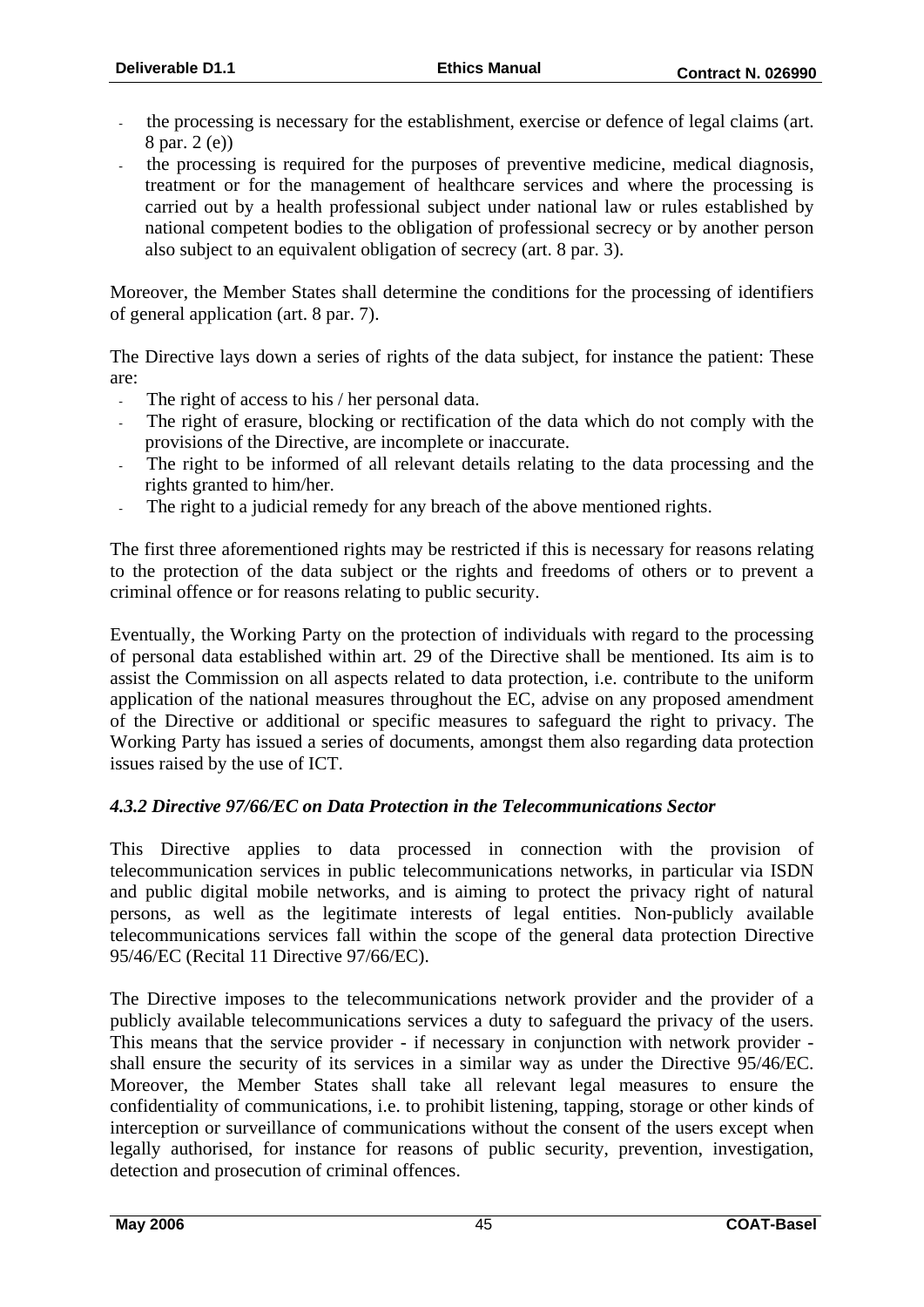The Directive stipulates the right to privacy with regard to traffic and billing data, itemised billing, the presentation and restriction of calling and connected line identification and the unsolicited commercial calls. For example, alternative payment facilities which allow anonymous or strictly private access to publicly available telecommunications services, such as the use of calling cards, or the deletion of a certain number of digits from the called numbers mentioned in itemised bills. Traffic and billing data must be erased or made anonymous after a period during which the bill may be lawfully challenged or payment may be pursued.

With regard to calling line identification, the calling and the called user must have the possibility via a simple means, free of charge to prevent the presentation of the calling line identification of incoming calls. In the medical context the right of the calling party to keep his/her anonymity should be stressed. In particular, help-lines for some groups of patients such as HIV patients have an interest in guaranteeing the anonymity of their callers.

In case of unsolicited calls for direct marketing the Member States are free to choose between the opt-in or opt-out alternative to protect the users of the services. The opt-in or opt-out alternative means whether such call is allowed on the imperative of prior consent of the user only or in respect to users who stated that they do not wish to receive such calls. The opt-in alternative is, however, prescribed where automated calling systems without human intervention or facsimile machines are used.

However, short time after the transposition of the Directive in the Member States, this shall be amended in order to keep pace with the speedy technological developments. In July 2000 the Commission submitted a proposal for a revised Directive.

It is true, that the wording of the current Directive caused a series of discussions and/or different interpretations whether the Directive is applicable to all kind of electronic communications. In fact, the Directive uses a terminology based on ISDN technology. Terms such as "calls" allude to traditional and ISDN telephony and make its applicability difficult to Internet services. European Commission's intention is now to ensure the protection of the right to privacy on the Internet.

The term "calls" is replaced by the term "electronic communications" and "electronic communications services". The notion "calls" will be further used only where the legislator envisages the telephone calls. The term "electronic communications services" is defined. in art. 2 b) of the proposed Directive establishing a common framework for electronic communication services and networks. Accordingly, electronic communications services include transmission and routing of signals on electronic communications networks. Thus, within the scope of the revised Directive would fall the Internet Service Providers, such as the Access Service Providers. - Content service providers do not fall within this scope -. By the replacement of the term "call" through the term "electronic communications" packet switched transmissions are covered without any doubt.

With regard to traffic data, the revised Directive extends the confidentiality of communications to traffic data. This has been regarded as a very positive measure, since on Internet it is difficult to separate in technical terms between content and traffic data. Login data, amount of data transferred, time and ending of session should be included within the scope of current Art. 6 Directive 97/66/EC. The revised Directive would in addition cover traffic data, such as protocol headers (TCP-header, IP-header etc.) which are read in every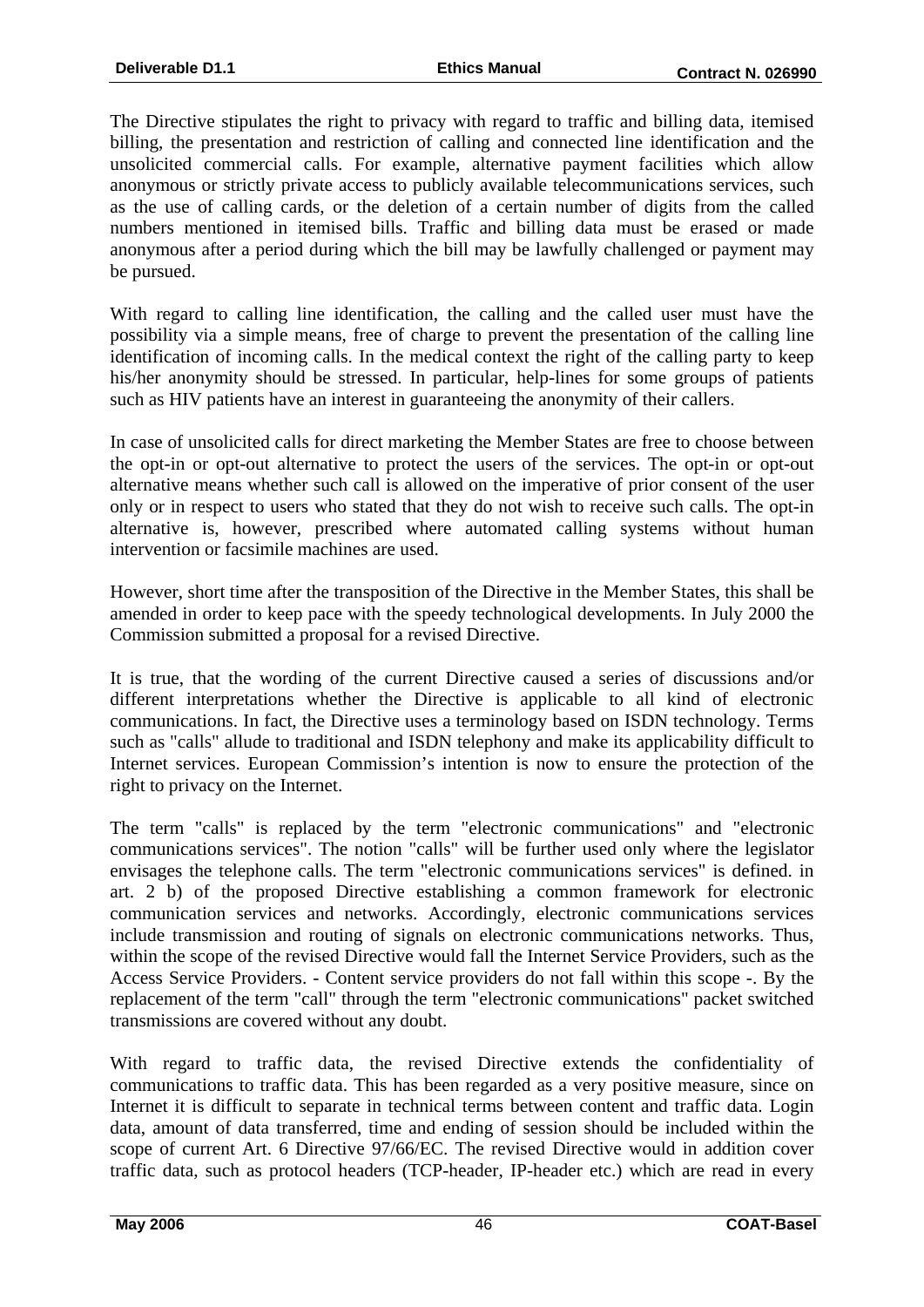router a packet passes through, header information (which might include content information). Traffic data shall be erased upon the termination of the call or in the revised Directive upon termination of the transmission (Data protection working party, 2000).

The revised Directive introduces the possibility of further processing for the provision of value-added services if the subscriber has given his/her consent. Value-added services, might be offered if location data are processed. Location data which allows the exact positioning of a user shall only be used with the consent of the subscriber. The subscribers shall also be provided with a simple means to temporarily deny processing of their location data in the same way as such means exist for calling line identification. The only exception to the principle of prior consent would be the use of location data by emergency services and for purposes of public and national security and criminal investigations.

Finally, unsolicited commercial communication by the use of e-mail would be permitted only upon prior consent of the subscriber (opt-in alternative).

In on-line networks, hence, both Directives should be taken into account. The general Directive 95/46/EC on the protection of personal data is the relevant text to define the obligations of the person who initiates the processing of content data. The Directive 97/66/EC, on the other hand, establishes the obligations of the providers of services pertaining to the transmission of messages or the provision of access services. For instance, in case of transmission of emails the controller should be the person from whom the message originates and not the person providing the transmission service. The latter will be responsible to safeguard the security of the network and he will be deemed the controller only in respect to the additional personal data processed for the rendering of the service.

#### *4.3.3 Art. 29 - Data Protection Working Party: Working Document on Privacy on the Internet*

The Data Protection Working Party has been established by art. 29 of Directive 95/46/EC and is the independent advisory body on data protection and privacy. Its tasks are laid down in art. 30 of Directive 95/46/EC and in art. 14 of Directive 97/66/EC. The opinions and recommendations of the Working Party are not legally binding, reflect, however, the current trends on European level and influence the decisions taken by the European Commission and the Committee established by art. 31 of Directive 95/46/EC.

This working document seeks to raise awareness and to promote the public debate on issues of on-line data protection. It therefore provides detailed information on technical aspects of how the Internet and the communications through the Internet are organised and what are the main privacy risks arising from the use of the Internet. In this context, it aims at the same time to provide an interpretation of the data protection Directives in that field. It follows a "holistic" approach by basing the analysis of privacy risks, the obligations and rights of the involved parties on both the general data protection Directive 95/46/EC and the privacy and telecommunications Directive 97/66/EC.

The risks to privacy arise from the activities of the various intermediaries. For instance, the use of routers, e.g. the telecommunications nodes in the Internet, which have the characteristic that the information may pass through a non-EU country which may or may not have adequate data protection, if this at the time of transmission is the "shortest" way of transmission.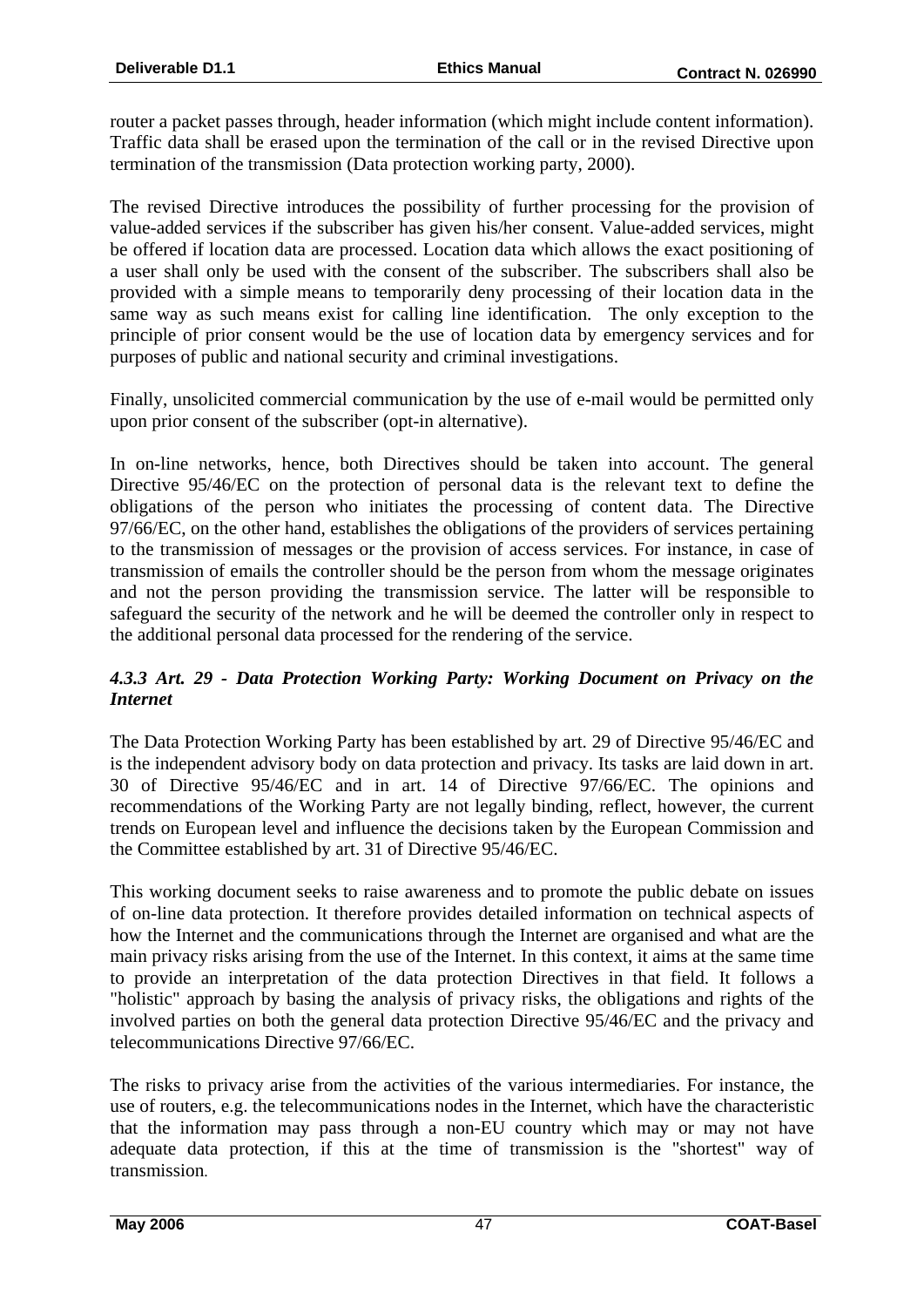According to the opinion of the Working Party, Directive 97/66/EC applies to telecommunication service providers who connect Internet users and ISPs and access service providers who provide the requested Internet service, transfer the request from the Internet user to proxy server and then to the requested website. It also applies to providers of routers and connecting lines. Moreover, the Directive 97/66/EC shall apply also to Internet Service Providers (ISPs) providing hosting services, such as portal services, who may log the requests, the referring pages and post cookies on the hard disk of the user and make profiles. The latter is, however, arguable since the host service providers transmit content information and thus it should rather come under the general data protection Directive. The working document recognises that the applicability of the Directive 97/66/EC to the activities of the host service providers is not always clear. When the provider hosts its own portal site comes under the general data protection directive whilst it comes under the specific when he plays the role of the access service provider.

The providers of Internet services, dependent on the aforementioned distinctions, are subject to the obligations to confidentiality and security laid down in both Directives (art. 4, 5 97/66/EC, art. 6 - 8, 16, 17 95/46/EC). Traffic data provided by providers of routers and connecting lines, ISPs and telecommunication providers shall be protected as content data according to art. 5 of Directive 97/66/EC as this is the case in the proposal for an amendment of 97/66/EC.

Interception of communication is unacceptable unless it fulfils three fundamental criteria in accordance with art. 8 (2) EHRC, and the European Court of Human Rights interpretation of this provision: a legal basis, the need for such a measure in a democratic society, and conformity with one of the legitimate aims listed in the Convention.

The Working party strongly recommends the use and offer of encryption tools by the providers of email services at no additional cost. The providers should also offer secure connection for the transmission of the emails. The need of integrity and authentication should be considered as well.

A means for ensuring encryption is the Secure Socket Layer (SSL) which is implemented in the most popular browsers and establishes a secure channel between the client and server computers. This is achieved by means of encryption and digital certificates. SSL enables the authentication of the server to whom the information shall be sent and the integrity of the data. It does not ensure the authentication of the client. These difficulties shall be overcome by the protocol SET (Secure Electronic Transactions) that provides for confidential transmissions using encryption, authentication of the parties, integrity and non-revocation (through digital signatures). The Working Party seems to support the use of the SET protocol instead of SSL, especially when sensitive information, such as the credit cards data, will be transmitted. Moreover, if a higher level of security is needed, the digital certificates should be stored on smart cards.

All the above EV Directives and International Agreements will be fully adopted within HUMABIO. The conformance to them will be safeguarded by the HUMABIO Ethics Committee.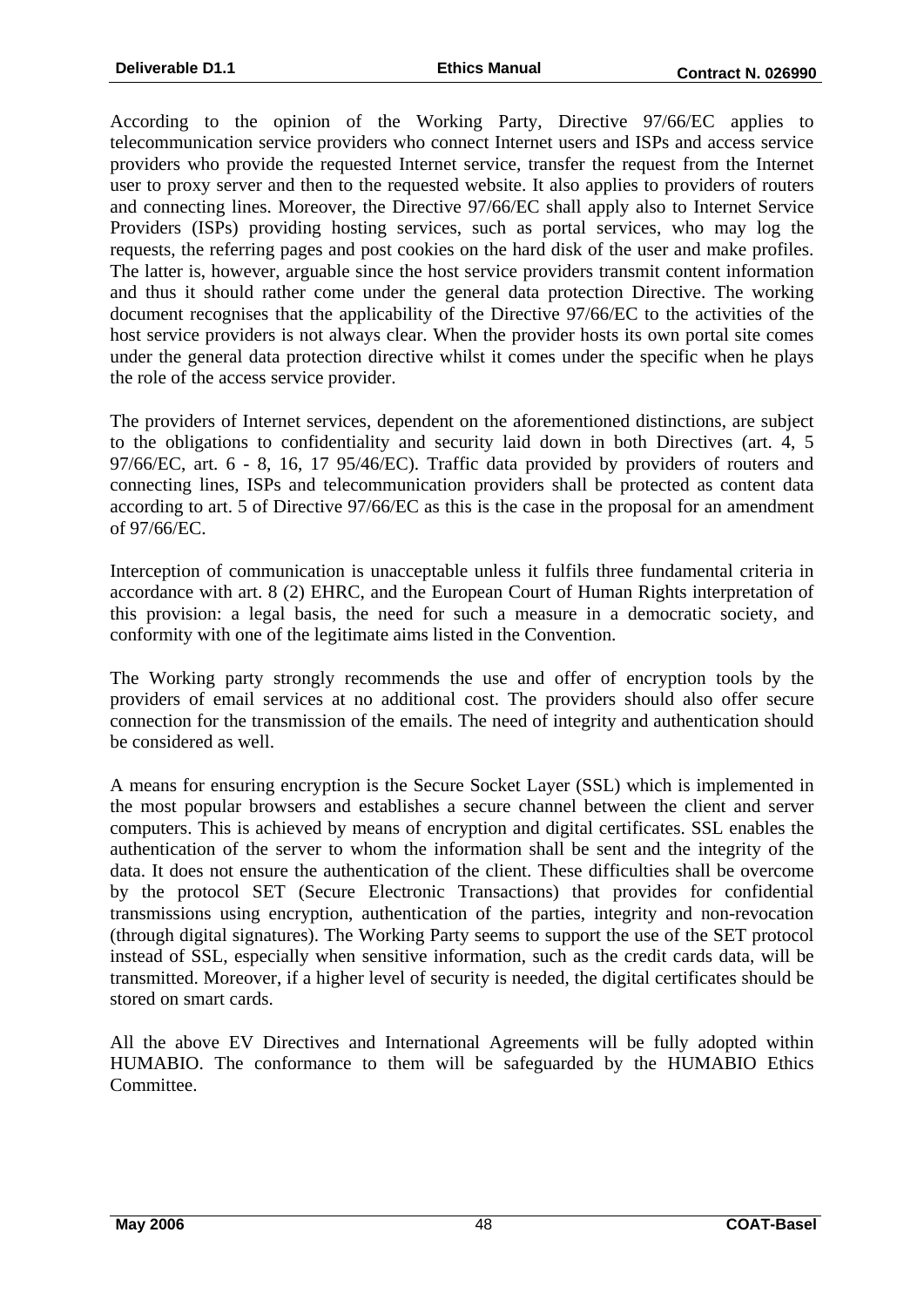#### *4.4 Technical implementation in HUMABIO*

Within the scope of HUMABIO data security privacy of communications will be accomplished through implementation of the Secure Sockets Layer protocol (SSLv3), which is known to be as safe as the underlying encryption algorithms (SSL itself does not imply the use of specific algorithms, but rather provides a secure frame for initial authentication and key exchange).

SSL is also widely spread and readily available on most operating systems. SSL requires two different algorithms, one symmetrical algorithm for the actual data encryption and another (asymmetrical algorithm) to exchange the single symmetrical encryption key used on both sides of the communication. Only a very limited number of asymmetrical encryption algorithms exist – nearly all of them sharing more or less the same strategies. RSA is the only commonly used algorithm – we recommend a key length of 1024 bits or higher, which is at present known to be impossible to hack in a reasonable amount of time (several millions of years using brute force on currently available equipment). A wider range of symmetrical algorithms is available, which differ in two relevant aspects: speed and strength. RC4 is considered a good balance, being simple, very fast and providing a similar strength to RSA/1024 using a key length of 128 bits.

Other algorithms may be taken into consideration, like IDEA or DES, both requiring somewhat more CPU time. SSL allows for negotiation of feasible algorithms at connection time.

SSL also requires at least a server-side authentication, allowing the client to be sure it is communicating with the expected host. An SSL-server may also request the client to authenticate itself through a signed X.509 certificate. This two-way authentication guarantees a perfectly safe communication between server and client, but may not – under all circumstances – be possible.

An alternative method is username/password authentication. After establishing a secure SSL communication between server and client, the client can send a username/password combination to the server. Since encryption is active, it is not possible for an intruder to read the contents of an authentication packet, though it is possible to implement a challenge authentication method as an additional measure, to allow the server to validate the client's identity (making sure the client knows the required password) without actually transmitting the password itself. EAP extensions

Paleker (2004) and Funk (2004) allow client and server mutual authentication, and also allow for confidentiality and integrity of the authentication information exchange.

#### *4.5 HUMABIO privacy policy*

Data taken within experiments or surveys contains private information (e.g. facts about relatives and relationships etc.). This information is sensitive and private for many people. Within HUMABIO, participants have to be asked an agreement (informed consent) before private information can be collected. Within this document it will also be stated, that the confidentiality will be preserved.

- o It will be prevented to reveal the identity of the participants in research deliberately or inadvertently, without the expressed permission of the participants.
- o The data will only be disseminated among partners after anonymisation.
- o Information about the identity of the participants will not be stored after data has been collected.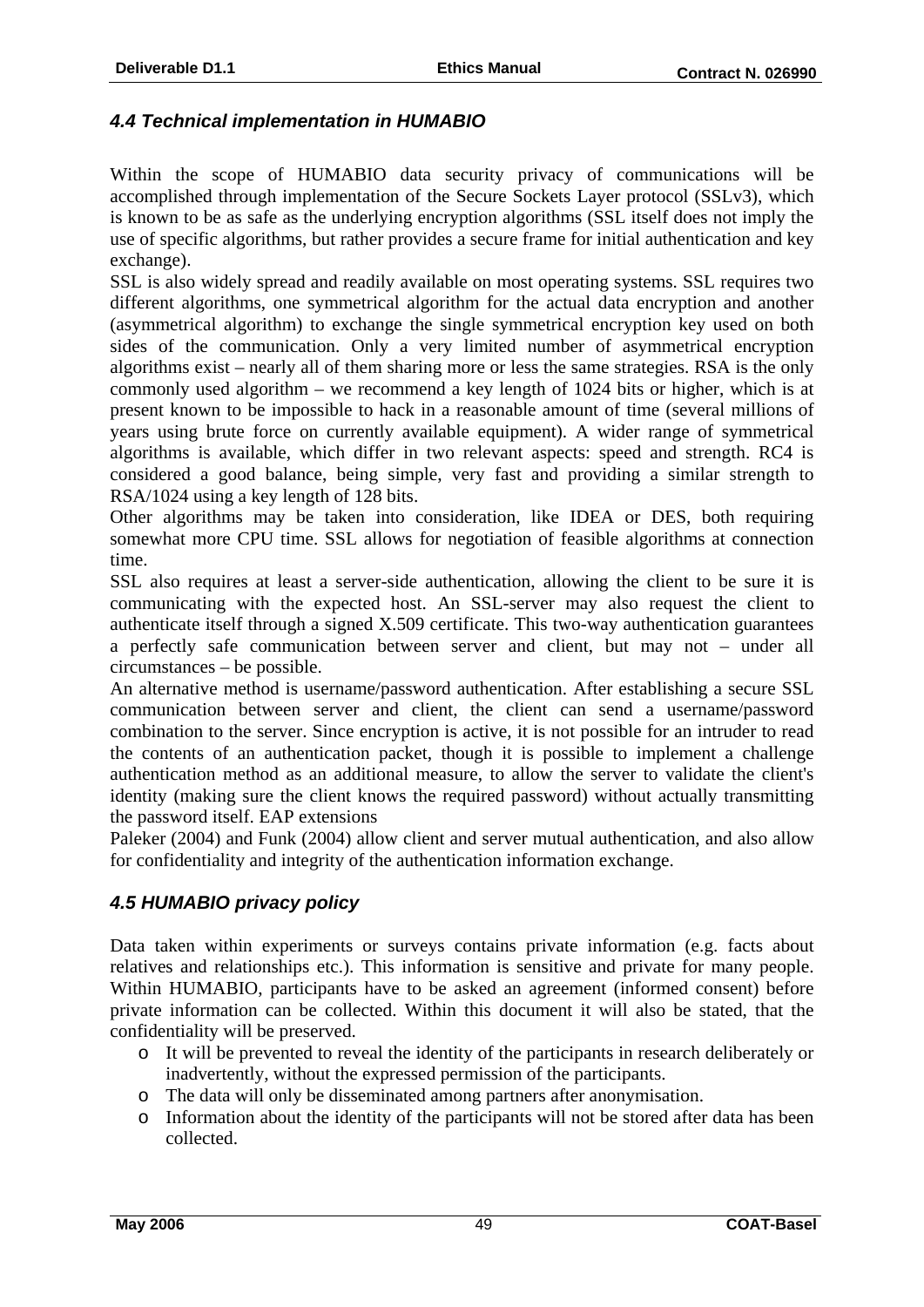o Confidentiality of data will be guaranteed in removing the confidential information or in restricting the access in some way.

As a minimum anonymised data will not contain any of the following: Name, address, phone/fax, number, e-mail address, full postcode, photograph or names of relatives.

Professional requirements have been adopted by law and obtained mandatory character based on legal sanctions. Medical secrecy rules seek to protect the disclosure of patient information to third parties, other than the medical practitioner in charge and the personnel working on his behalf. The medical practitioner may only by exception disclose such information. The rules may thus be interpreted as a right of the patient in addition to the obligations of the medical practitioner and his personnel. Medical secrecy rules and rules relating to the use of ICT may be also found in self-regulation texts, i.e. codes of conduct drawn by the Medical Associations or Chambers.

The automatic data processing made it necessary to extend existing schemes of secrecy and / or privacy in order to protect individuals from unauthorised and unfair automatic processing of their personal data.

The scope of data protection legislation is broader. The threats of automatic data processing required a complete regulatory framework to ensure -apart from the disclosure- the lawful collection, storage, modification, deletion and communication of the electronic data. Data protection legislation addresses, moreover, not only the need for data confidentiality, but the need for data quality including thus -apart from the confidentiality- the need for data integrity and availability as well as the need to trace the data processing. A further characteristic of data protection legislation is that it assigns roles and obligations; for each role, such as with regard to the data processor and the data controller, taking into account the necessary worksharing for the maintenance of information systems. Moreover, data protection legislation recognises different categories of personal data, i.e. sensitive and non-sensitive data. Personal information or information related to health of an individual is considered as sensitive.

In the earlier 1970s the first Data Protection Act in Europe came into force. After this, other national jurisdictions followed, and international statutes came into force. Finally, the EC Data Protection Directives in 1995 and 1997 created the Community framework for the data protection.

In the chapter above, we presented current European and international instruments in the field of data protection.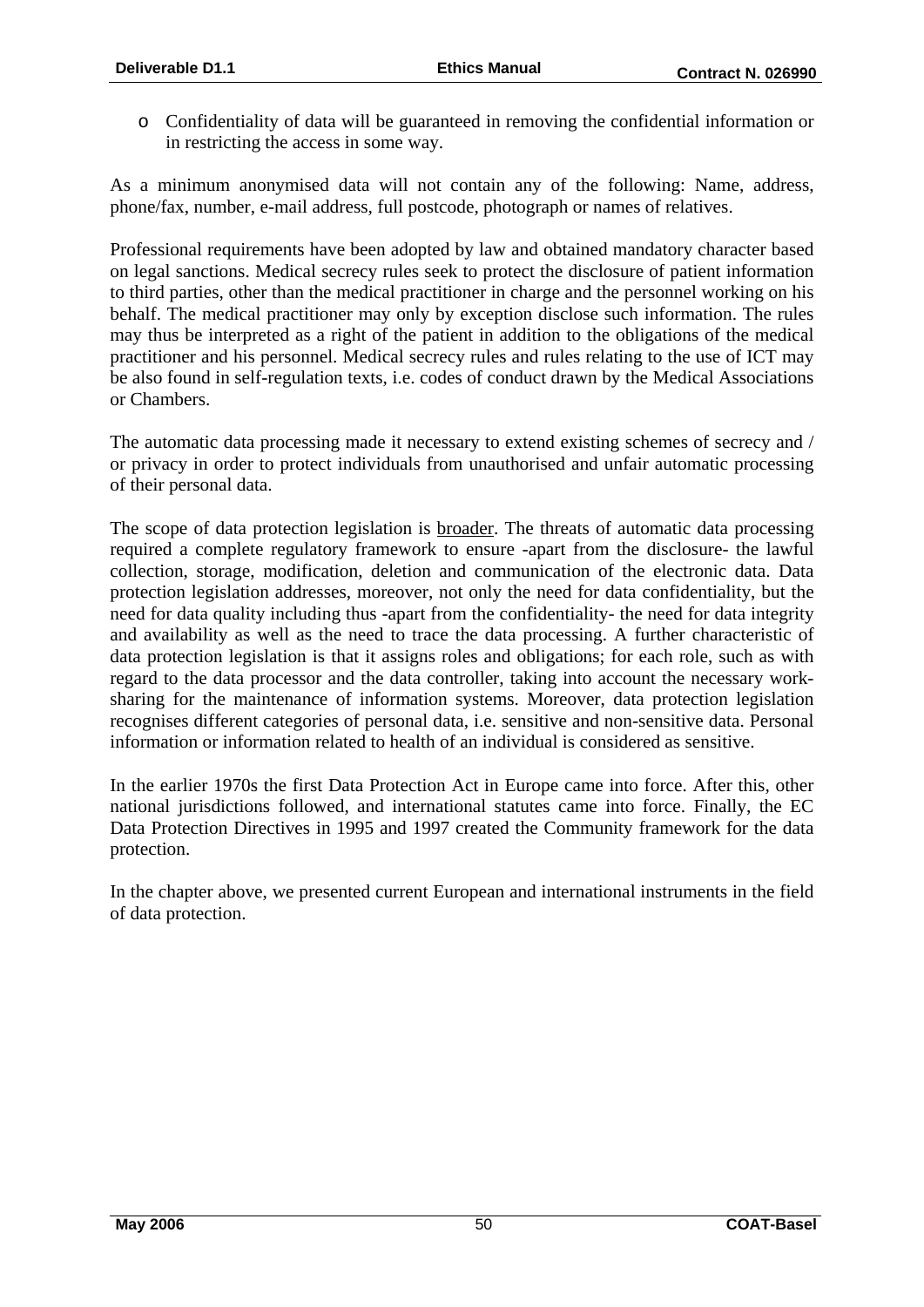## **5 HUMABIO Identity management**

In this section technical solutions to the security issues in the above mentioned chapters will be envisaged. One important issue regarding data protection is Identity management. Workpackage 5 is dealing with this issues and as soon as an "**Identity management and biometric information interchange"** structure is clarified it will be included in this Manual. In general "Identity Interoperability Services" need to ensure uniform levels of personal data protection, including measures in which individuals have the right to choose whether their data may be used for purposes other than those for which they originally supplied the data in question. Appropriate information regarding the data processing activities should be made available to the concerned individuals. Full compliance with the existing European and national data protection legislation should be ensured. In particular, work on interoperability should be co-ordinated with the mechanisms already in place following the Directive 95/46/EC16 (in particular article 29). When available, technologies that are privacy-compliant and privacy-enhancing should be used. Within the development of an authentication concept for the interoperability of the HUMABIO database it is foreseen that clients will need password, e.g. with an PKCS-7 Certificate (http://www.networksorcery.com/enp/data/pkcs.htm) using a bi-directional authenticated SSL- connection (T5.2).

## **6 Risk assessment**

The following list offers the eight guiding principles of eHealth code of ethics (Internet eHealth Coalition, 2000 in Anderson & Goodman, 2002). The different topics show a huge overlap with some of the aforementioned principles.

| ∩        | Candor:                | - disclose vested financial interest         |
|----------|------------------------|----------------------------------------------|
|          |                        | - disclose key information for consumer      |
|          |                        | decision                                     |
| $\circ$  | Honesty:               | - present information truthfully             |
|          |                        | - No misleading claims                       |
| O        | Quality                | - accurate, clear, current, evidence-based   |
|          |                        | - readable, culturally competent accessible  |
|          |                        | - citations, links, editorial board policies |
| $\Omega$ | Informed Consent       | - privacy policy and risks                   |
|          |                        | - data collection and sharing                |
|          |                        | - consequences of refusal to consent         |
| O        | Privacy                | - prevent unauthorized access or personal    |
|          |                        | identification of aggregate data             |
|          |                        | - let users review and update personal data  |
| $\cap$   | Professionalism        | - abide by professional codes of ethics      |
|          |                        | - disclose potential conflicts of interest   |
|          |                        | - obey applicable laws and regulations       |
|          |                        | - point out limits of online practice        |
| O        | Responsible partnering | - choose trustworthy partners, affiliates    |
|          | and links              |                                              |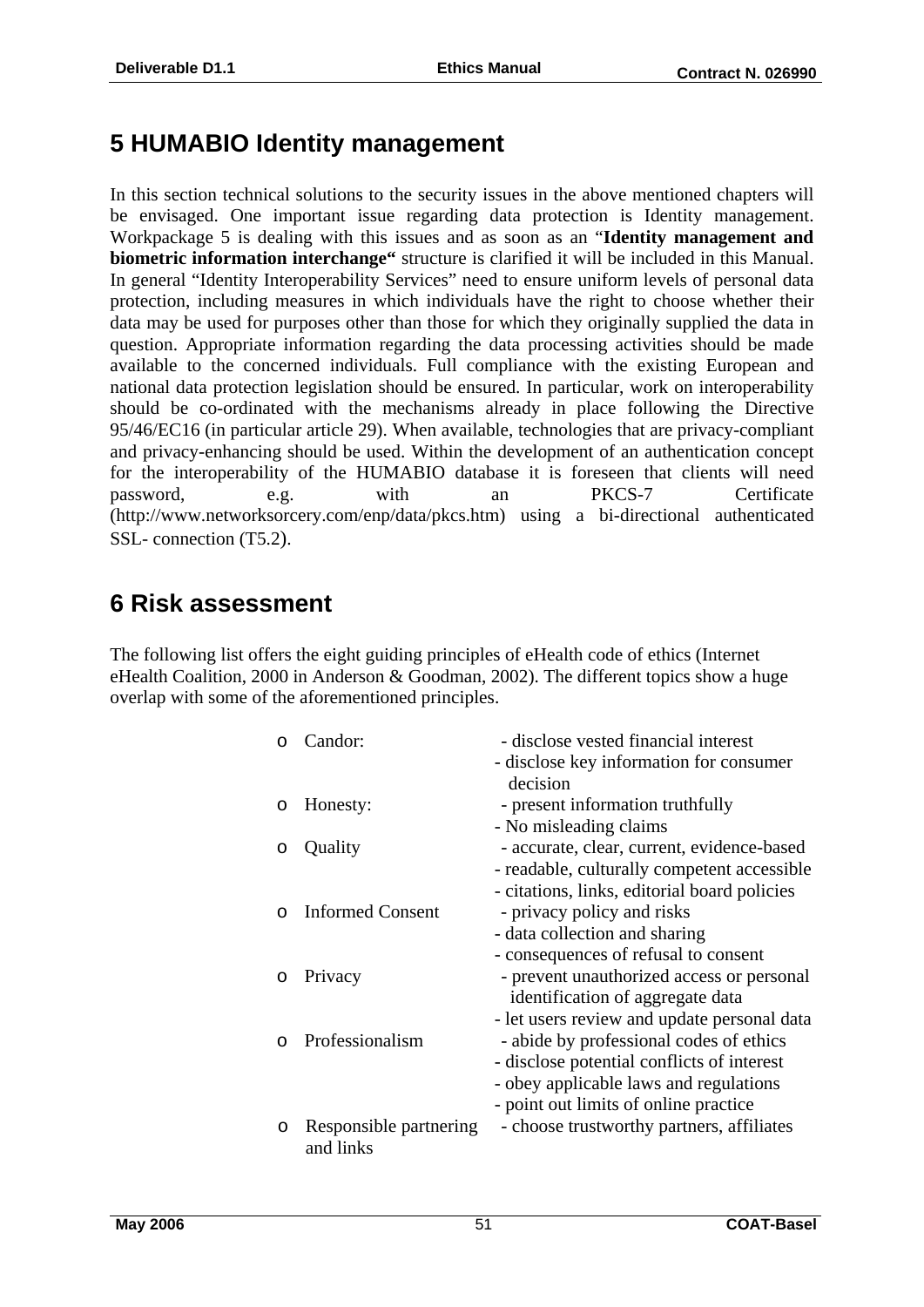|                  | - maintain editorial independence from      |
|------------------|---------------------------------------------|
|                  | sponsors                                    |
|                  | - tell users when they are leaving the site |
| o Accountability | - provide management contact info           |
|                  | - encourage user feedback                   |
|                  | - respond promptly and fairly to complaint  |

In the HUMABIO project are no direct risks to the participant like in medical testing. The risks are more indirect. In general it is almost impossible to conceive a procedure, investigation, or process which would be without any risk. The importance of risk from the prospective of the participant should be considered as most important. In the process of "Informed Consent" risk and benefit should be outlined to the participant. Also his/her life situation/personality may substantially influence the way in which a risk is perceived. The end point of the process consent will be given by the person to be part of the research project having considered all aspects of the process and asked all relevant questions. All relevant information – is given to the participants. This means that the project *HUMABIO will be carefully explained,* as described in the informed consent chapters. The choice that is made and the consent that is given will be without coercion or undue pressure being applied.

There will be possibilities to ask questions, detailed information also under Chapter Informed consent.

Categories of risk:

- There will be no risk to human welfare
- No physical damage within the experiments will be taken in HUMABIO. Any equipment connected to a participant will be evaluated for personal safety (Before testing the newly developed sensors will be validated in consideration of Biocompatibility, Electromagnetic Compability, with standard tests regarding ISO criteria). These tests will be performed for the complete configuration and not only for the individual equipment.
- Psychological consequences are carefully examined.
- Social inconveniences will be minimised (no additional stress for families, cost reimbursement for additional transportation costs, …).

#### *6.1 "Conflict of interest"*

Regarding to the DoW page 97 any "conflict of interest" will be documented in the ethical manual. We consider this as a continuing process if any conflicts arise during the whole duration of HUMABIO:

"Many of our interactions are predicated on an asymmetry in the information possessed by the parties involved."(Joseph and Cook, 2005). Regarding this quote in the context of HUMABIO it reflects one of the risk of the in "monitoring" and "validation" concepts. The accusation of the "vitreous worker" is not out of all reason. "Privacy" has to be respected as a major concern of the Ethical Advisory board to safeguard this issue.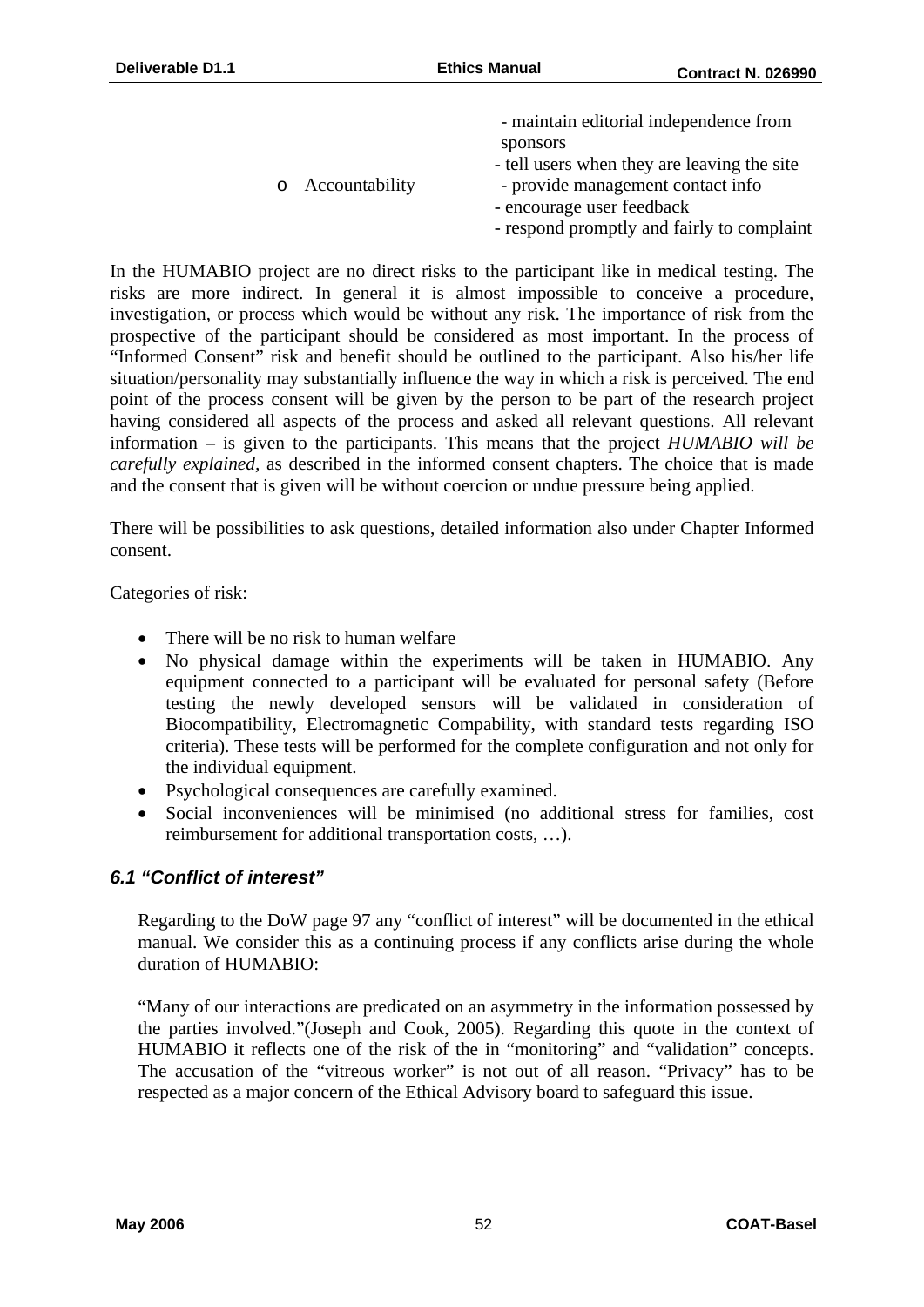## **7 Therapeutic and non-therapeutic research**

The term therapeutic research is used to cover research on the treatment of the disease but also on its prevention (e.g. vaccination) and on diagnostic procedures.

The primary intention of all medical research is to acquire knowledge that will be of benefit to humanity as a whole – to all who are or may become ill. It can be distinguished between therapeutic and non therapeutic research. Therapeutic research is directly concerned with treatment and thus offers the possibility of immediate benefit for participants. Direct benefit for participants in non-therapeutic research is either unlikely or long delayed.

It may initially be difficult to make a clear distinction between innovative therapeutic procedures and research. Nevertheless, at some stage such procedures must be subjected to disciplined investigation.

It is a project that focuses on tangible results, but not on direct health effects; so the research of *HUMABIO* can be considered as *non-therapeutic research*.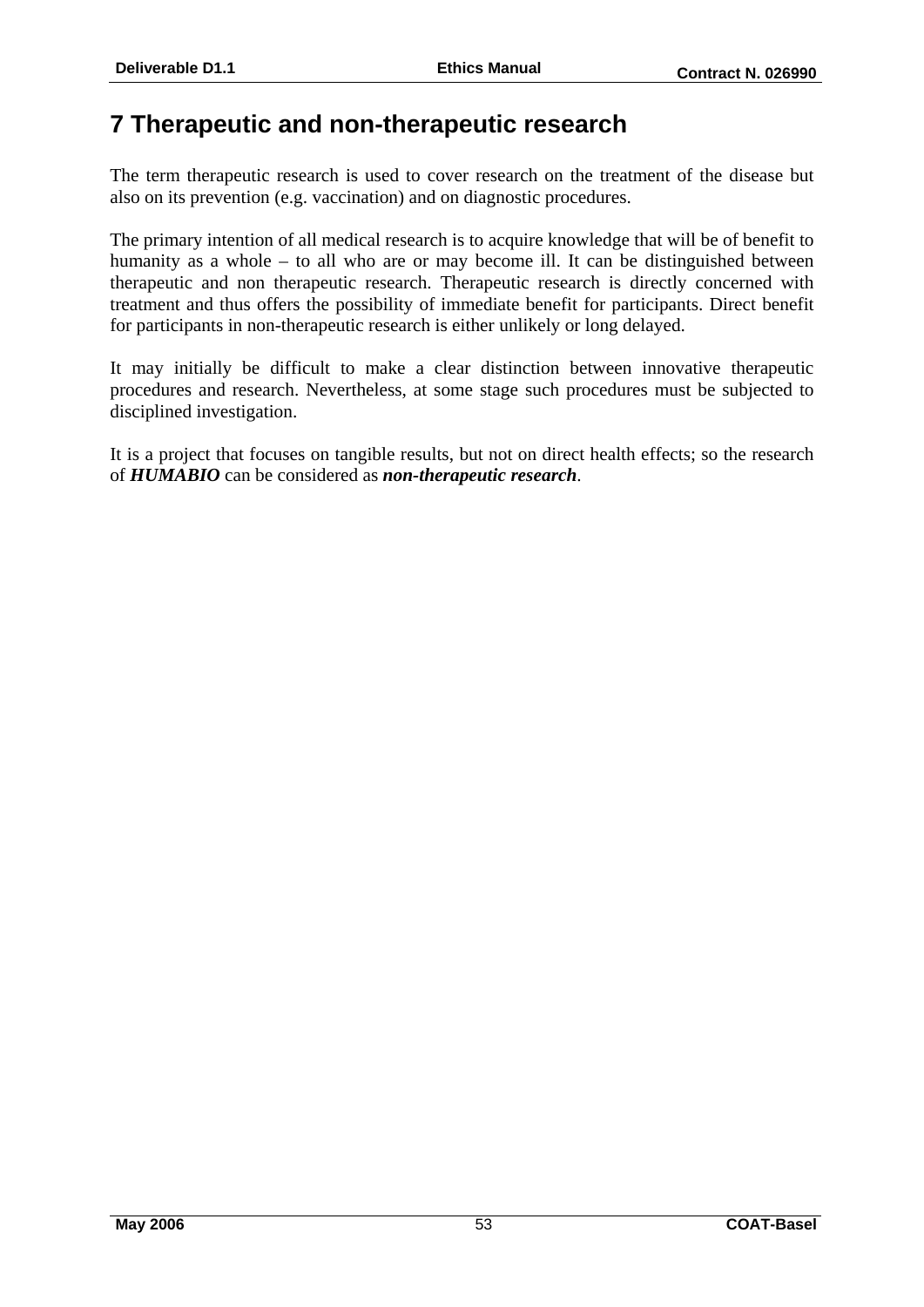## **8 Deception and Debriefing**

#### *8.1 Deception*

Researchers do not conduct a study involving deception unless that they have determined that the use of deceptive techniques is justified by the study's significant prospective scientific, educational, or applied value and that effective non-deceptive alternative procedures are not feasible.

Researchers do not deceive prospective participants about research that is reasonably expected to cause physical pain or severe emotional distress. Within HUMABIO it has to be more specified in WP 2 which "extreme emotional states" (page 53 DoW) are trying to be measured in Pilot 2 (office/laboratory emotional staging). Of course "panic" (page 66 DoW) will definitely not be induced by the investigator.

Researchers explain any deception that is an integral feature of the design and conduct of an experiment to participants as early as feasible, preferably at the conclusion of their participation, but no later than at the conclusion of the data collection, and permit participants to withdraw their data (American Psychological Association, 2002).

No deception will take place within HUMABIO pilots. Of course it is doubtful if a person who is tired is fully aware that he/she is being monitored. But this is of negligible importance to the user and all gathered data will be communicated to him/her after the end of the test.

#### *8.2 Debriefing*

Sufficient information about the nature, results and conclusions of the research should be provided to the participant. Researchers are obliged to take reasonable steps to correct any misconceptions that participants may have (American Psychological Association, 2002).

Researchers also inform the participants about symptoms or diagnoses of diseases that have been discovered during the observation; especially if the symptoms have not discovered yet by a physician. Relevant test results will be provided to participants by a General Practitioner.

If tests point strongly to a participants incapability to drive a car, the participants will be informed hereof and advised to undergo further testing and examination by a medical / psychological traffic expert of her choosing.

The debriefing has to be documented and will be signed by both sides. Summaries and copies of research reports will be given to research participants in appropriate accessible formats (e.g. \*.pdf, html, printed, in Braille oral communication, etc.).

Still, as HUMABIO does not perform either medical research or user assessment, the need for debriefing is expected to be minimal.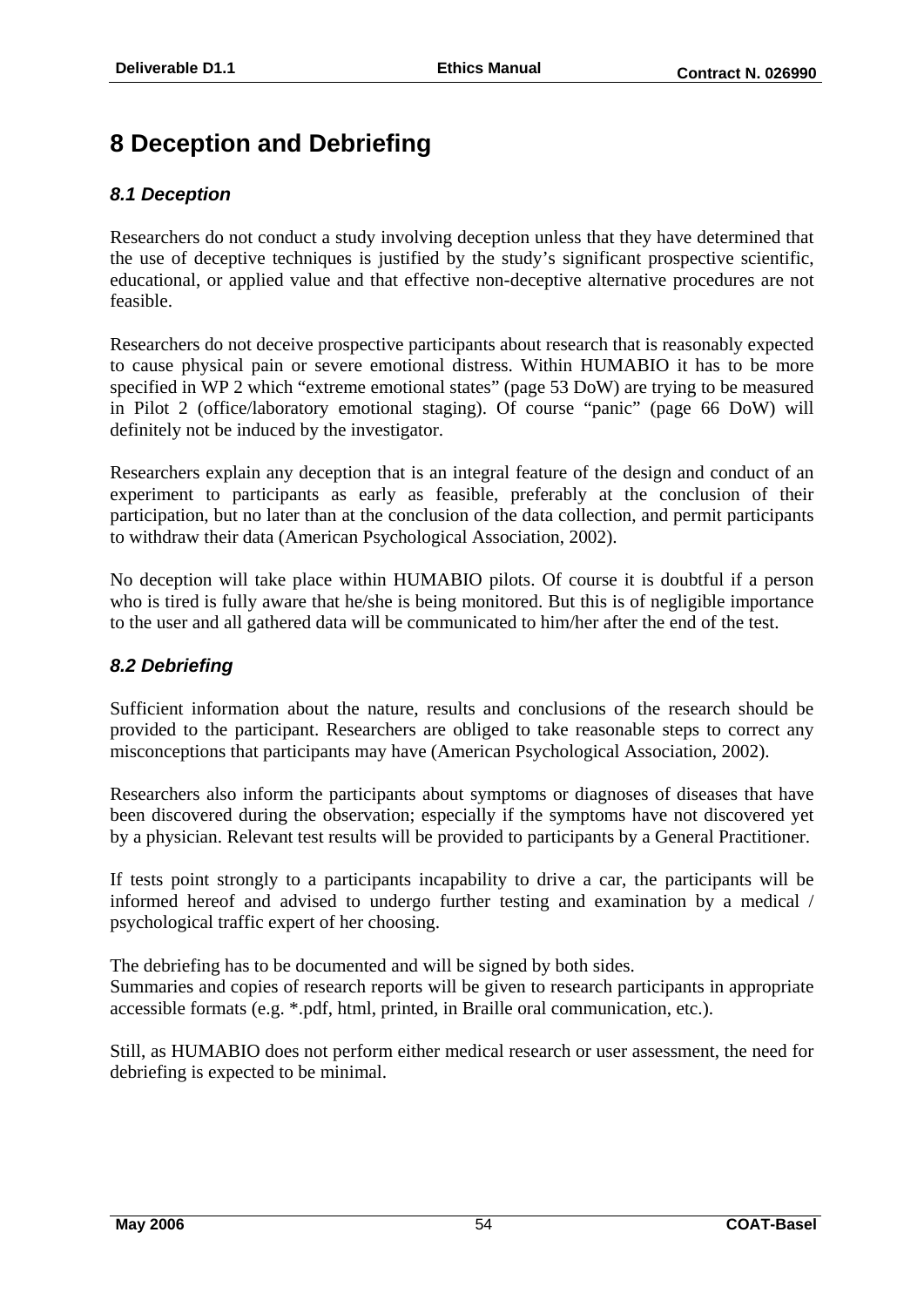## **9 Organization and insurance issues**

All partners are obliged to respect the user's privacy, informed consent as well as the safety requirements. They should be aware of risks involved while conducting the studies. The consequences of risks are to be borne by the partner individually and not to be shared with the project or other partners. Appropriate insurance or indemnity to cover the participant in a trial should be provided according to the regulations of the Local Ethics Research Committee (LREC). In any case the HUMABIO Ethics Advisory Board recommends insuring the participants.

#### *9.1 Ethics control committee*

Any organization performing experimental work with human beings or animals must have an ethics control committee that must evaluate all the aspects mentioned here and formally approve the experimental procedures.

#### *9.2 Accessibility of Facilities and Services*

In some member states it is unlawful to discriminate against disabled people by refusing them access to services or providing a lower standard of service. There are also laws that require service providers to make reasonable adjustments to the way they provide their goods, facilities and services to make them accessible to disabled people. In this respect, it is the responsibility of each partner of HUMABIO consortium to ensure that contractors follow these steps for the disabled people involved in the HUMABIO research:

• In organising any workshop, presentation or focus group, people who are invited are asked if they require special facilities, for example, signers and/or amplification.

• Buildings and rooms must be accessible for wheelchair users.

• Use of small typefaces should be avoided. In printed material, 14-point type is preferable (e.g. copies of handouts); on screen presentations should be clearly legible.

#### *9.3 Reimbursement Schemes*

**DoW page 96: There will be no payment of participants for taking part in the research.**  Although stated clearly in the DoW the structure of the pilot plans might change and guidelines for incentives might be needed. The following paragraphs are written for this case.

#### *9.3.1 Incentives for participants*

Payment of incentives to research respondents should be considered in return for participation. Participants should not normally be paid for participation in standard crosssectional experimental test, primarily because of large sample sizes and the large cost involved. There is also a danger of creating an 'incentives culture' if payment is expected for participation in all research, although the HUMABIO partners are aware of the increasing difficulties in recruiting participants.

However, incentives should be considered where the research is particularly onerous, for example, a very long survey interview (beyond the average 45-60 minutes), for most qualitative research (face-to-face interviews, diary completion or group interviews where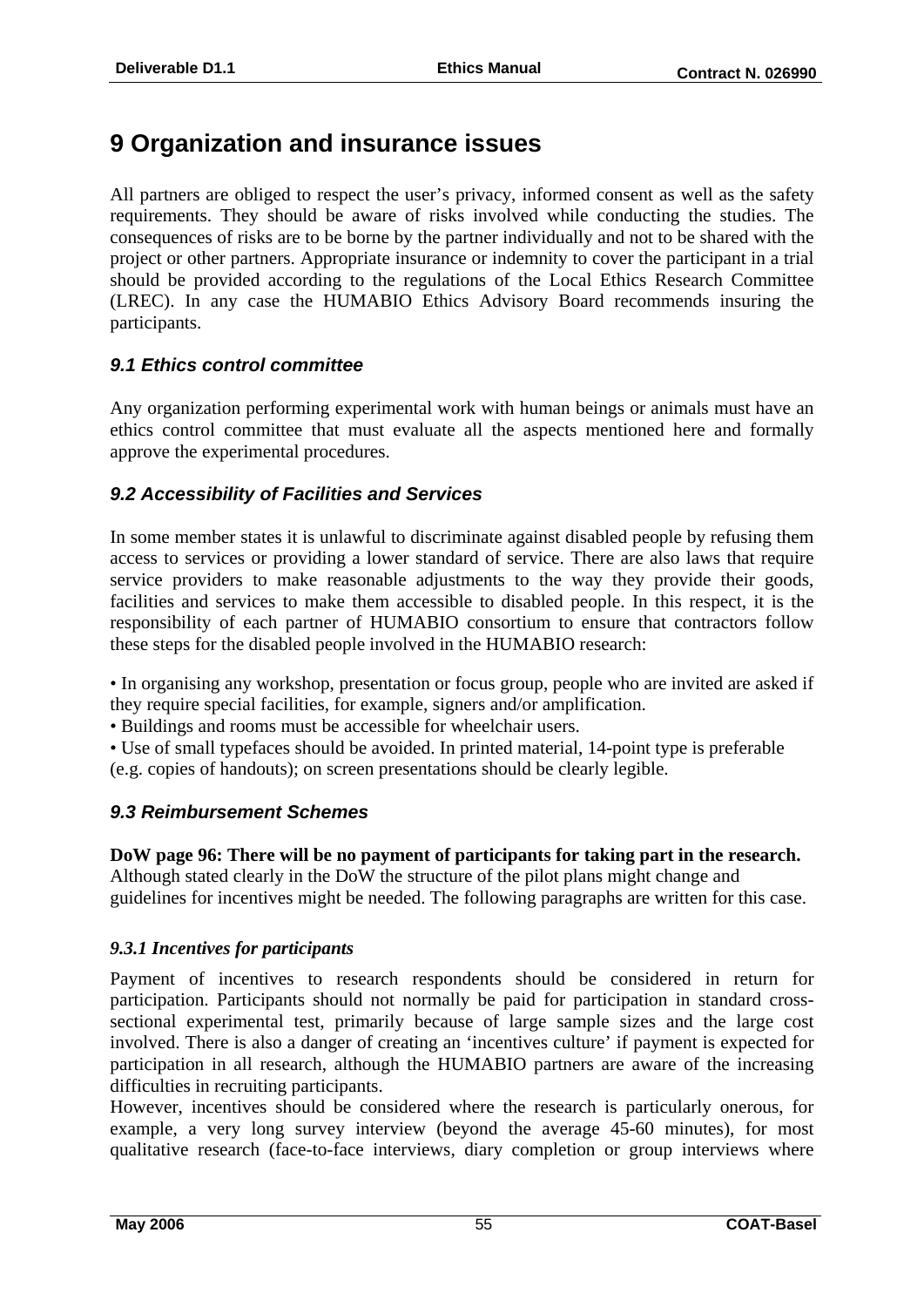attendance is crucial and timing inflexible for the individual), or an ongoing commitment to a survey series.

Incentives should not normally be paid to respondents who are being tested in their professional capacity. Instead, they may need to be recruited through their employer and the involved HUMABIO partners should normally seek to gain their executive's permission to conduct the research during working hours. There may, however, be instances where it is appropriate to pay incentives to certain research groups. In the case where payment of incentives is being considered, it is suggested to introduce an Invitation To Tender (ITT). In this way, the HUMABIO partners would invite tenderers to discuss incentives and make proposals; and tenders should be asked to show incentive costs separately to the overall participation costs.

#### *9.3.2 Legal basis for reimbursements as incentives*

Generally, legal basis for paying incentives to benefit recipients without affecting benefit payments may be interpreted as such:

Small one-off payments (say 20-30  $\oplus$  to benefit claimants can be paid because they should be treated as capital rather than income. However, larger sums of money constitute remunerative work, so it could affect all types of customers' benefit and better be avoided. But in any case, different practices may be applied in different Member States, and this should be examined.

Normally remunerative work would affect a customer's entitlement to benefit if they worked above a threshold (16-20) hours a week: if they worked less hours than the threshold per week, it may affect the amount of benefit they receive if they earned more than their earnings (it is possible, in some cases and in some member states, participants are allowed to earn the reimbursement amount of their participation in the HUMABIO research, without these earnings to being taken into account in the calculation of their benefit). In these cases, the involved HUMABIO partner should assess whether participation affects ability to work and whether participation in a given research affects their normal benefit provided by the state in order to be taken into consideration and to be avoided.

Therefore, in the cases where reimbursement incentive is foreseen, claimants should be made aware of the status of the payment in opt-out letters using the following terminology: 'If you do take part in the face-to-face discussion, you will receive  $XX \text{ } \infty$  in cash, as a 'thank-you' gift for your help with this study. This will not affect your entitlements to benefit in any way.'

If an involved HUMABIO partner is ever in any doubt about a legal issue, he/she should refer it to its legal services and inform the HUMABIO Ethical Advisory Board.

#### *9.3.3 The amount to pay*

Legal ethical advice suggests clearly that payments should be small and a one-off. The HUMABIO partners involved should pay the same amount of money to each of its respondents. Previous practice suggests that, where it is appropriate to pay respondents incentives, new contracts could be established that pay roughly 15€ for a survey interview, 20€ to participants for in-depth face-to-face interviews, 25€ for focus groups and 50€ for a day long 'workshop'. However, this preliminary guidance will need to be reviewed by the involved HUMABIO partners.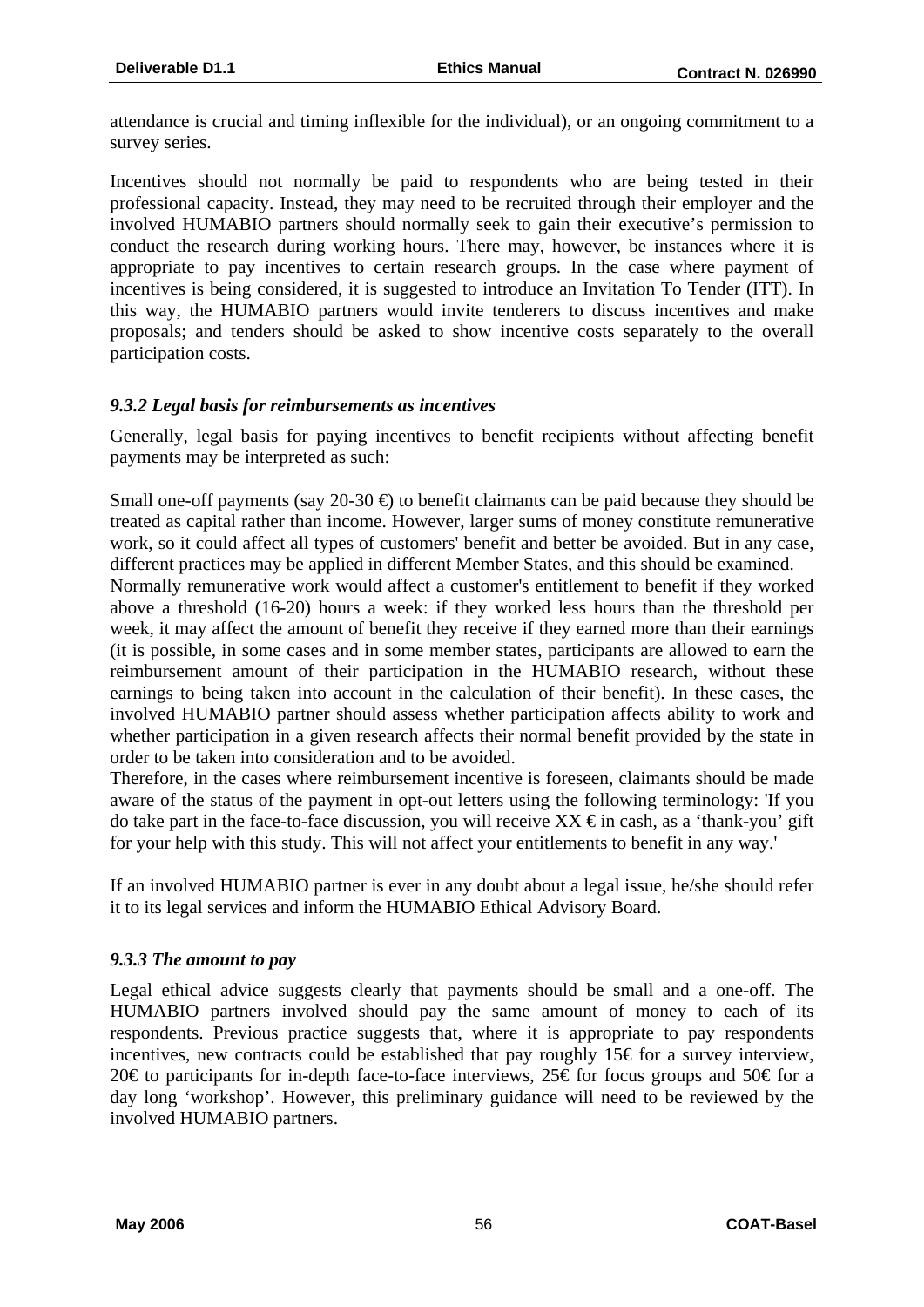#### *9.3.4 Type of payment*

Respondents can be paid in cash or with a gift voucher. The advantages of vouchers are that on the one hand they may be more suitable for vulnerable groups, such as 'chaotic' drug users or alcohol abuser (although this is not the case in HUMABIO), and on the other hand interviewers may feel more comfortable carrying them. It is also good practice when conducting research with children to use vouchers for incentive payments.

The advantages of cash are that it does not compromise the HUMABIO partner's neutrality if particular organisations' vouchers are given and also cash may be more useful to benefit recipients. Respondents should be paid after the interview/ study and a record of the payment received kept by the interviewer. HUMABIO partners involved are expected to use their discretion to decide the most appropriate method of payment.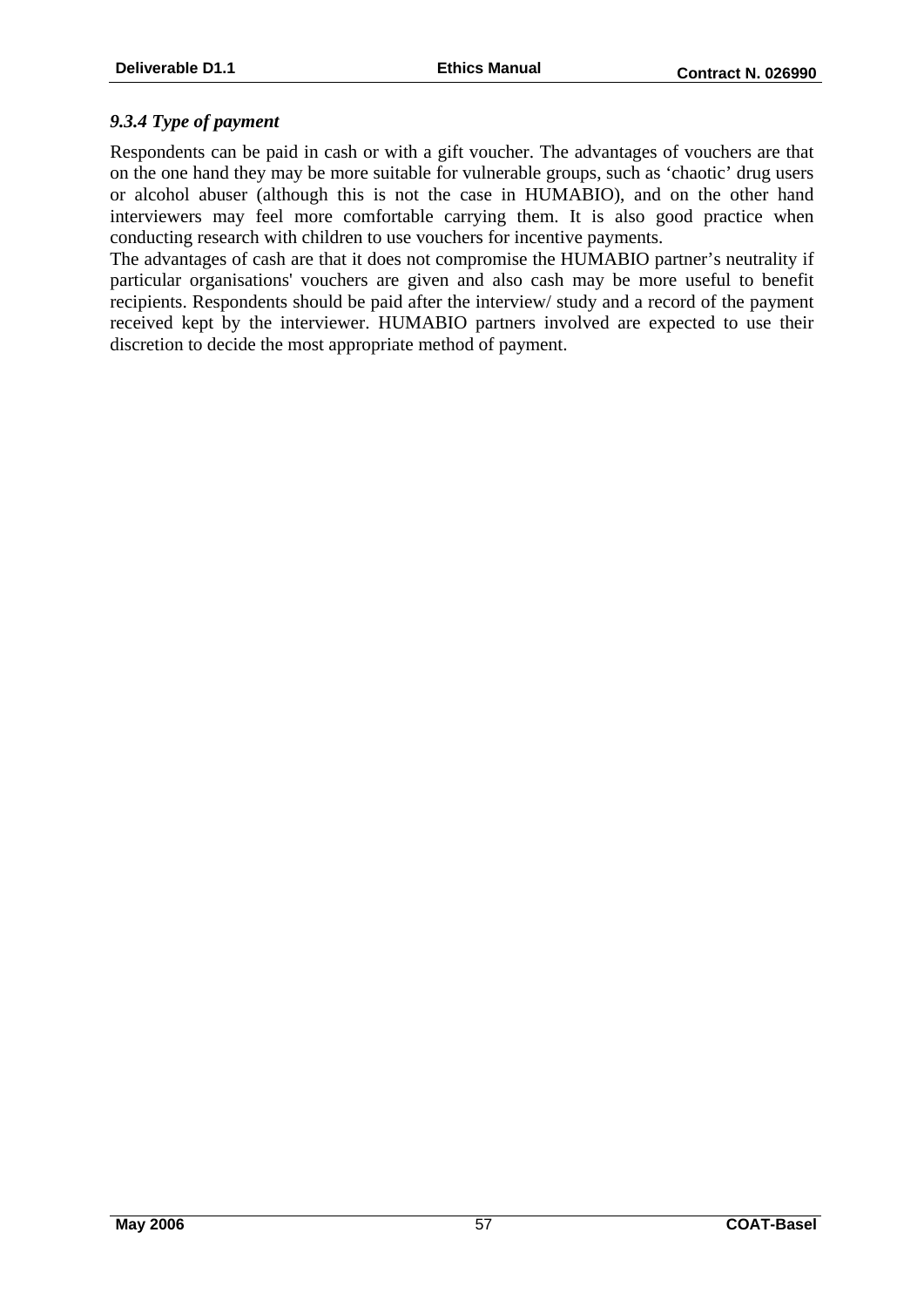## **10 Future steps**

The template on ethical and legal issues has been developed and circulated to all partners, so as to collect practices and legislation in the various countries regarding the issues above. It is included in the Annex I 'Template on ethical and legal issues'. The objectives are to collect the nationally or organisationally adapted ethical issues mentioned in this manual, as per local usages of LREC (Local Research Ethics Committee).

All the issues mentioned in this manual are picked out as a central theme in the questionnaire on ethical and legal issues. The purpose is to collect information from the HUMABIO partners who are planning to conduct pilots, but it has also an educative function: to point the partners the relevant ethical issues that are described in this ethics manual.

Yet it is too early to summarise the results that will be gathered with the above mentioned document (questionnaire on ethical and legal issues). In the first ethical controlling report (month 16), a relevant summary will be given.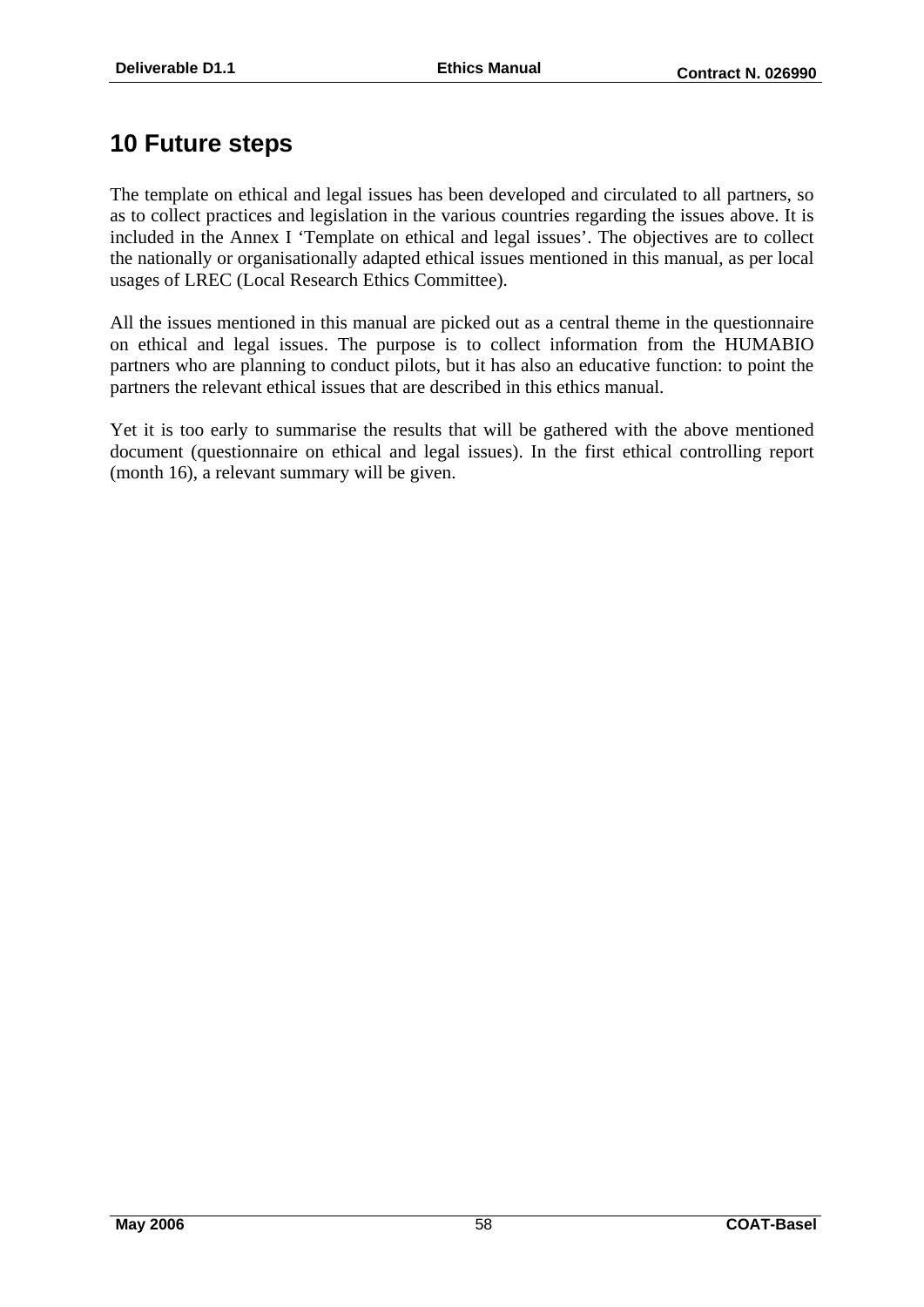## **11 HUMABIO Ethics Advisory Board**

All used assessment tools and protocols within HUMABIO Pilots will be verified beforehand by its **Ethics Advisory Board**, regarding their impact to users' well-being before being applied to the pilot sites. Three renowned experts in the field, chaired by an experienced ethics coach, constitute the project Ethics Advisory Board, assisted by further external experts, when needed. The Ethics Advisory Board assumes responsibility for implementing and managing the ethical and legal issues of all procedures in the project, ensuring that each of the partners provides the necessary participation in HUMABIO and its code of conduct towards the participants. All relevant liaisons with the Commission will be through the ethics coach.

**The ethics advisory board was created (09. 03. 2006) with 5 members:** 

**- Prof. Dr. rer. nat. Jürgen Maes,** *(confirmed)* 

University of the German Army Munich, Expert in Justice Psychology

**- Prof. Dr. V. Dittmann,** *(waiting for confirmation)*

Director of the institute for forensic medicine University Basel.

**- Dr. Alexander Bullinger;** *(confirmed)* 

COAT-Basel, leader of relevant Ethics Advisory Boards in various other research projects, such as SENSATION, AWAKE, AGILE and ISLANDS

**- Prof. Helen Petrie, PhD** (expert) *(participation rejected )*

Prof. Helen Petrie has a long-standing interest in the ethics of research with human

participants and has taught ethics to both psychology and computer science students.

- **Prof. Dr. Ullrich Meise** (external expert) *(confirmed)*

University Hospital Innsbruck, Prof. Dr. Ullrich Meise is an experienced Professor in Psychiatry at the University hospital of Innsbruck. Since many years he is also providing help to developmental regions in central Africa.Extra:

**- Prof. Dr. Thomas Penzel** (external expert) *(confirmed)* 

Hospital of Philips-University, Marburg, Germany, Prof. Dr. Thomas Penzel is a very renowned and experienced sleep researcher at the University of Marburg, Germany.

#### **Secretary Ethical Advisory Board:**

COAT-Basel Marcel Delahaye Wilhelm-Klein-Str. 27 4025 Basel

Tel. +41 (0) 61 325 54 86

Fax. + 41 (0) 61 383 28 18 E-Mail: key@coat-basel.com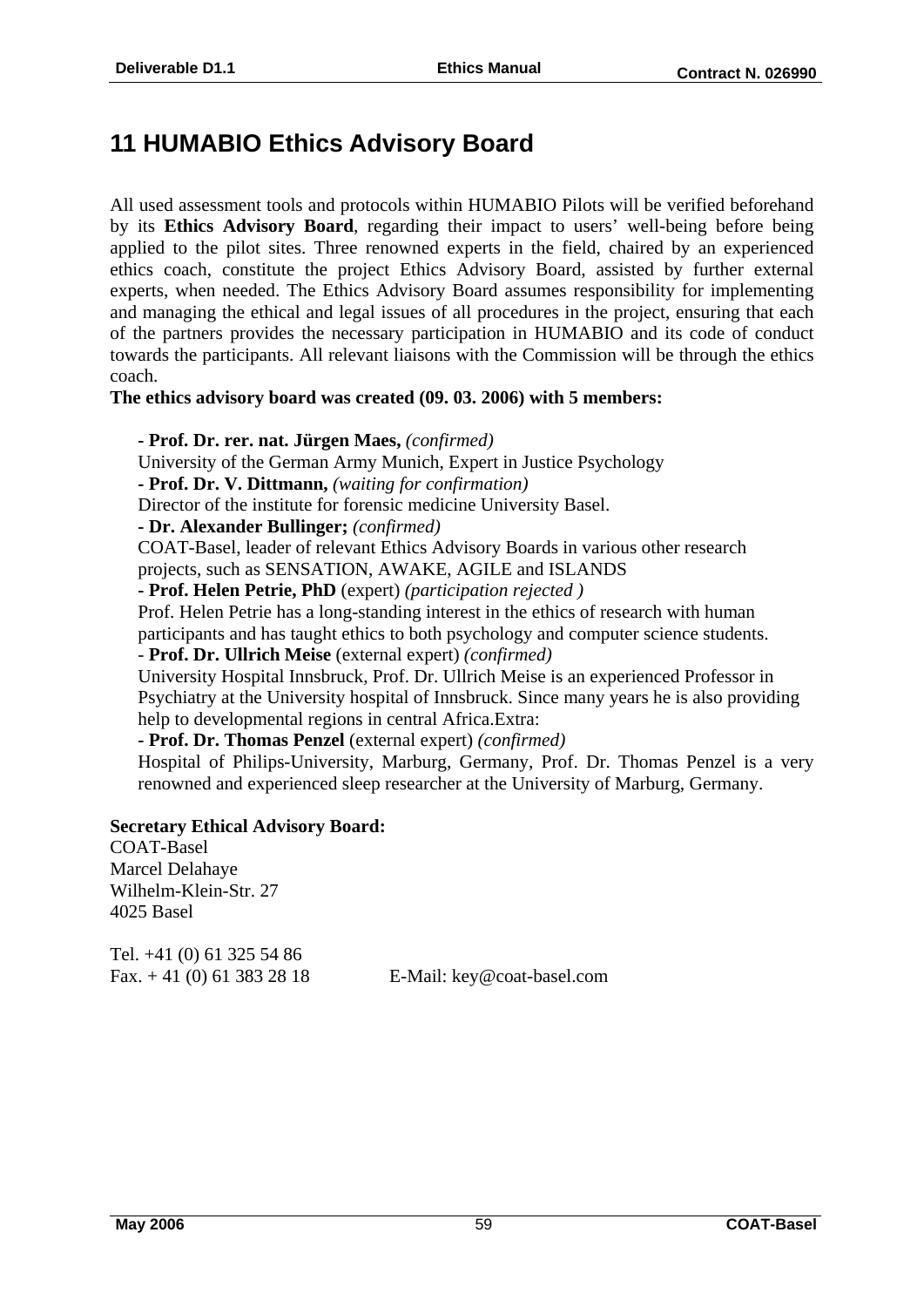## **12 Recommendations**

The Ethical issues under auspices of HUMABIO are listed within this manual. These are: Informed consent, Security issues, Privacy, Risk assessment, Identity management & the role of the ethics advisory board. The major ethical guidelines were examined and relevant information is summarized. Information about the partners is also being gathered throughout the questionnaire on ethical and legal issues.

The informed consent is a very important part of the research process; that is why a lot of space in the present manual is dedicated to this issue. The relevant facings of a valid informed consent for HUMABIO are described. No experiments are being performed with person unable to give a valid consent. The HUMABIO user groups do not include mentally disabled people.

Very important is that private information is held confidential. The chapter about risk assessment, points out the importance of the participant's view of the risk and finally results in his/her informed consent statement.

In short terms the HUMABIO research does involve experiments with human beings as described in this manual. No human biological samples will be taken. The personal data will be strictly protected and unlinked anonymised. No genetic information will be collected. No user personal data and preferences will be sent around in the Network, nor will be available to any third party (i.e. for advertisement, marketing or even research – outside HUMABIO objectives).

The goal of this manual was to compose a guide for all the researchers within HUMABIO. The major recommendations are:

- $\triangleright$  Possible threats or dangers to the participants need to be approved via a risk/benefit analysis and documented in the Informed Consent form.
- $\triangleright$  Benefits from advances in physiology and medicine, technology, security and work related safety derived throughout research within HUMABIO, will be made available to the public, with due regard for the dignity and human rights of each individual and insofar as none of the aforementioned ethical issues are violated.
- $\triangleright$  In the same form the access right to the collected data and their usage needs to be acknowledged.
- $\triangleright$  The level of anonymisation needs to be as high as possible and the process of anonymisation needs to start at an early stage of data collection.
- $\triangleright$  Data storage needs to be outlined and has to follow international guidelines.
- $\triangleright$  Personal information should not be retained longer than 3 month after the end of the project.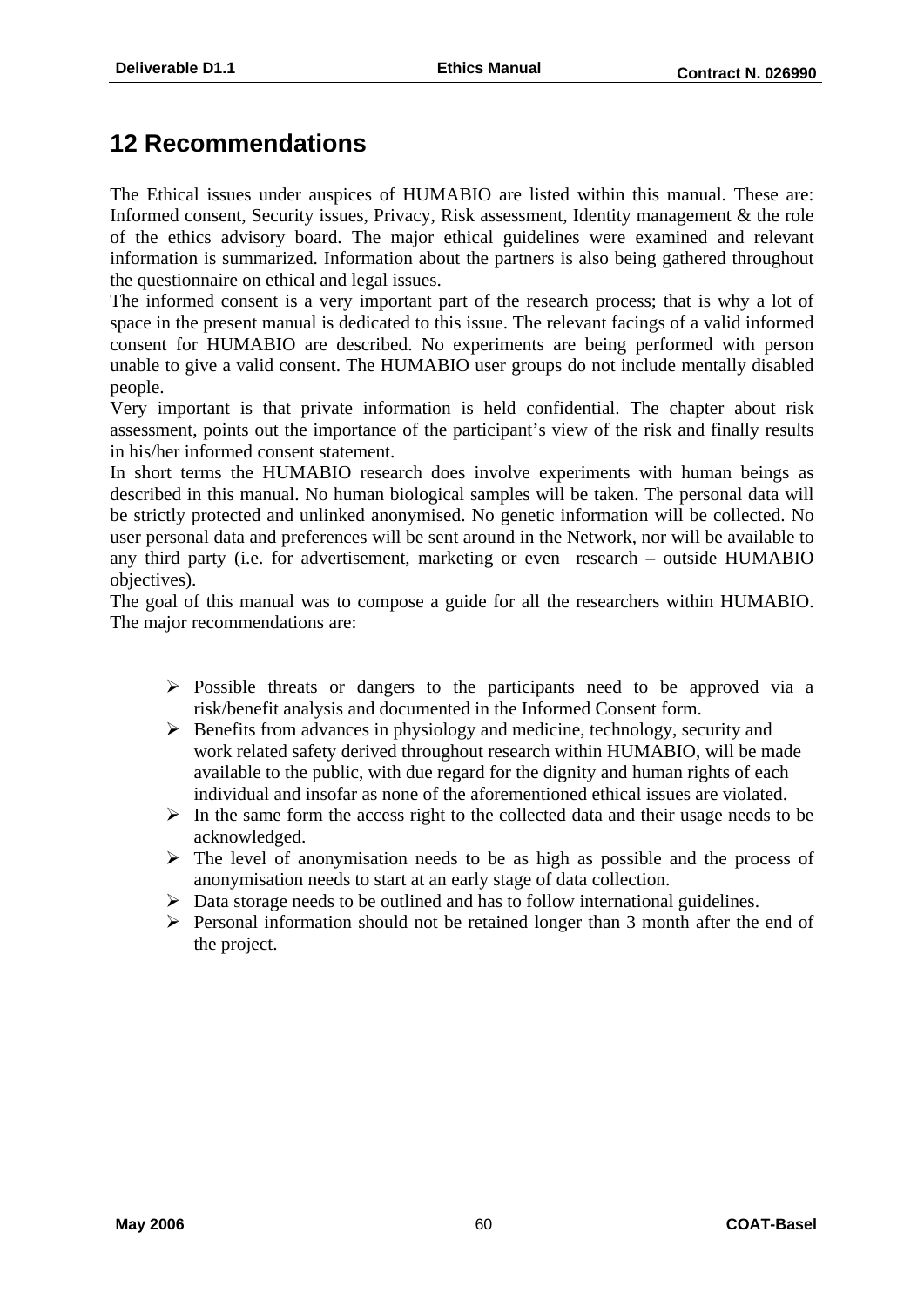## **13 References**

- American Psychological Association (2002). Ethical Principles of Psychologists and Code of Conduct. *American Psychologist, 57,* 1060-1073.
- Anderson, J.G. & Goodman, K.W. (2002), Ethics and Information Technology, A case based approach to a health care system in transition. Springer, New York.

Charter of fundamental rights of the European Union. (2000) Nice.

Council of Europe (1997). Convention for the Protection of Human Rights and Dignity of the Human Being with regard to the Application of Biology and Medicine: Convention on Human Rights and Biomedicine, Oviedo.

Committee of Ministers Council of Europe ( 1990). Recommendation (No. R(90)3).

- Data protection Act UK: www.opsi.gov.uk/ACTS/**act**s**1998**/**1998**0029.htm
- Data Protection Working Party (2000). Privacy on the Internet An integrated EU approach to On-line Data Protection, 5063/00/EN Final.
- Directive 97/66/EC of the European parliament and the council (1997). Concerning the processing of personal data and protecting of privacy in the telecommunications sector.
- Directive 2001/20/EC (2001). On the approximation of the laws, regulations and administrative provisions of the Member States relating to the implementation of good clinical practice in the conduct of clinical trials on medicinal products for human use.
- EU Directive 95/46/EC The data protection directive (1995).
- European human rights convention (1950)
- Ethics in EU projects, Ethical issues in EU research proposals checklist, updated 08.11.2005 in:

http://europa.eu.int/comm/research/science-society/page\_en.cfm?id=3205

- Freeman, L. & Peace, G. (2005) Information Ethics: Privacy and Intellectual Property. Information Science Publishing.
- Funk, P., Blake-Wilson, S., (2004) EAP Tunneled TLS Authentication Protocol Version 1, work in progress
- General Medical Council (GMC) www.gmc-uk.org/
- Joseph, L. & Cook, D. (2005) in: Information Ethics: Privacy and Intellectual Property. Information Science Publishing. (p. 200)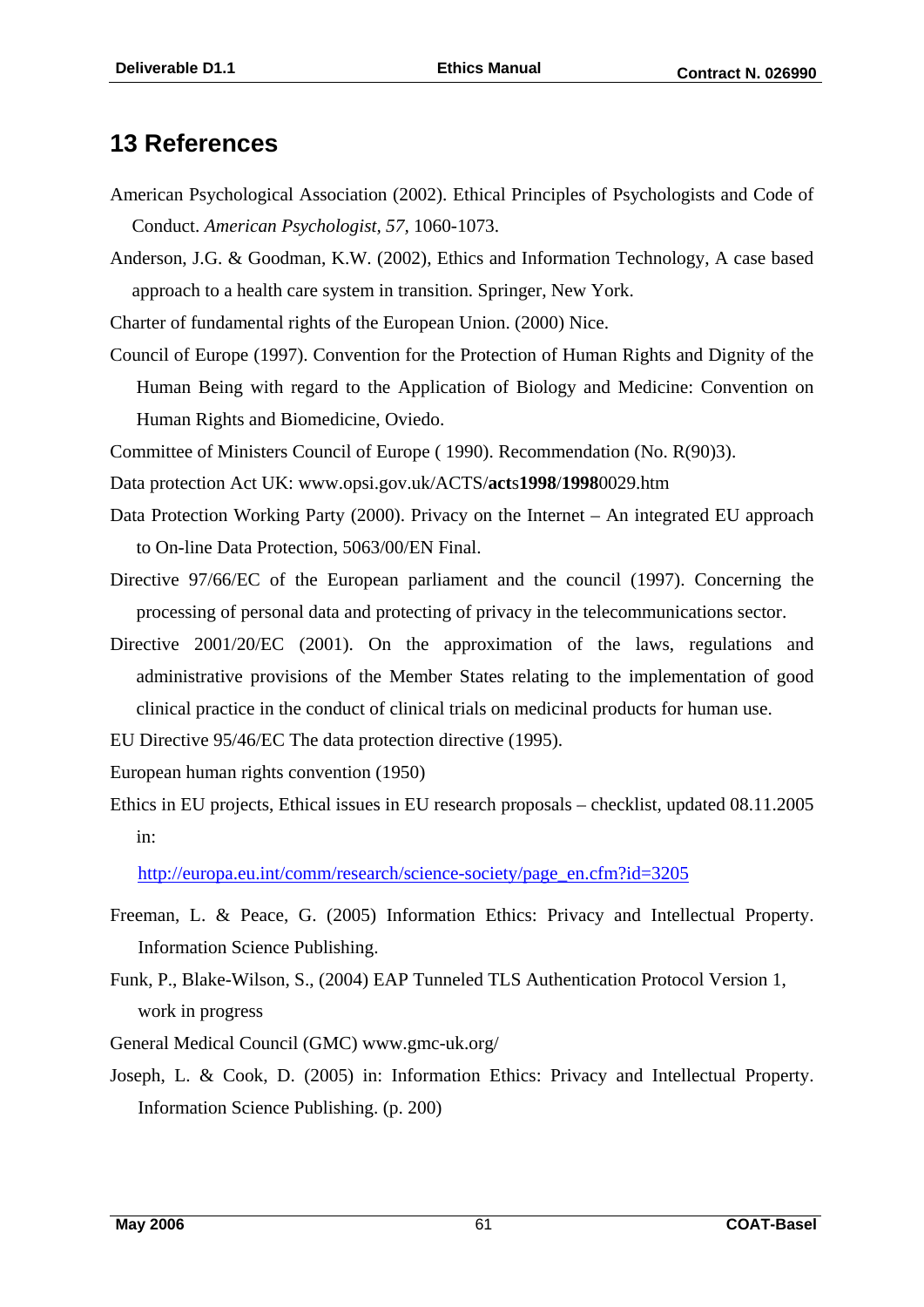- Johnson, D. H. & Sabourin, M. H. (2001). Universally accessible databases in the advancement of knowledge from psychological research. *International Journal of psychology, 36,* 212-220.
- Knapp, S. & VandeCreek, L. (2003). A guide to the 2002 Revision of the American Psychological Association's Ethics Code. Professionell Resource Press, Sarasota Florida.
- Medical Research Council (1993). The ethical conduct of research on the mentally incapacitated, London.
- Medial Research Council (2000). Personal information in medical research. In: Manual for Research Ethics. S. Eckstein (eds.). 367-390, University Press, Cambridge.
- OECD (1980). Guidelines governing the protection of privacy and transborder flows of personal data.
- Royal College of Psychiatrists (2000). Guidelines for Researchers and research Ethics Committees on Pychiatric Research involving Human Participants, Gaskell, London.
- Patry, P. (2000). Experimente mit Menschen. Einführung in die Ethik der psychologischen Forschung. Hans Huber. Bern.
- Palekar, A., et al. (2004), Protected EAP Protocol (PEAP), work in progress.
- Social Research Association (2003). Ethical Guidelines.
- United Nations "GUIDELINES CONCERNING COMPUTERIZED PERSONAL DATA FILES " in: http://www.datenschutz-berlin.de/recht/int/uno/gl\_pbden.htm
- UNESCO declaration 1997: z. B. in: http://www.ruhr-uni-bochum.de/zme/unesco-1197.htm
- World Medical association (2004). Declaration of Helsinki Ethical Principles for Medical Research Involving Human Participants, Tokyo.
- USA Secretary of Health and Human Service: www.hhs.gov/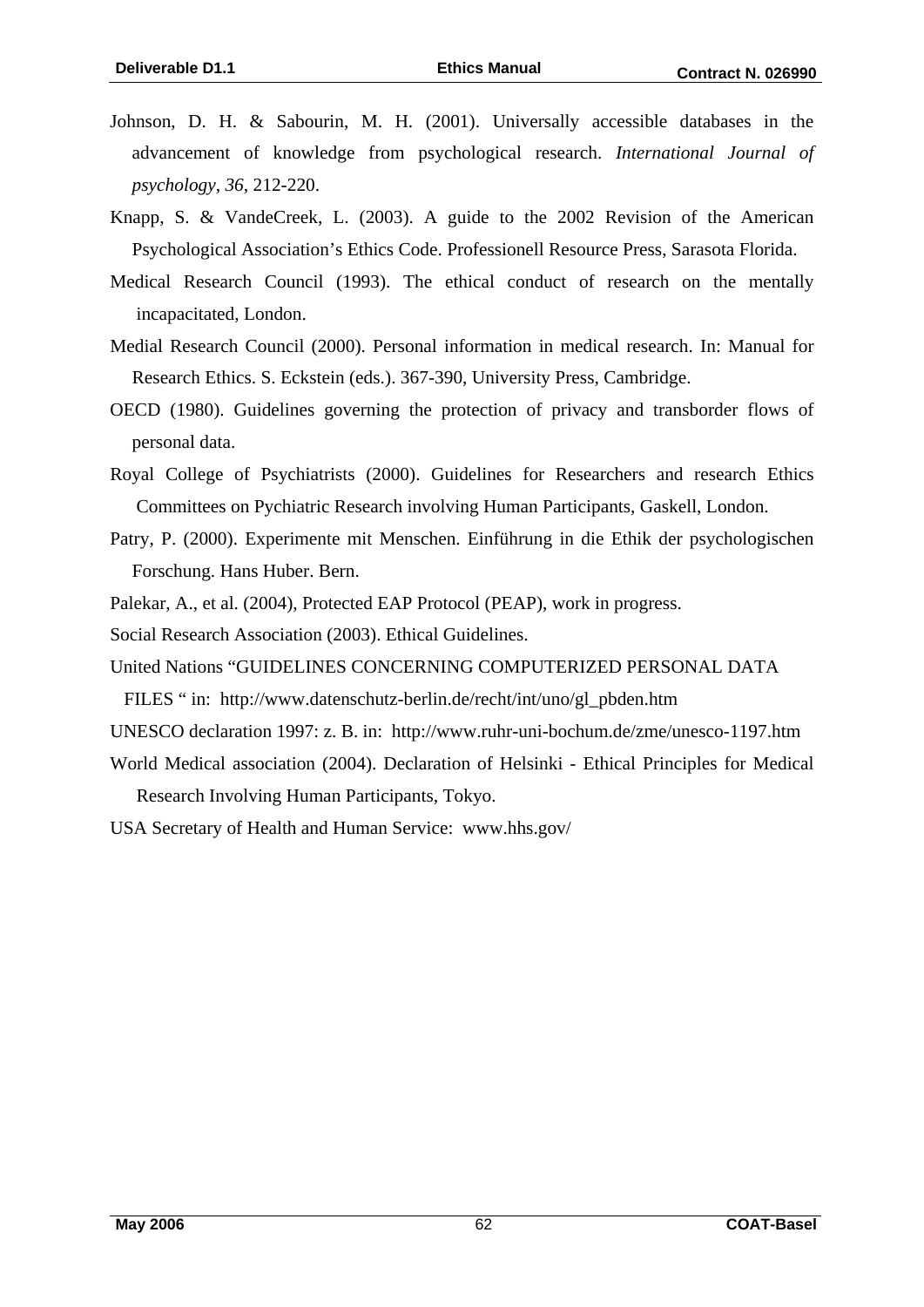## **Annex I Template on ethical & Legal Issues**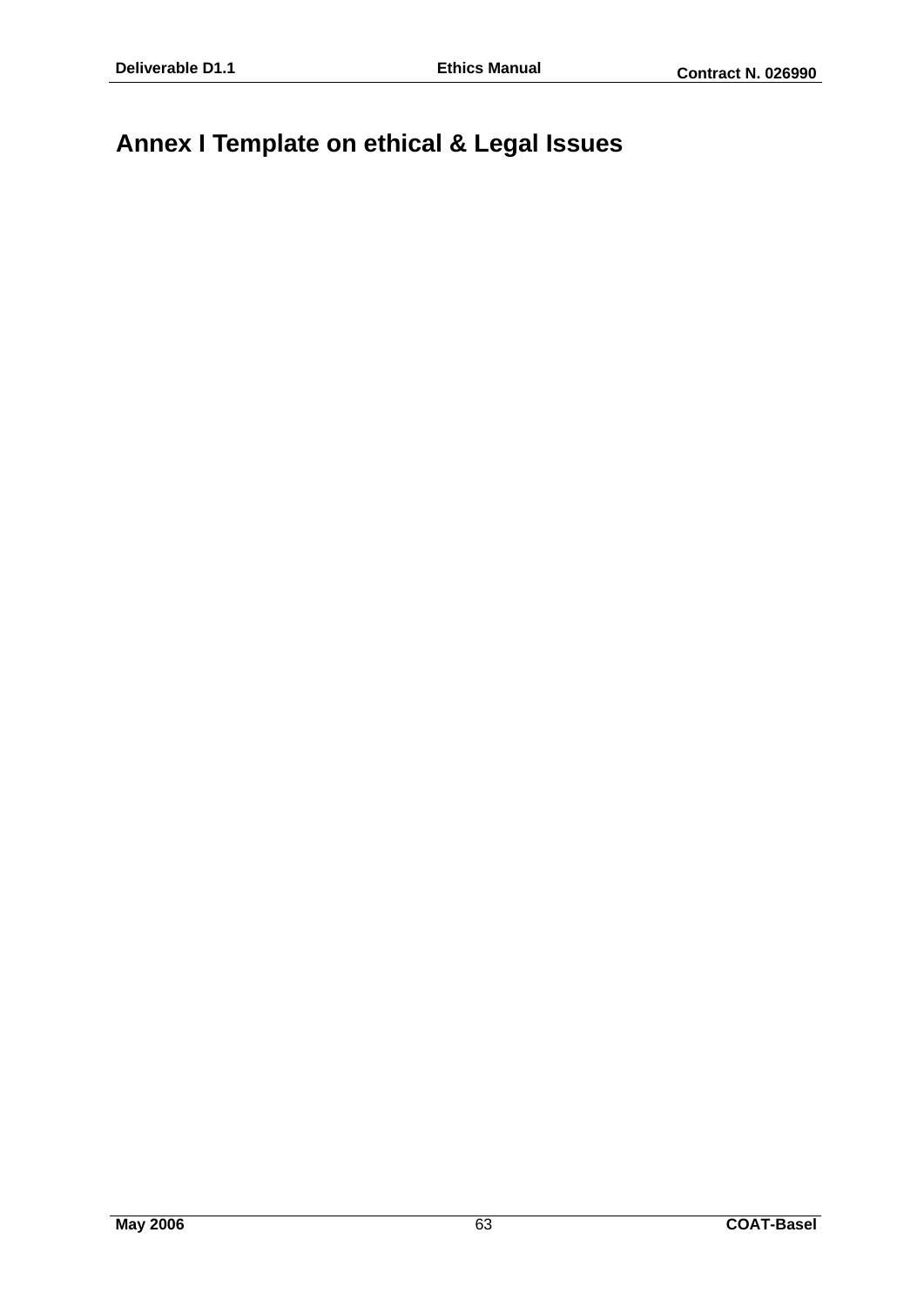# **INFORMATION SOCIETY TECHNOLOGIES (IST) PROGRAMME**



#### **HUMABIO**

Project full title: **Hu**man **M**onitoring and **A**uthentication using **B**iodynamic

**I**ndicators and Behavi**o**ural Analysis

#### Proposal/Contract no.: 026990

|                                 |                                                            | <b>Template on ethical and legal issues</b>  |  |  |  |  |  |  |  |
|---------------------------------|------------------------------------------------------------|----------------------------------------------|--|--|--|--|--|--|--|
| <b>Milestone 1 WP 1</b>         |                                                            |                                              |  |  |  |  |  |  |  |
| Work package No. 1              | <b>Workingtask Title</b><br>T1.3                           | Legal & ethical issues and<br>project policy |  |  |  |  |  |  |  |
| Authors                         | Dr. Alex Bullinger (COAT)<br><b>Marcel Delahaye (COAT)</b> |                                              |  |  |  |  |  |  |  |
| <b>Status</b>                   | <b>Draft</b>                                               |                                              |  |  |  |  |  |  |  |
| File Name:                      | Template ethical and legal issues T1.3                     |                                              |  |  |  |  |  |  |  |
| Project start date and duration | 01 January 2006, 30 Months                                 |                                              |  |  |  |  |  |  |  |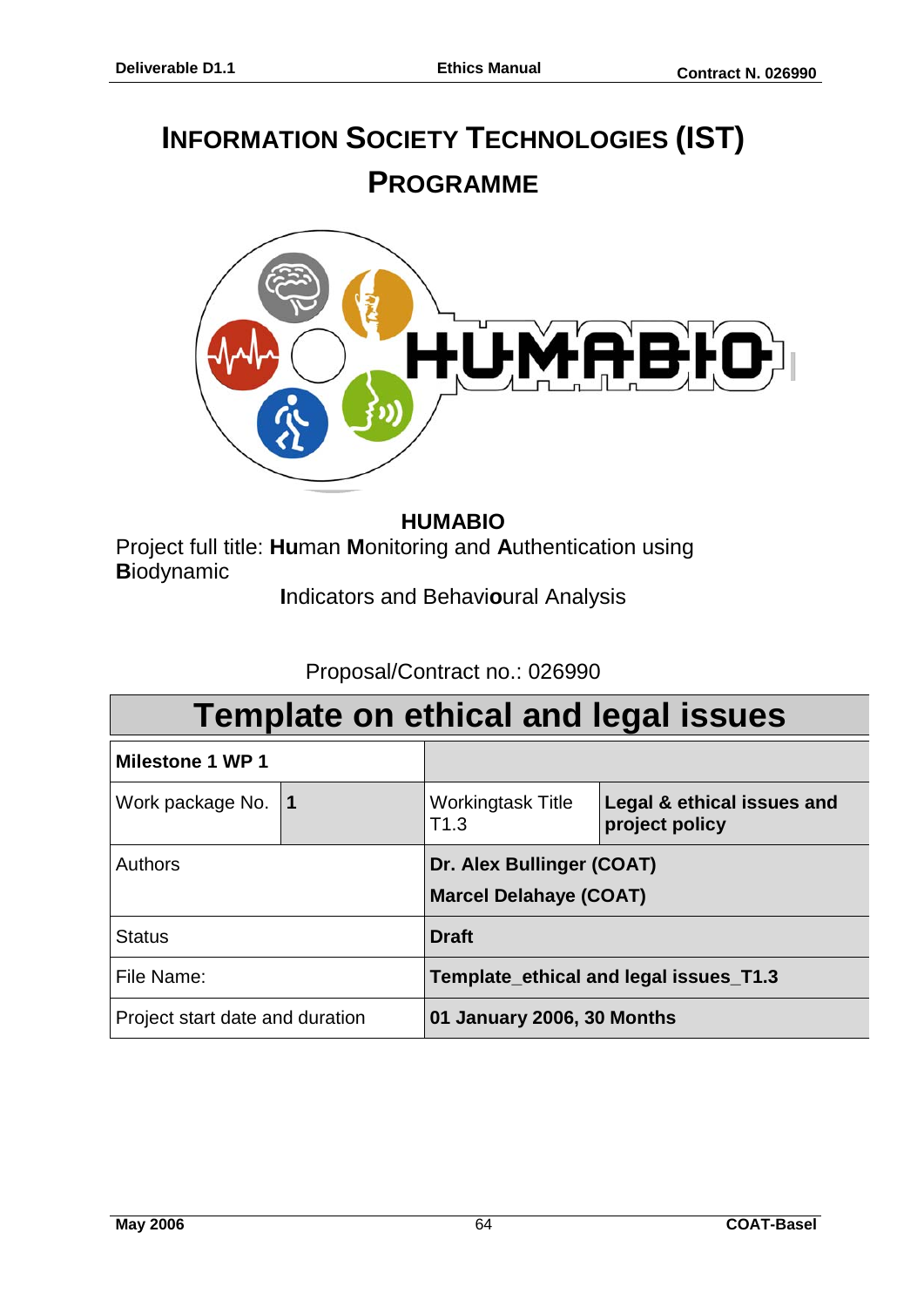Template on ethical and legal issues

#### **To be filled-in by all HUMABIO partners**

#### **Ethical control instruments**

- **1. At which level of organization, ethical controls are audited?** 
	- $\Box$  laboratory or workgroup
	- $\Box$  division or department
	- $\Box$  institution
	- $\Box$  regional
	- $\Box$  national
- **2. Is there an international or national legislation, which you must follow when performing tests with human subjects?**   $\Box$  Yes  $\Box$  No

If Yes, please give details (reference number and short description of procedure):

……………………………………………………………………………………………… ……………………………………………………………………………………………… ……………………………………………………………………………………………… ……………………………………………………………………………………………… ……………………………………………………………………………………………… ………………………………………………………………………………………………

**3. Is there an ethics controlling body in your country?**   $\Box$  Yes  $\Box$  No

If Yes, please give details about the procedure:

**4. Is there an ethics controlling committee within your organisation?**   $\Box$  Yes  $\Box$  No

If Yes, please give details about the procedure: ………………………………………………………………………………………………

……………………………………………………………………………………………… ………………………………………………………………………………………………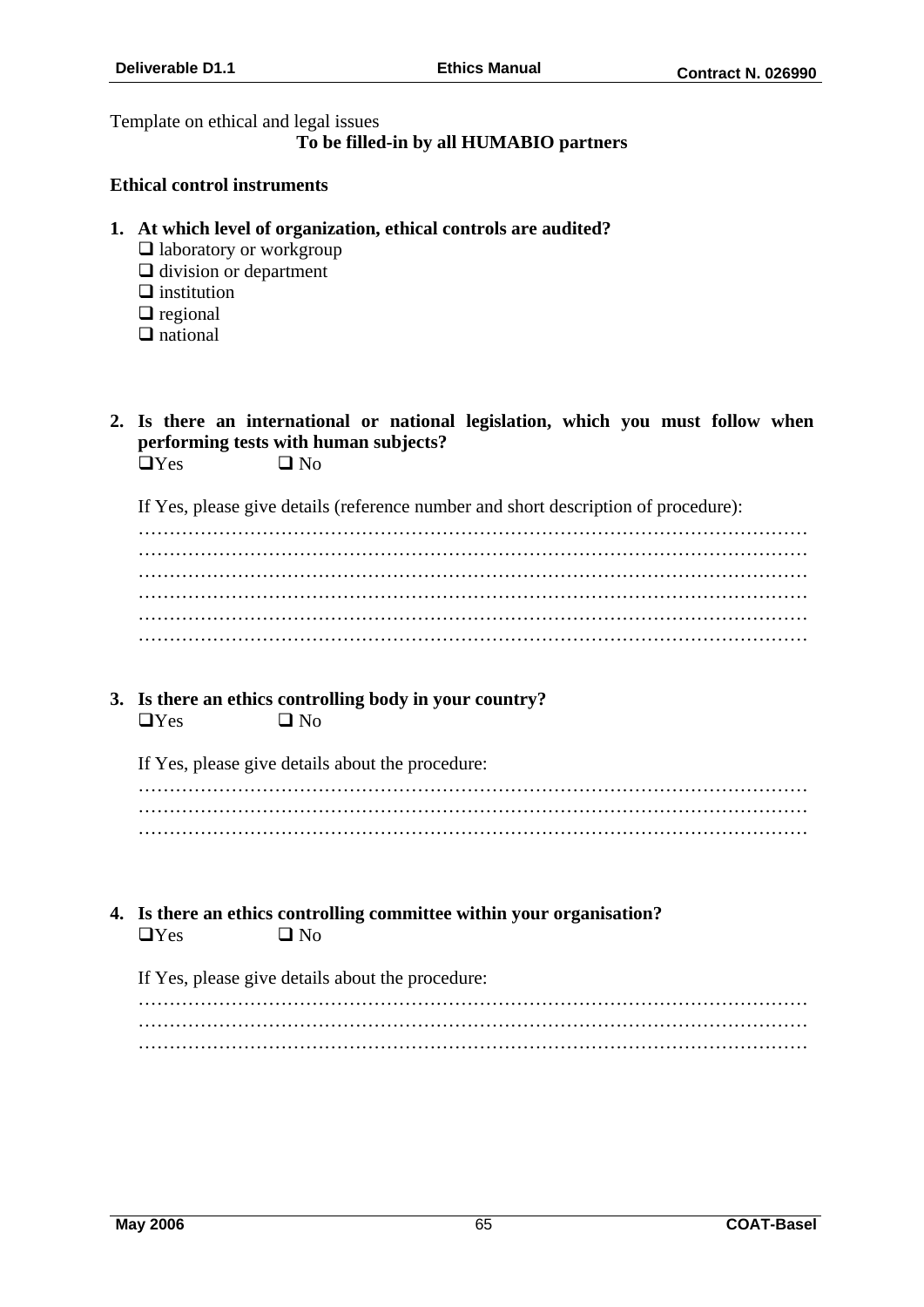**5. Is there an established ethical control procedure which you must follow before performing tests with human subjects?**   $\Box$  Yes  $\Box$  No

If Yes, please give a brief description of it:

#### **Privacy**

**6. Is there an established Data Protection Authority which you must follow before performing tests with human subjects and their personal data?**   $\Box$  Yes  $\Box$  No

If Yes, please give a brief outline of it:

If No, please explain the reasons briefly or what corrective actions you take?

……………………………………………………………………………………………… ………………………………………………………………………………………………

**7. Do you follow written procedures to protect privacy?**   $\Box$ Yes  $\Box$  No

If Yes, please give a brief outline of it:

……………………………………………………………………………………………… ……………………………………………………………………………………………… ……………………………………………………………………………………………… ……………………………………………………………………………………………… ……………………………………………………………………………………………… ……………………………………………………………………………………………… If No, please explain the reasons briefly or what corrective actions you take? ……………………………………………………………………………………………… ………………………………………………………………………………………………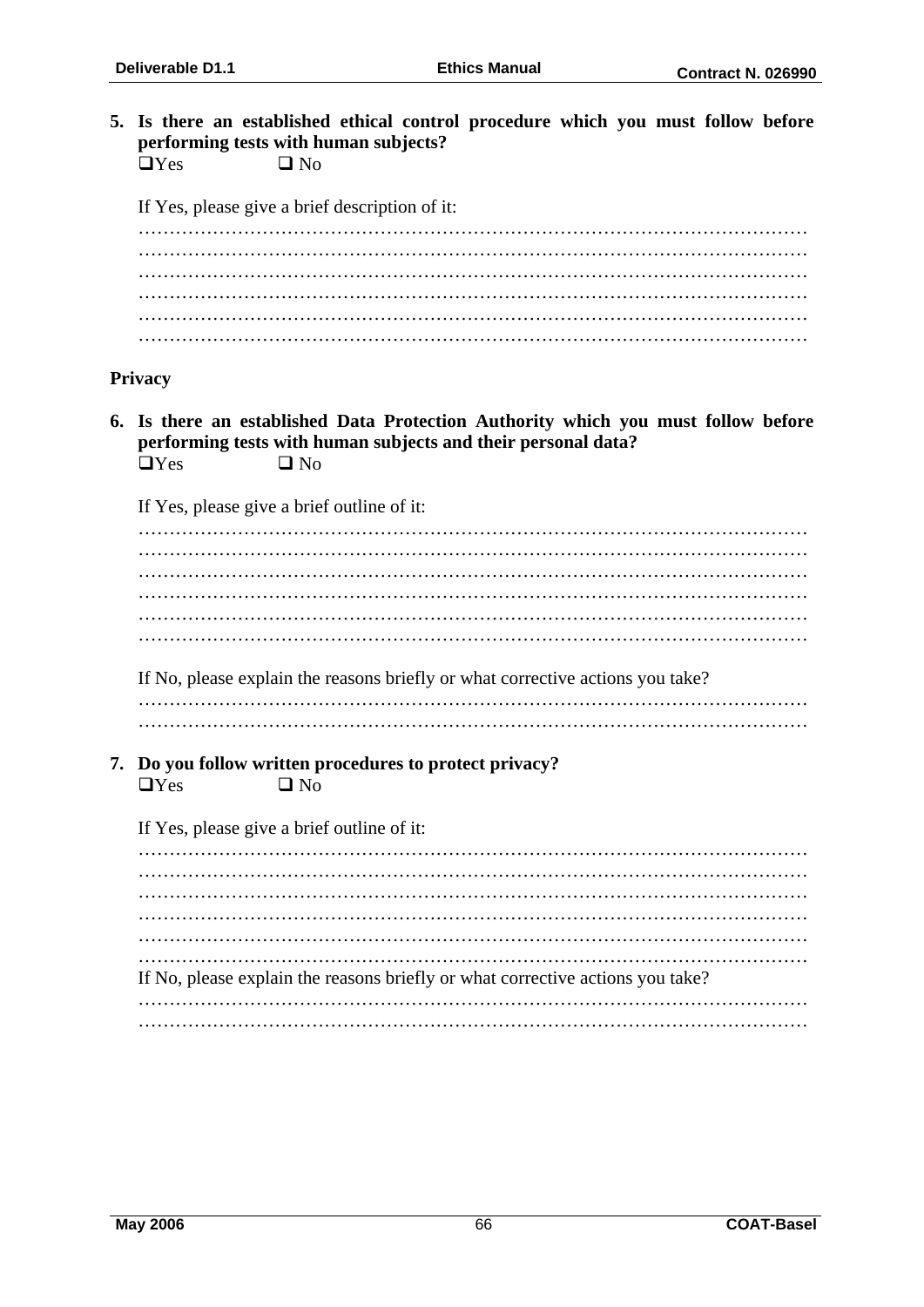**8. Do you follow any official national or international guidelines on protecting privacy?**   $\Box$  Yes  $\Box$  No If Yes, please give a brief outline and provide references. ……………………………………………………………………………………………… ……………………………………………………………………………………………… ……………………………………………………………………………………………… ……………………………………………………………………………………………… ……………………………………………………………………………………………… ……………………………………………………………………………………………… **9. Do you clarify to the participants that all data collected in the activities they are participating is kept confidential and that their anonymity will be protected?**   $\Box$  Yes  $\Box$  No If Yes, please give a brief outline and provide references. ……………………………………………………………………………………………… ……………………………………………………………………………………………… ……………………………………………………………………………………………… ……………………………………………………………………………………………… ……………………………………………………………………………………………… ……………………………………………………………………………………………… **10. Do you identify persons and their professions who are authorized to have access to the data collected?**   $\Box$ Yes  $\Box$  No If Yes, please give a brief outline and provide references. ……………………………………………………………………………………………… ……………………………………………………………………………………………… ……………………………………………………………………………………………… ……………………………………………………………………………………………… ……………………………………………………………………………………………… ……………………………………………………………………………………………… **Safety 11. Will you provide information to the participants if you get aware of an illness**   $\Box$  Yes  $\Box$  No If Yes, please give a brief outline and provide references. ……………………………………………………………………………………………… ……………………………………………………………………………………………… ……………………………………………………………………………………………… ……………………………………………………………………………………………… ……………………………………………………………………………………………… ……………………………………………………………………………………………… **12. Is every experiment evaluated for any biological or other effects?**   $\Box$  Yes  $\Box$  No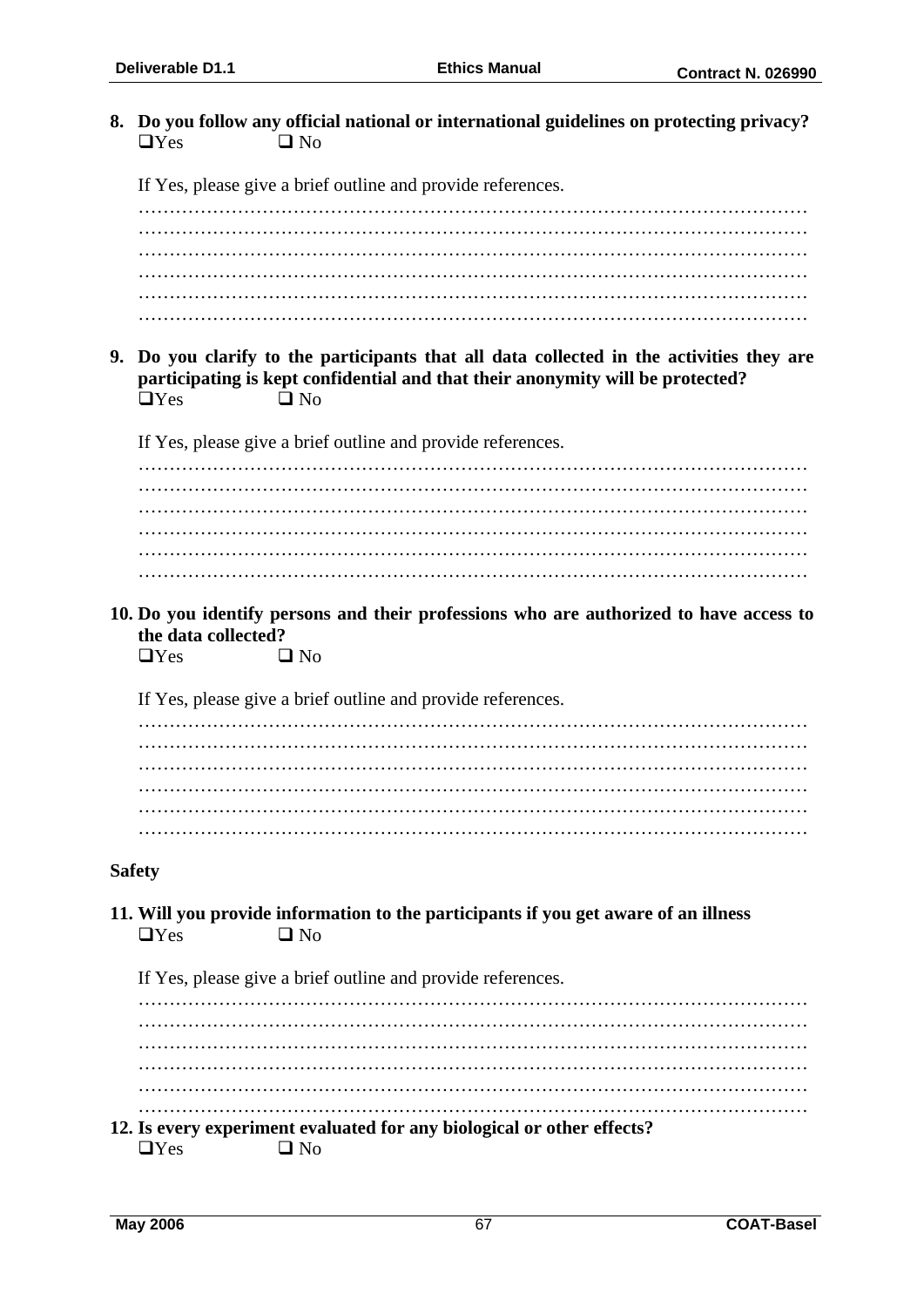|                           | If Yes, please give a brief outline of it:                                            |
|---------------------------|---------------------------------------------------------------------------------------|
|                           |                                                                                       |
|                           |                                                                                       |
|                           |                                                                                       |
|                           |                                                                                       |
|                           |                                                                                       |
|                           | If No, please explain the reasons briefly or what corrective actions you take?        |
|                           |                                                                                       |
| institution?              | 13. Do you have written procedures for maintaining hygiene within your own group or   |
| $\Box$ Yes                | $\Box$ No                                                                             |
|                           | If Yes, please give a brief outline of it:                                            |
|                           |                                                                                       |
|                           |                                                                                       |
|                           |                                                                                       |
|                           |                                                                                       |
|                           |                                                                                       |
|                           | If No, please explain the reasons briefly or what corrective actions you take?        |
|                           |                                                                                       |
|                           |                                                                                       |
|                           |                                                                                       |
|                           | 14. Do you have written procedures for safety of employees and volunteers within your |
| own group or institution? |                                                                                       |
| $\Box$ Yes                | $\square$ No                                                                          |
|                           |                                                                                       |
|                           | If Yes, please give a brief outline of it:                                            |
|                           |                                                                                       |
|                           |                                                                                       |
|                           |                                                                                       |
|                           |                                                                                       |
|                           |                                                                                       |
|                           | If No, please explain the reasons briefly or what corrective actions you take?        |
|                           |                                                                                       |
|                           |                                                                                       |
|                           |                                                                                       |
|                           | 15. Do you have procedures, facilities and expertise to test or verify equipment for  |
| $\Box$ Yes                | patient safety to protect against electrical or magnetic hazards?<br>$\square$ No     |
|                           |                                                                                       |
|                           | If Yes, please give a brief outline of it:                                            |

………………………………………………………………………………………………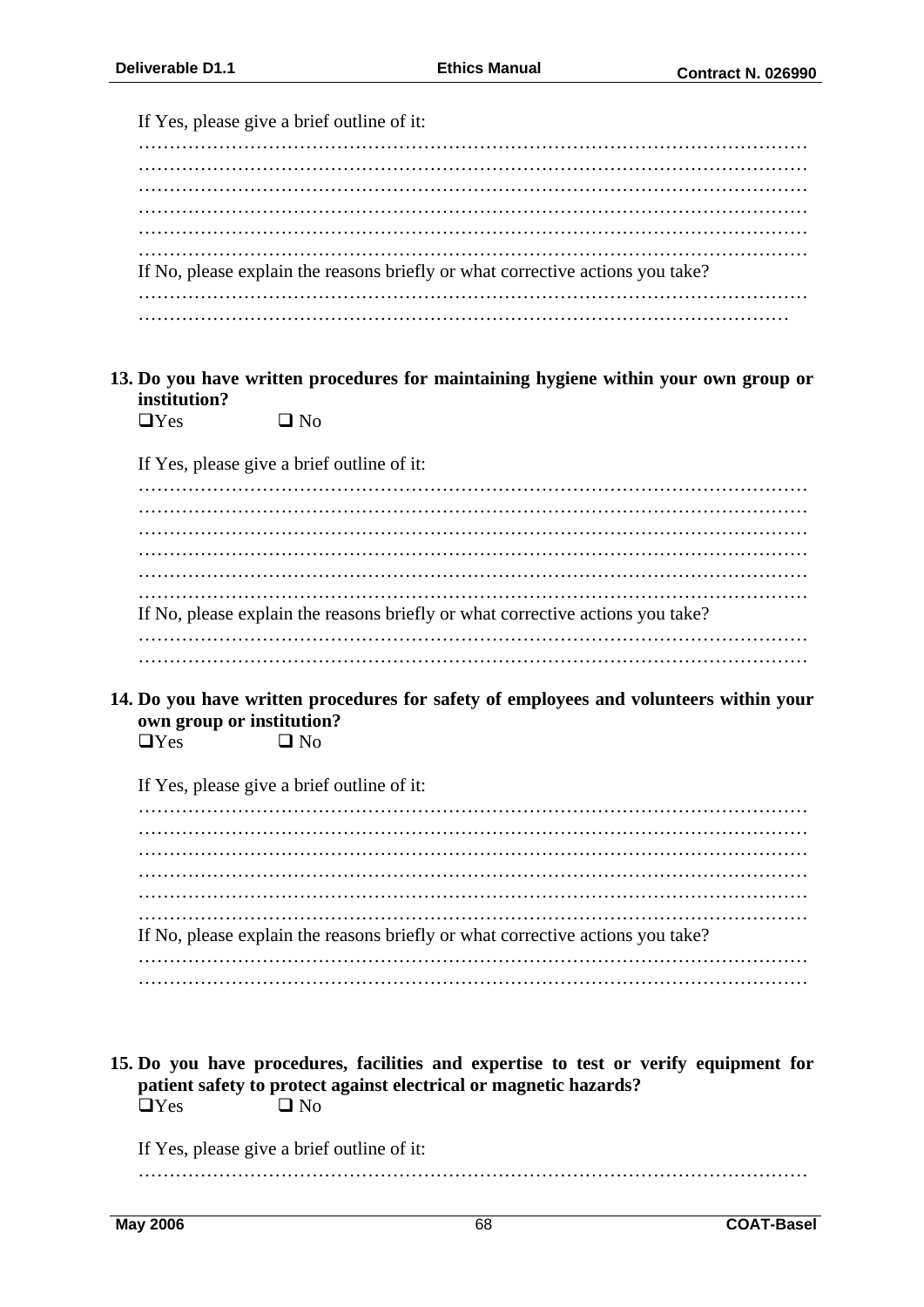| If No, please explain the reasons briefly or what corrective actions you take? |
|--------------------------------------------------------------------------------|
|                                                                                |
|                                                                                |

**16. Do you have procedures, facilities and expertise to test the patient safety of prototypes you develop?** 

 $\Box$  Yes  $\Box$  No

If Yes, please give a brief outline of it:

……………………………………………………………………………………………… ……………………………………………………………………………………………… ……………………………………………………………………………………………… ……………………………………………………………………………………………… ……………………………………………………………………………………………… ……………………………………………………………………………………………… If No, please explain the reasons briefly or what corrective actions you take? ……………………………………………………………………………………………… ………………………………………………………………………………………………

#### **Risk assessment**

**17. Do you have procedures and expertise to verify bio-compatibility of the data collection system you use?** 

 $\Box$  Yes  $\Box$  No

If Yes, please give a brief outline of it:

……………………………………………………………………………………………… ……………………………………………………………………………………………… ……………………………………………………………………………………………… ……………………………………………………………………………………………… ……………………………………………………………………………………………… ……………………………………………………………………………………………… If No, please explain the reasons briefly or what corrective actions you take? ……………………………………………………………………………………………… ………………………………………………………………………………………………

#### **18. Is your organisation insured against risks as a result of breach of privacy, safety and bio-compatibility?**

 $\Box$ Yes  $\Box$  No

If Yes, please give a brief outline of it:

………………………………………………………………………………………………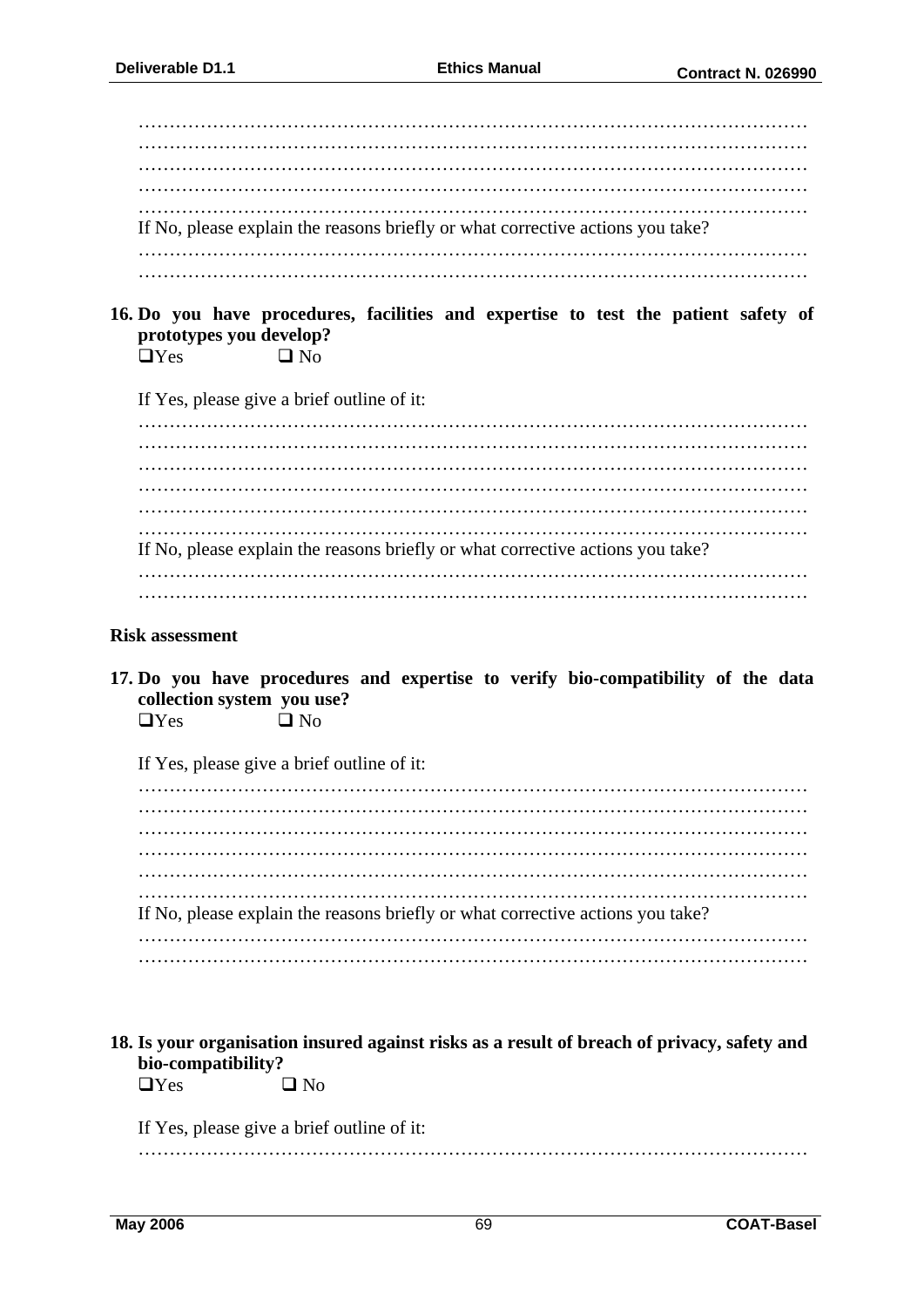| If No, please explain the reasons briefly or what corrective actions you take? |
|--------------------------------------------------------------------------------|
|                                                                                |
|                                                                                |

**19. For conducting results ethically and manage the risk, do you need to involve other organization (unit, division, department etc.) that also control and decide your research activity?** 

 $\Box$  Yes  $\Box$  No

If Yes, please give a brief outline of it:

……………………………………………………………………………………………… ……………………………………………………………………………………………… ……………………………………………………………………………………………… ……………………………………………………………………………………………… ……………………………………………………………………………………………… ………………………………………………………………………………………………

**20. What kind of signals regarding the physiological biometric profile/anthropometric authentification system do you measure?**

If Yes, please give a brief outline of it:

……………………………………………………………………………………………… ………………………………………………………………………………………………… ………………………………………………………………………………………………… …………………………………………………………………………………………

**21. If applicable, please describe the intended / desirable improvement / enhancement of your specific physiological biometric profile:** 

If Yes, please give a brief outline of it:

……………………………………………………………………………………………… ………………………………………………………………………………………………… ………………………………………………………………………………………………… …………………………………………………………………………………………

**22. If applicable, please specify the shortcomings of the profiling system (regarding possible risks), etc.:** 

If Yes, please give a brief outline of it:

……………………………………………………………………………………………… ………………………………………………………………………………………………… ………………………………………………………………………………………………… …………………………………………………………………………………………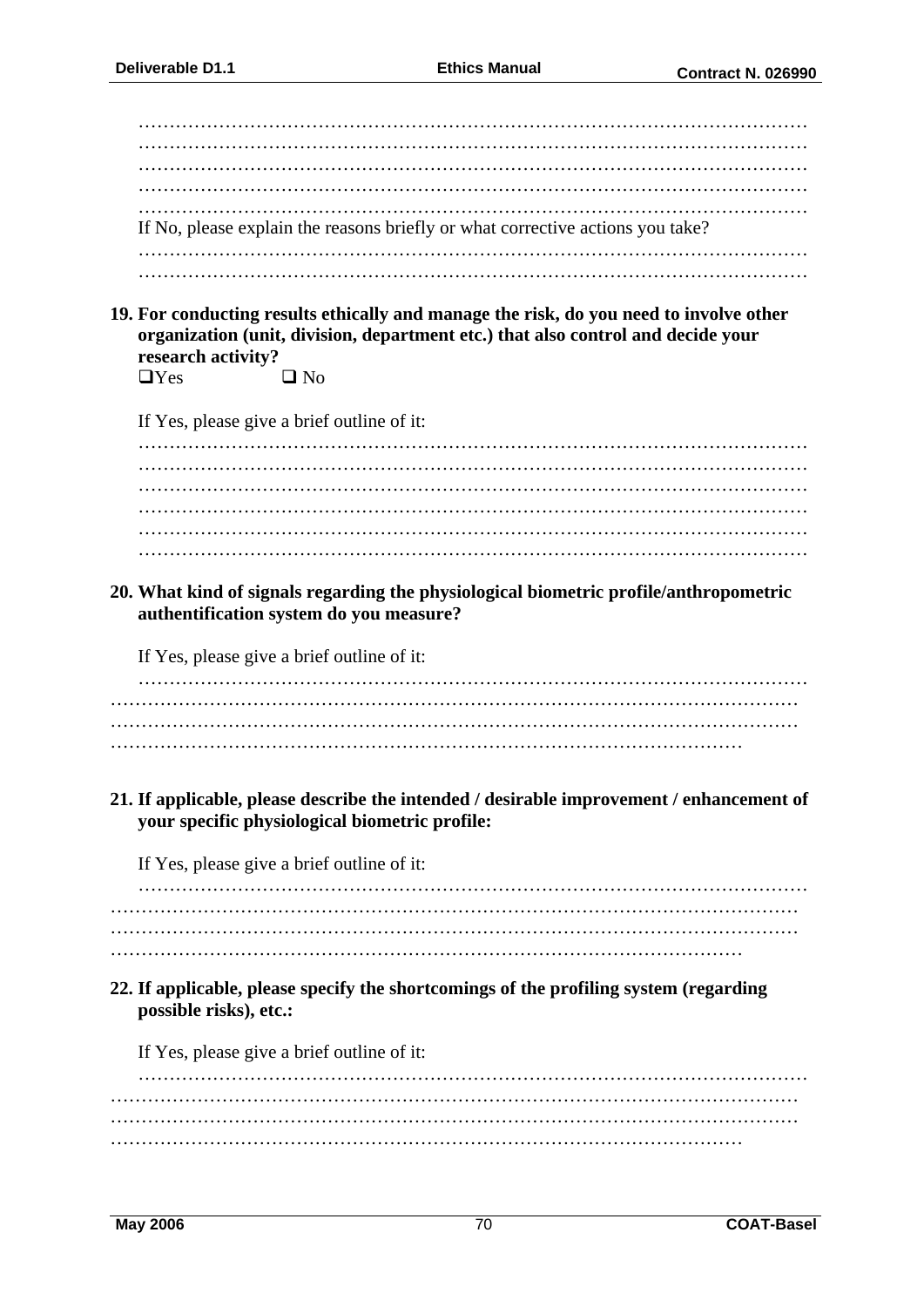## **ANNEX II HUMABIO Informed consent form template**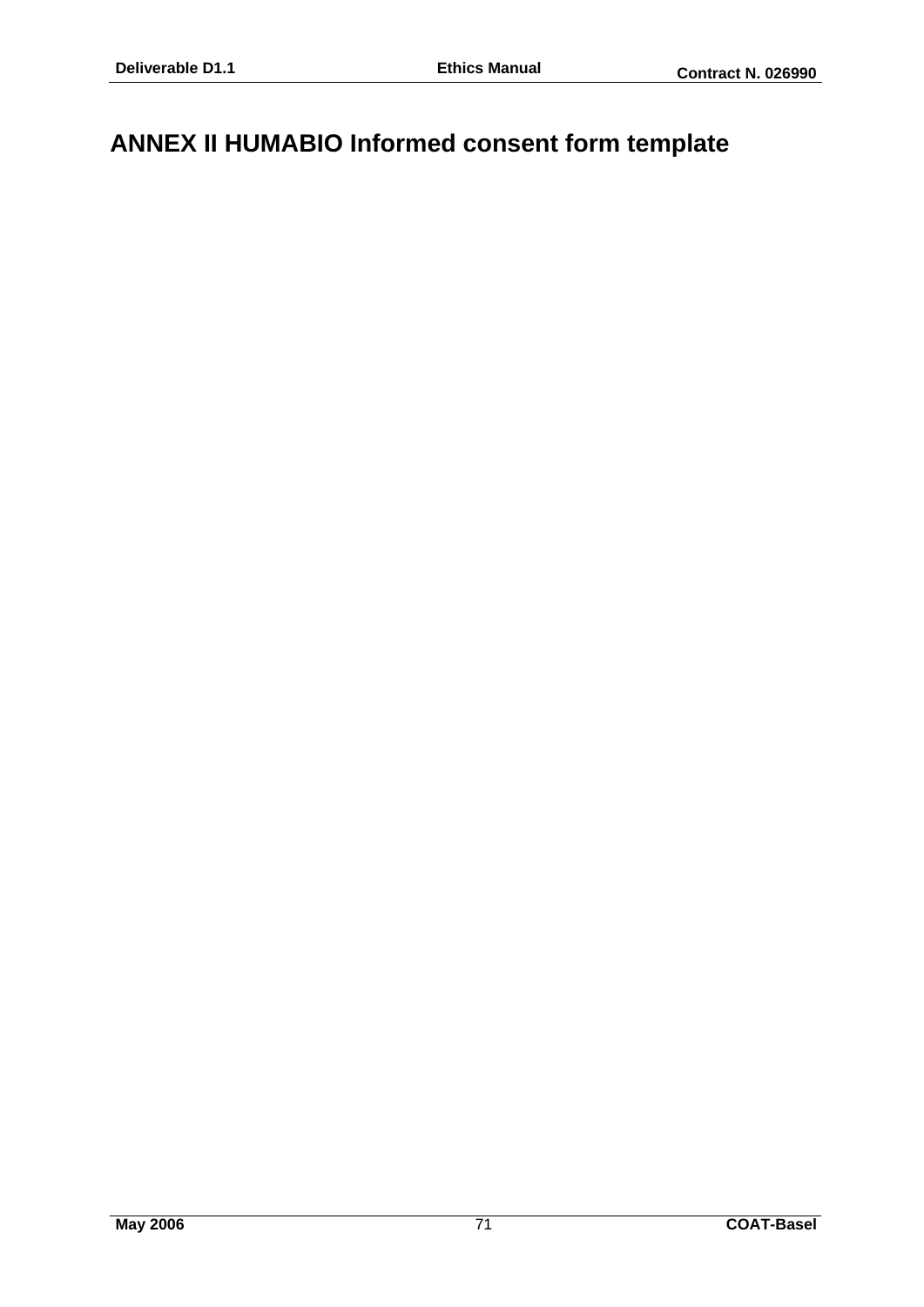#### **HUMABIO Informed consent form template**

#### **1. GENERAL INFORMATION**

*this part will be pre-filled by the investigator for each study* 

The HUMABIO Ethics Advisory Board reviewed this pilot study from the standpoint of the protection of human research participants. The HUMABIO Ethics Advisory Board found the study to be in compliance with the relevant regulations.

**1.1 This version of the consent document was prepared on:** 

**1.2 This trial was approved by the HUMABIO Ethics Advisory Board on:** 

**1.3 Names of the investigators responsible for this project:**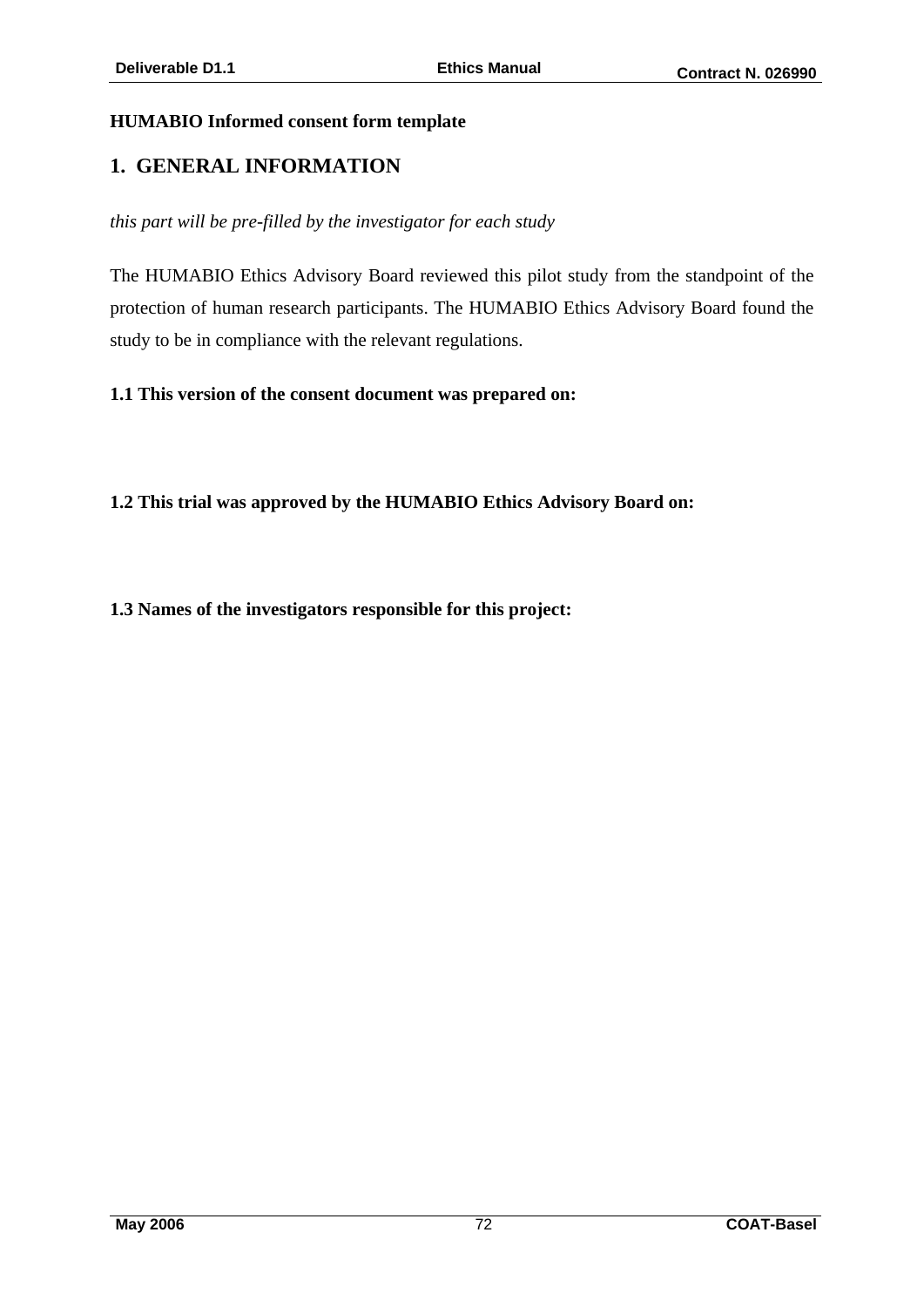## **2. INFORMATION ON THE RESEARCH STUDY**

*the following issues should be explained by the investigator for each study to the participant before beginning the trial.* 

#### **2.1 Title of the study**

#### **2.2 What is the purpose of this research study?**

|  |                             |  |  | You are asked to take part in a research study under the direction of |  |  |  |
|--|-----------------------------|--|--|-----------------------------------------------------------------------|--|--|--|
|  |                             |  |  | . Other professional persons who work with him/her                    |  |  |  |
|  | may assist or act for them. |  |  |                                                                       |  |  |  |

These investigators are undertaking a research study to determine whether \_\_\_\_\_\_\_\_\_\_\_\_\_\_\_\_\_\_\_\_\_\_\_\_\_\_\_. We expect to find \_\_\_\_\_\_\_\_\_\_\_\_\_\_\_\_\_\_\_\_\_\_\_\_\_\_\_\_\_\_\_\_\_\_\_\_\_\_\_\_\_, which could lead to better methods of diagnosis / treatment / monitoring.

**2.3 Who can take part in this study?** 

#### **2.4 Why should I consider joining this study as a research participant?**

**2.5 Do I have to become a participant in this study? If I joined the study, can I change my mind and drop out before it ends?**

**2.6 What exactly will be done to me, and what kinds of treatments or procedures will I receive, if I agree to be a research participant in this study?**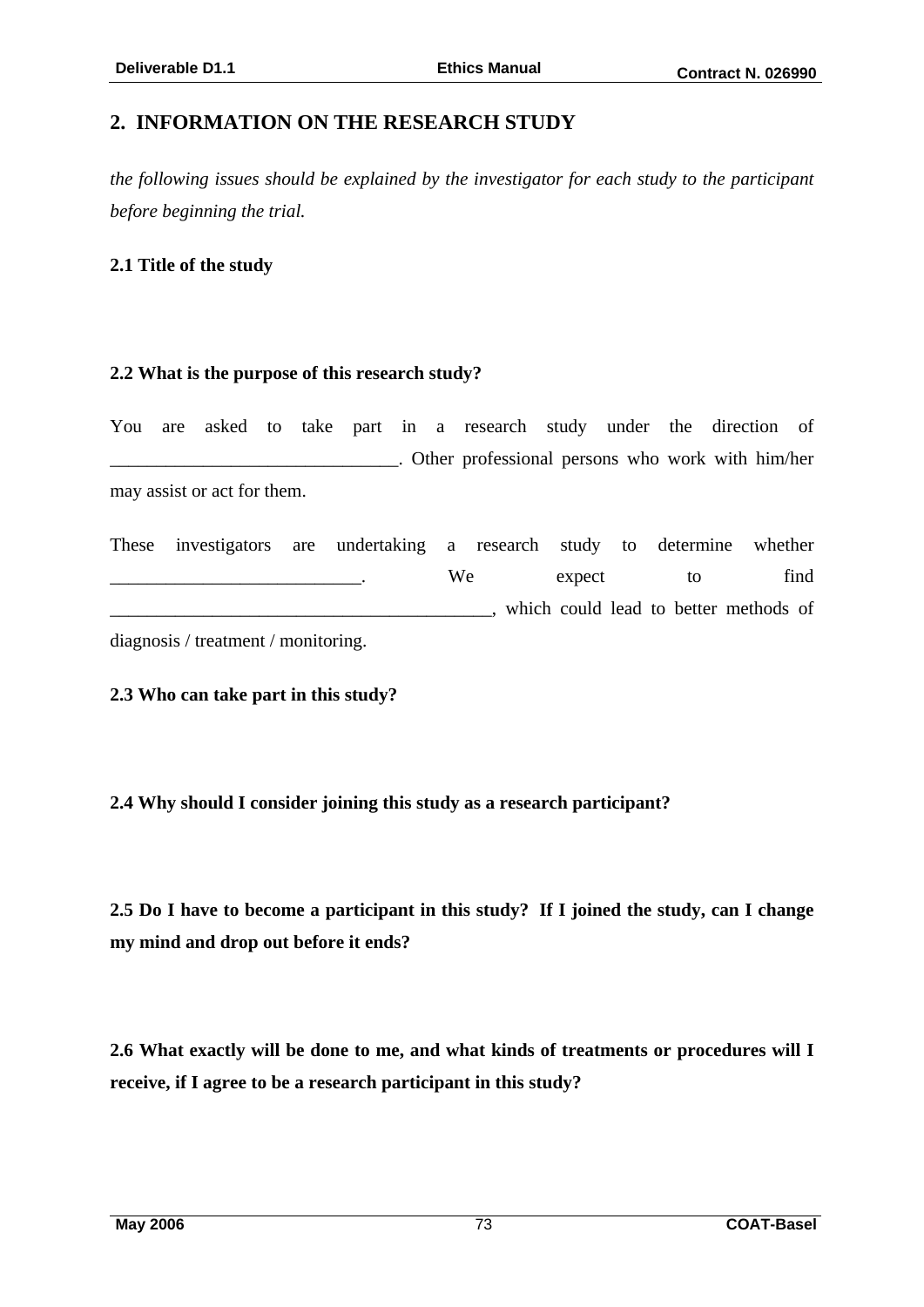**2.7 What kinds of harm can I experience in this study, and what will the investigators do to reduce the chances of harm?** 

**2.8 What will the investigators do to make sure that the information they will collect on me will not get in the wrong hands?** 

**2.9What kinds of benefit can I expect personally from taking part in this study?**

**2.10 What kinds of benefit to others can come out of this study?**

**2.11 What will the investigators do, if I get injured in the study?**

**2.12 Will I get paid for taking part in this study?**

**2.13 Will I or my health insurance company be charged for any of the costs of this study?** 

**2.14 Once I start in this study as a participant, what do I do if I want to find out more about the study, or to complain about the way I get treated?**

**2.15 Who gets to keep this document, once I sign it?** 

**2.16 Which others may view or use the data of this document, if any?**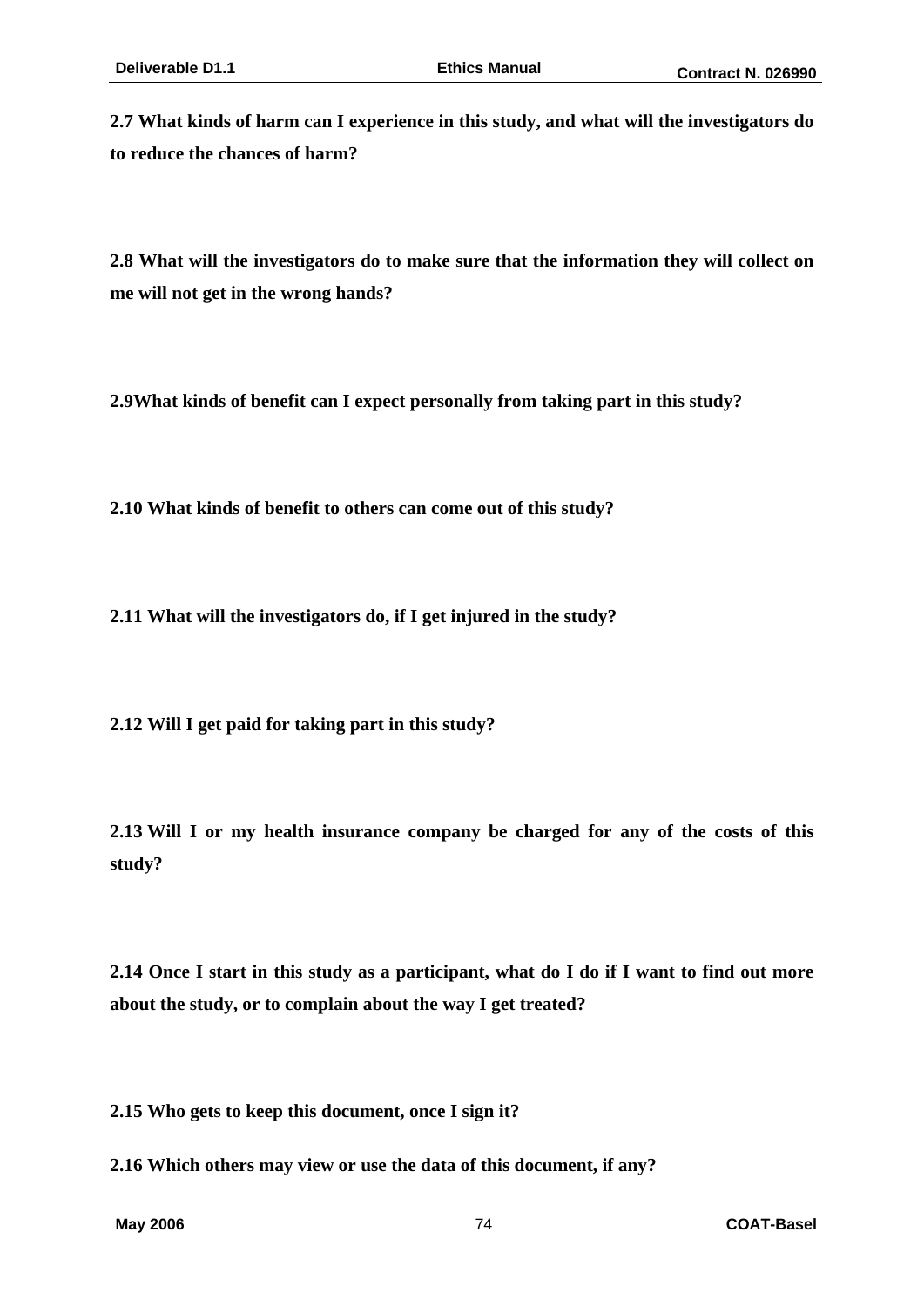## **3. DOCUMENTATION OF CONSENT**

#### **3.1 Research participant's identity**

*this part will be filled in by the participant.* 

*The original will be kept be the investigator; a copy will be given to the participant.* 

# **Research participant's identity and the identity and dated signatures of the participant affirming that consent was given**

The information shown below identifying the participant should be entered in the designated spaces at the time of execution of the consent document.

Participant's Name: \_\_\_\_\_\_\_\_\_\_\_\_\_\_\_\_\_\_\_\_\_\_\_\_\_\_\_\_\_\_\_\_\_

Participant's Birth Date: \_\_\_\_\_\_\_\_\_\_\_\_\_\_\_\_\_\_\_

Participant's Reference Number:\_\_\_\_\_\_\_\_\_\_\_\_\_\_\_\_\_\_\_\_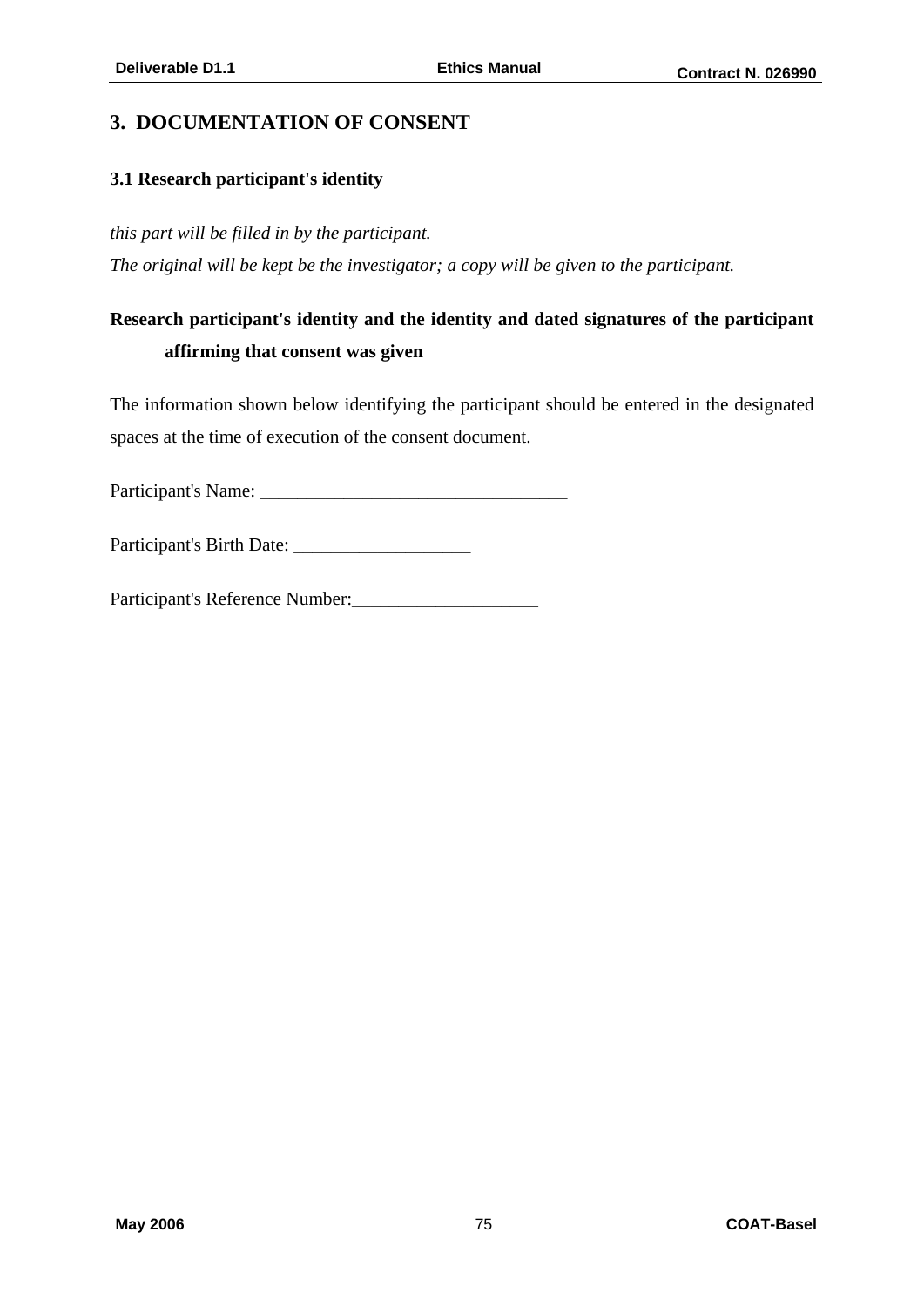### **3.2 Participant Consent Form**

*this part will be filled in by the participant.* 

*The original will be kept be the investigator; a copy will be given to the participant.* 

### **Title of the study:**

### **Place of the study:**

|                                                                   | <b>Please circle</b> |                        |  |
|-------------------------------------------------------------------|----------------------|------------------------|--|
|                                                                   | as necessary         |                        |  |
| I was informed about the effect to be expected, about possible    | Yes                  | $\mathbf{N}\mathbf{0}$ |  |
| disadvantages and about possible risks verbally and in writing by |                      |                        |  |
| the test leader of the study.                                     |                      |                        |  |
| I was informed about the purpose of research, the expected        | Yes                  | No                     |  |
| duration and the procedures verbally and in writing by the test   |                      |                        |  |
| leader of the study.                                              |                      |                        |  |
| I was informed about the benefits to me or to others which        | Yes                  | N <sub>0</sub>         |  |
| may reasonably be expected from the research.                     |                      |                        |  |
| I was informed about the explanations on confidentiality (and     | Yes                  | N <sub>0</sub>         |  |
| limits) of the data.                                              |                      |                        |  |
| I was informed about the right to decline to participate and to   | Yes                  | No                     |  |
| withdraw from the research once participation has begun and the   |                      |                        |  |
| foreseeable consequences of declining or withdrawing.             |                      |                        |  |
| I was informed about whom to contact for questions about the      | Yes                  | N <sub>0</sub>         |  |
| research and research participants rights.                        |                      |                        |  |
| I have read and understood the written information handed out for | Yes                  | N <sub>0</sub>         |  |
| the study mentioned above. My questions in connection with the    |                      |                        |  |
| study have been answered satisfactorily. I can keep the written   |                      |                        |  |
| information and receive a copy of my written declaration of       |                      |                        |  |
| consent.                                                          |                      |                        |  |
| I had sufficient time to take my decision.                        | Yes                  | N <sub>0</sub>         |  |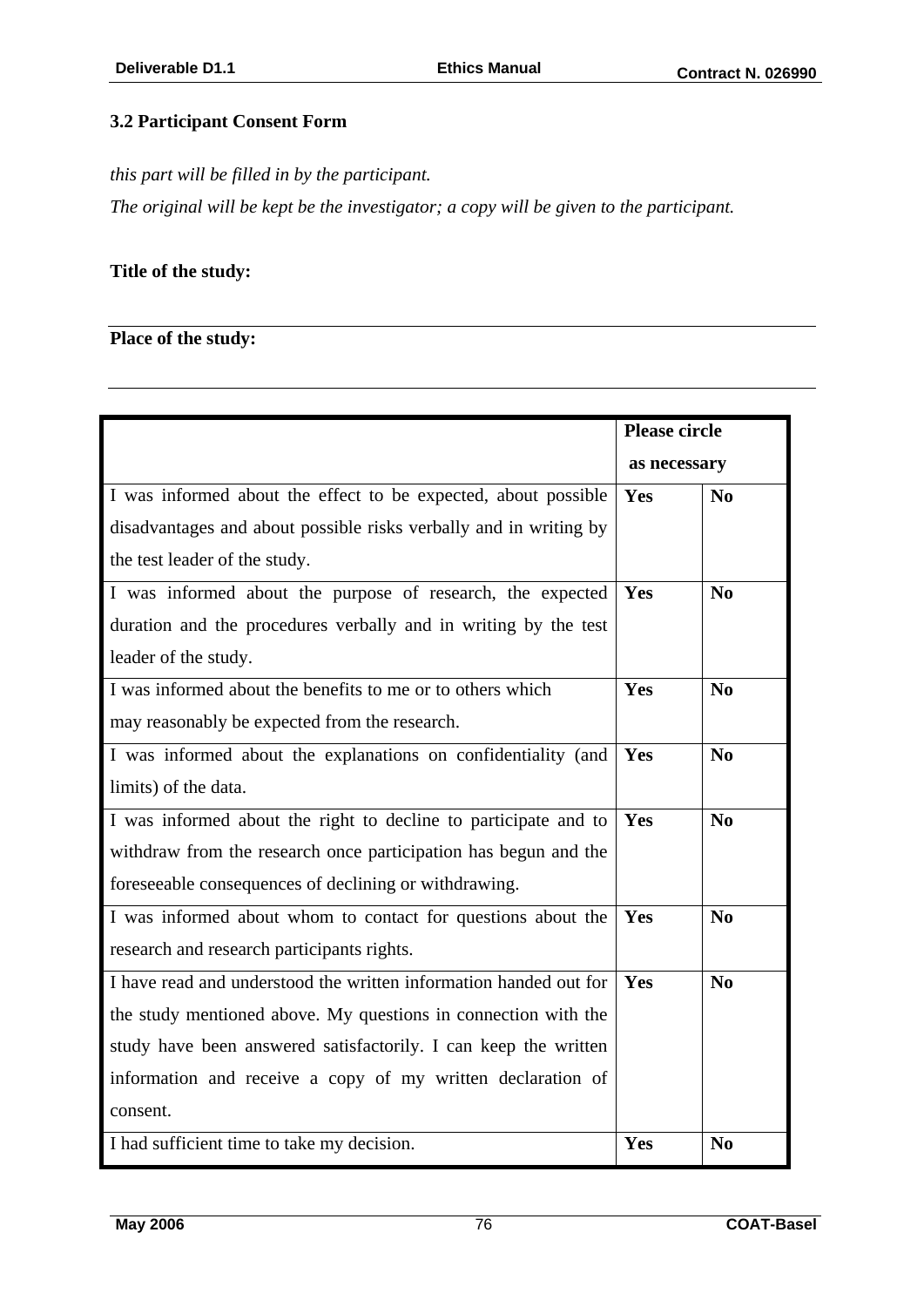| In case an incident arises contrary to expectation, an insurance    | Yes | N <sub>0</sub> |  |  |
|---------------------------------------------------------------------|-----|----------------|--|--|
| consists for me in the legally specified scale. The insurance was   |     |                |  |  |
| constructed by  for this study.                                     |     |                |  |  |
| Dr./Mr./Ms.<br>I have spoken to:                                    |     |                |  |  |
|                                                                     |     |                |  |  |
| I understand that I am free to withdraw from the study              | Yes | No             |  |  |
| at any time                                                         |     |                |  |  |
| without having to give a reason for withdrawing                     |     |                |  |  |
| and without affecting my future medical care                        |     |                |  |  |
|                                                                     |     |                |  |  |
| I agree to take part in the study.                                  | Yes | N <sub>0</sub> |  |  |
|                                                                     |     |                |  |  |
| The confidentiality of my personal data was assured to me.          | Yes | N <sub>0</sub> |  |  |
| Personal date will used anonymised at the publication of the        |     |                |  |  |
| studies results. I approve of the fact however under a strict       |     |                |  |  |
| compliance with the confidentiality that the responsible experts of |     |                |  |  |
| the authorities and the ethics commission may take a look for       |     |                |  |  |
| examining and control purposes of my original data.                 |     |                |  |  |
| If aftereffects appear, I will contact Dr./Mr./Ms.                  |     |                |  |  |
| <b>WITH THE TEL. NO. </b>                                           |     |                |  |  |

Signed ................................................................

Date.......................................

Name (in block letters)....................................................................................……….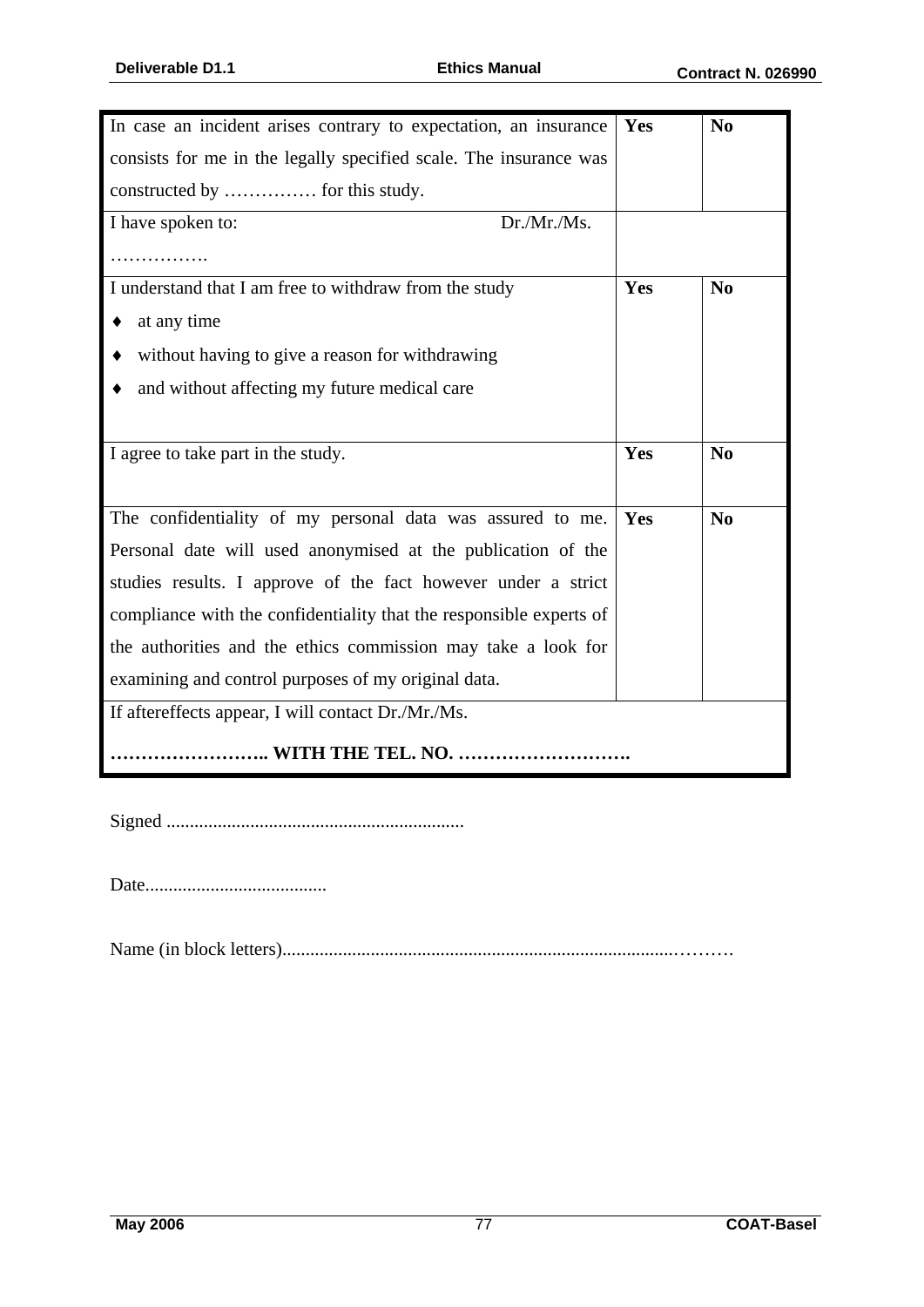#### **3.3 Investigators' confirming statement**

*This part will be filled in by the investigator.* 

*The original will be given to the participant; a copy will be kept by the investigator.* 

I have given this research participant information on the study, which in my opinion is accurate and sufficient for the participant to understand fully the nature, risks and benefits of the study, and the rights of a research participant. There has been no coercion or undue influence. I have witnessed the signing of this document by the participant.

Investigator's Name: \_\_\_\_\_\_\_\_\_\_\_\_\_\_\_\_\_\_\_\_\_\_\_\_\_\_\_

Investigator's Signature:

Date: \_\_\_\_\_\_\_\_\_\_\_\_\_\_\_\_\_\_\_\_\_\_\_\_\_\_\_\_